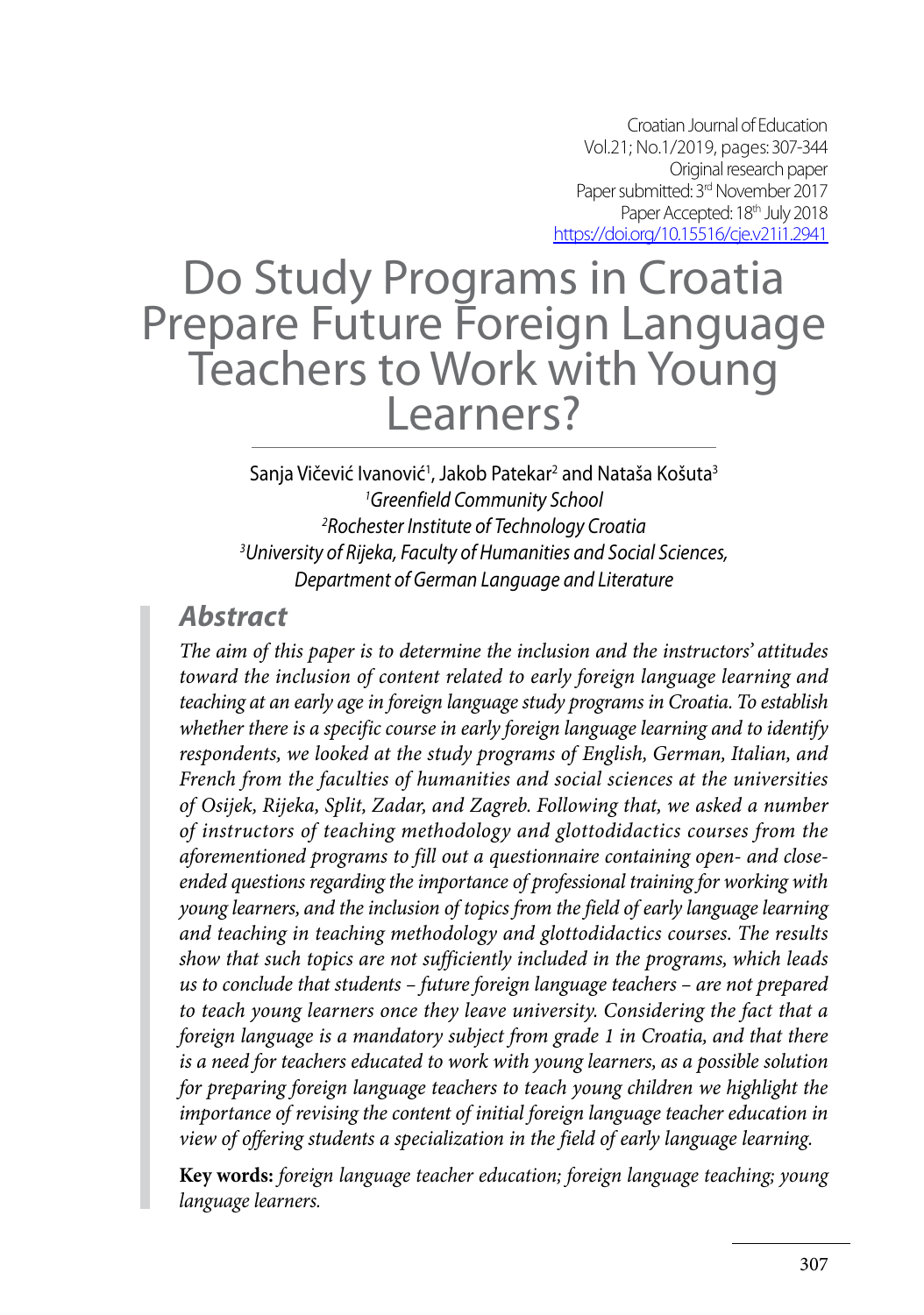# **Introduction**

In this paper, we analyze the inclusion and the instructors' attitudes toward the inclusion of content related to foreign language learning and teaching at an early age in study programs in Croatia. "Early age" usually refers to the period that starts in grade 1 of elementary school (Andraka, 2004, p. 237) and lasts until the end of grade 4, meaning from 6 to 10/11 years of age (Legac & Filipan-Žignić, 2004, p. 229). Children of this age are considered to be "most receptive to learning a foreign language", and such a conclusion is based on a number of Croatian and foreign research projects on early language learning (Legac & Filipan-Žignić, 2004, p. 229).

In the context of European language policy at the turn of the  $20<sup>th</sup>$  into the  $21<sup>st</sup>$ century, early language learning and teaching found itself in the focus of both teaching and research practice. In accordance with interest in foreign language learning, in 2003/2004 school year, Croatia introduced a mandatory foreign language from grade 1 and an elective foreign language from grade 4 of elementary school (Buljan Culej, 2012, p. 6).

The results of Croatian early language learning research projects are internationally recognized and acknowledged (Mihaljević Djigunović, 2002, p. 152). The first such project in Croatia started at the beginning of the 1970s and was focused on testing the hypothesis that initiating formal foreign (English) language learning at an early age will prove to have good results (Vilke & Mihaljević Djigunović, 2000, p. 146). Based on the results of the first project, the second started at the beginning of the 1990s, with one of its primary aims being to determine the difference in the proficiency of learners who started learning a foreign language in grade 1 and of those who started learning it in grade 4 of elementary school (Bagarić, 2002, pp. 258-260). The results of the first project primarily pointed to the importance of acquiring pronunciation and intonation at an early age (Bagarić, 2002, p. 258), and both projects resulted in valuable insights into early foreign language learning regarding the child's physical, linguistic, cognitive, and emotional development, as well as in findings concerning the characteristics of a good language teacher, material selection, and content development (Vilke & Mihaljević Djigunović, 2000, pp. 146-147). The experience from Osijek in the early language learning project showed that good results in early learning depend on a competent teacher who is trained and willing to work with young learners. As a possible answer to this need, they proposed specialization in the final year of study in view of elective courses dealing with early language learning (Petrović, 1997, p. 319).

Taking all of the above in consideration, we find it justified to analyze the inclusion and the instructors' attitudes toward the inclusion of content related to foreign language learning and teaching at an early age in study programs. In the following part of the paper, we focus on the developmental characteristics of young learners in the context of foreign language learning and on the competences that a foreign language teacher should possess in order to work with young children. We also provide a brief introduction into the initial education of future foreign language teachers.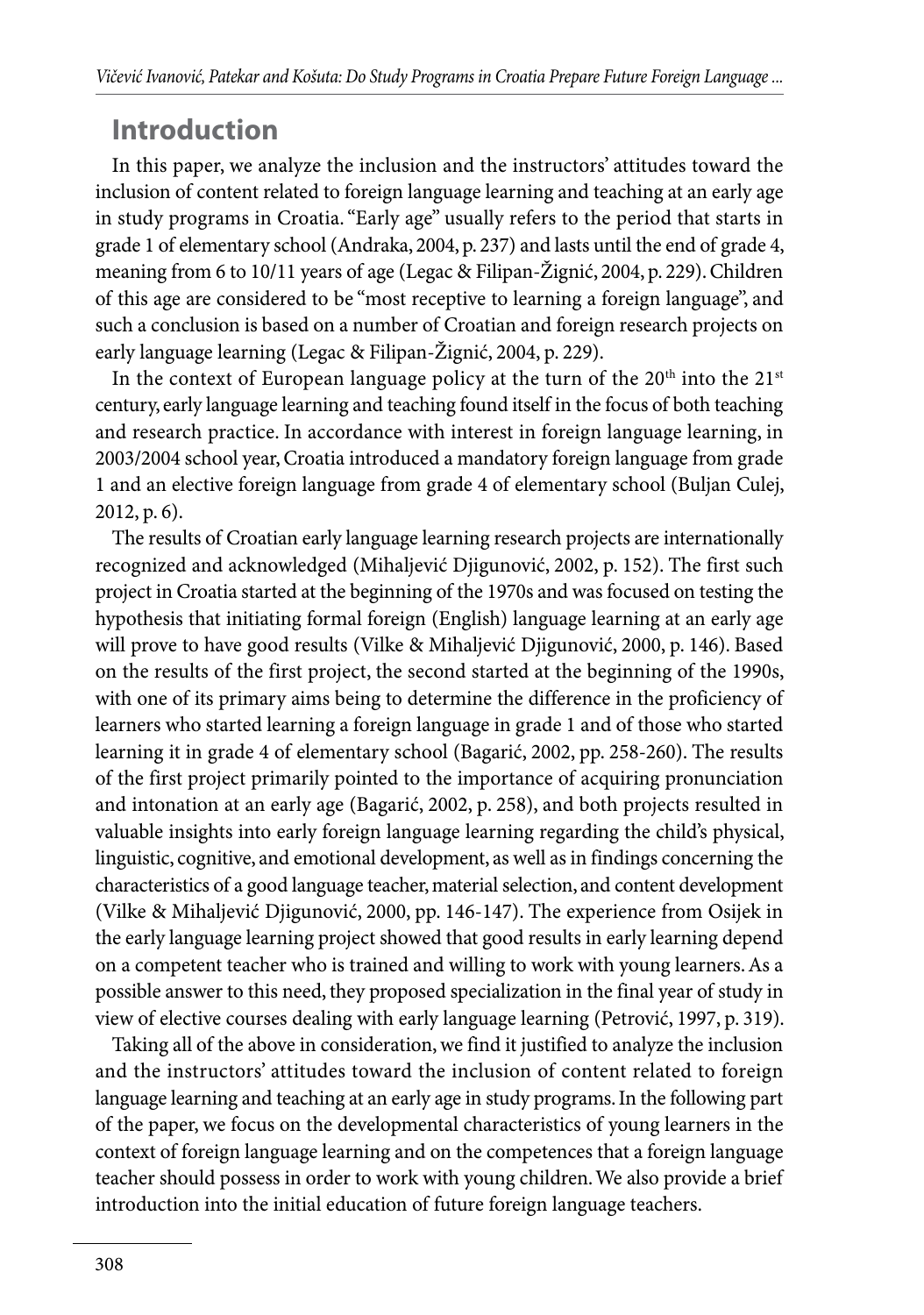#### *Developmental Characteristics of Young Learners in the Context of Foreign Language Teaching*

Developmentally appropriate practice is primarily a reflection of the interaction between glottodidactics and psychology, which means that awareness of a child's developmental characteristics from the aspect of psychology is a precondition for teaching a foreign language in a way that is appropriate to the age and the needs of a learner.

Developmental needs of a child have been explored from various aspects by different authors (Andrilović & Čudina-Obradović, 1990; Berk, 2008; Furlan, 1991; Johnston & Halocha, 2010; Lamb, Bornstein, & Teti, 2002; McCartney & Phillips, 2006; Mitchell, 1992; Starc, Čudina-Obradović, Pleša, Profaca, & Letica, 2004; Vasta, Haith, & Miller, 2005). By synthetizing the work of these authors, we can conclude that developmentally appropriate practice in early foreign language learning and teaching needs to take into account not only cognitive, emotional, and social aspects, but the physical aspect as well. Indeed, it is these aspects that we find in Berk (2008, pp. 275-341), according to whom children in their early school years are in the period of middle childhood, which starts at the beginning of school and ends at the beginning of puberty (6 – 11 years of age).

This is a period of a child's intense progress. From the cognitive aspect, it means that children of that age are able to process information in a systematic and logical way, that there is a wide range of topics they can talk about, and that their communication skills are progressing rapidly (Ljubešić, 1996, p. 257). Nonetheless, children are closely connected to their immediate surroundings and concrete topics (Buggle, 2002, p. 97) because operational thinking, which determines the entire cognitive development, has not yet developed completely; children of that age cannot deal with the hypothetical or the abstract. Piaget (2003, pp. 160-162) calls this developmental stage a stage of concrete operations and points out that logical thinking is related to the subject matter in the immediate surroundings. In addition, Bašić (2009, p. 288) emphasizes that children are already from an early age capable of choosing the subject matter and shaping the learning process responsibly, and that independent learners are prepared to take responsibility for their knowledge and make decisions about their further course of study (Vrhovac & Mihaljević Djigunović, 2010, p. 237).

To meet the needs of emotional development, we need to take into account children's egocentricity (Legac & Filipan-Žignić, 2004, p. 234). A child does not understand that there is a difference between his or her perspective and the perspective of another (Pijaže & Inhelder, 1978, p. 19). For that reason, we should approach a child with sensibility in order not to hurt his or her feelings; one of the basic needs of a young learner is the need to feel emotionally safe (Rijavec, 1995, p. 149). Furthermore, sevenyear-old children do not show an inclination toward their classmates, but toward their teacher; for this reason, the teacher plays an important role in the development of the attitude toward the foreign language, as young learners get emotionally attached to their teacher (Vilke, 1995, p. 5).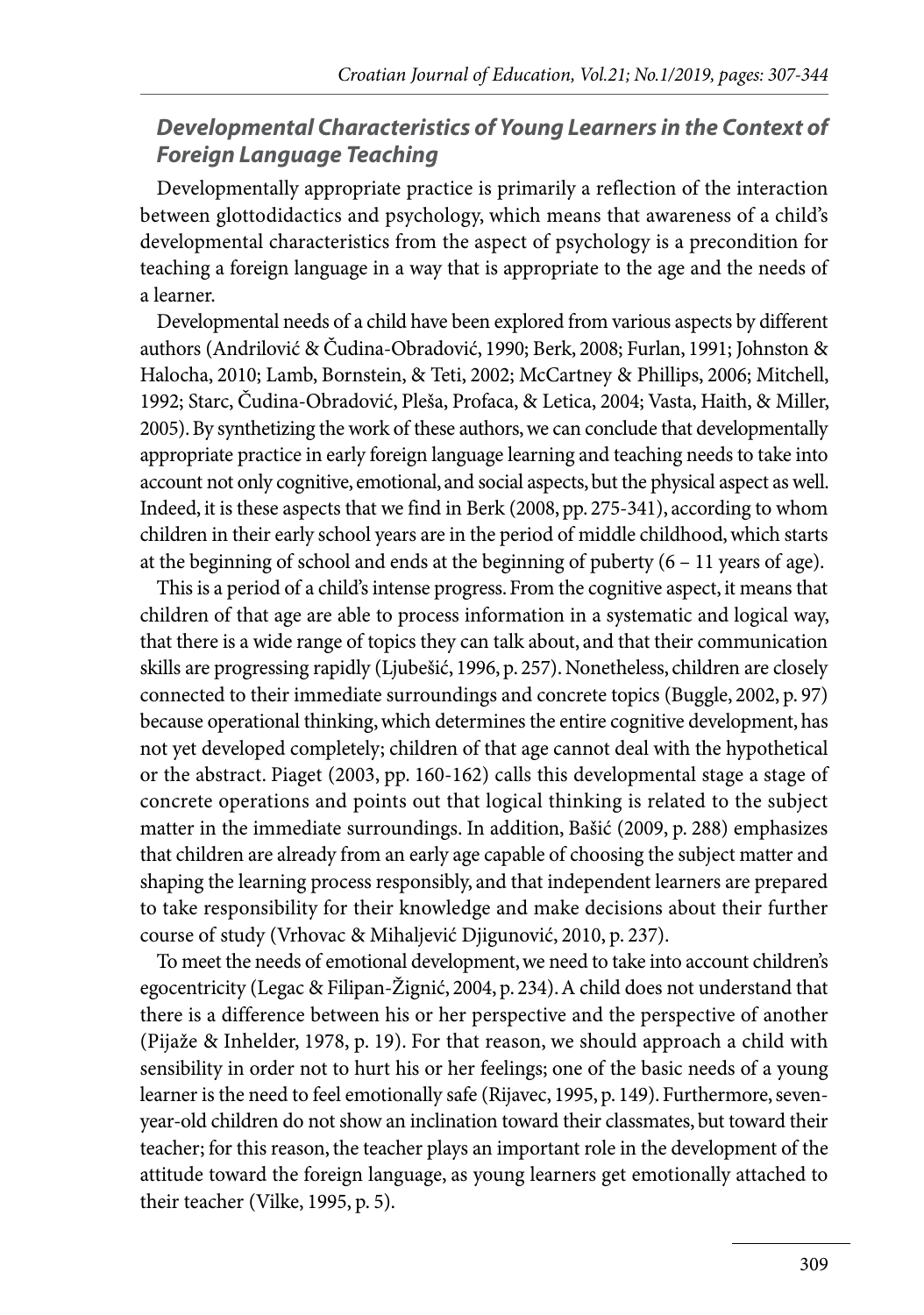As part of a child's social development in this age, the most important is the way he or she communicates with the people in the surroundings. Children shape their speech while interacting with others (Vigotski, 1977, p. 158), and the focus is on the need for self-realization in relation to the classmates (Rijavec, 1995, p. 149).

The physical development of a young learner is characterized by a great need for physical activity (Legac & Filipan-Žignić, 2004, p. 234; Rijavec, 1995, p. 149), the development of eye-hand coordination, and the carrying out of precise finger movement. In this context it needs to be noted that children cannot focus on one particular activity for a period longer than 10 minutes, after which fatigue and boredom appear. The learning process should thus be like a game (Vilke, 1995, p. 5).

By synthesizing the key characteristics of physical, cognitive, emotional, and social development that are relevant for early foreign language teaching and learning, Patekar (2014, pp. 68-69) highlights the following: young children are playful, they are still developing fine motor skills, they are still mastering their first language, they understand only the concrete, they are developing language awareness, selective attention, and memorization strategies, they are learning to be independent, they are curious, they are beginning to adapt to school demands, they are learning to cooperate with their peers, and they are building self-esteem.

The teaching process should take into account the learners' characteristics, and the teacher's primary task is to prepare the learner to become an active participant in the class (Mihaljević Djigunović, 2004, p. 329). Young learners need a game manager, a teacher who will sing with them, dance, act, and draw, which requires physical, intellectual, and emotional effort on the teacher's part. The teacher also needs to be creative and love children (Vilke, 1995, p. 6).

#### *Specific Competences of Foreign Language Teachers for Teaching Young Learners*

The teacher has been assigned the central role in the teaching process (Witte & Harden, 2010, p. 1324). In the context of foreign language teaching, the teacher is the key person in leading children and encouraging them to learn a foreign language (Coyle & Verdú, 2000, p. 290; Pavičić & Bagarić, 2005, p. 390), as well as in creating the preconditions for learning and monitoring the learners' learning process (Bašić, 2009, p. 287). Whether in a psychological or a strictly professional sense, the teacher has a great responsibility as all of his or her actions affect the quality of the acquisition of knowledge (Franušić, 1999, p. 250). In addition, the teacher has to acknowledge the fact that there is little in the education process that children miss registering, as they see and feel more than we are aware of (Kovačević, 2007, p. 202).

Looking at the matter from the perspective of the learner's and the teacher's roles, the responsibility for the final outcome is surely a shared one. The teacher's role is most often reflected in the role of a person who encourages the learner to evaluate his or her foreign language production and to use the acquired knowledge. The teacher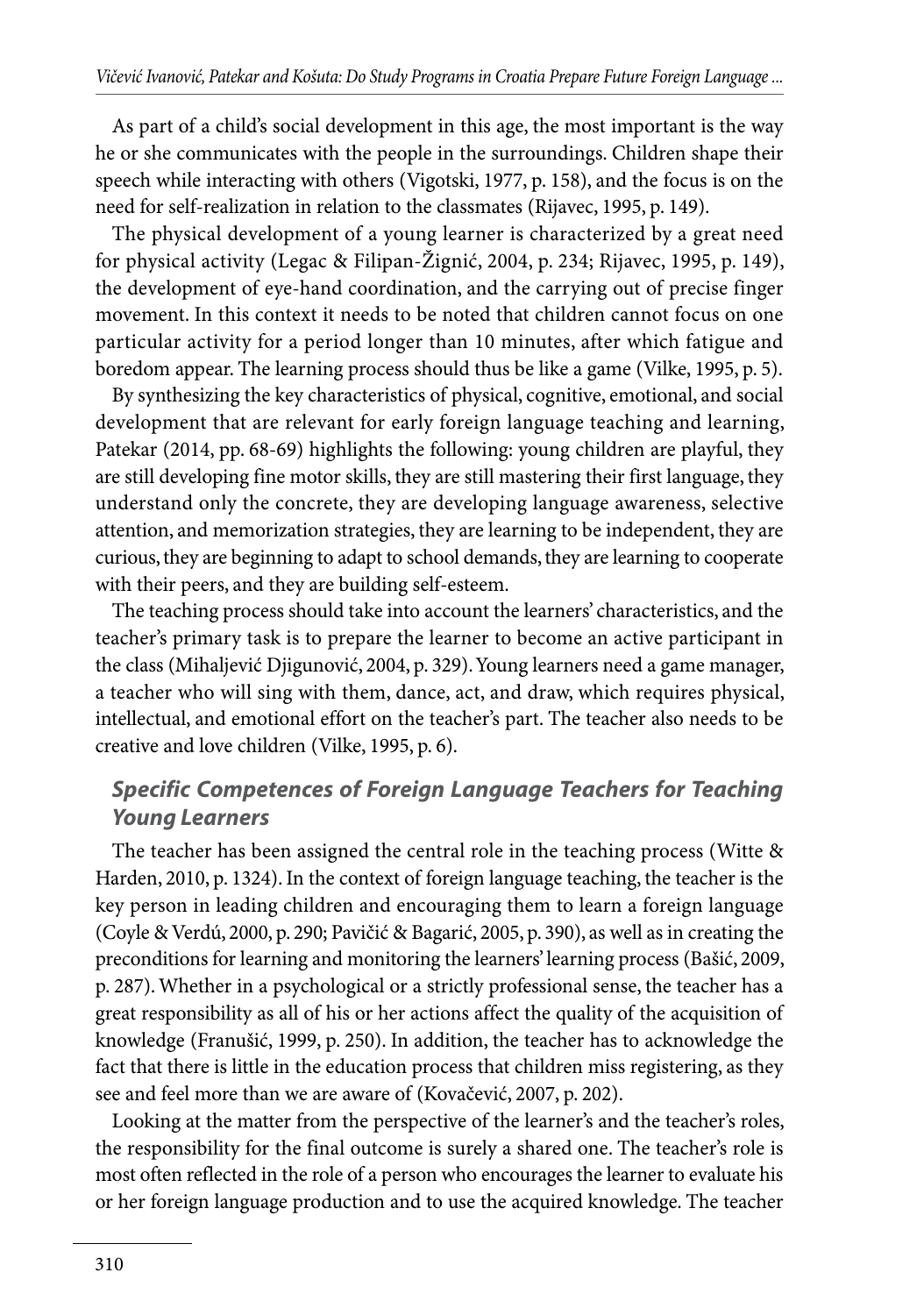becomes the learner's partner and assistant (Vrhovac & Mihaljević Djigunović, 2010, pp. 237-238). However, the reality of the teaching practice does not reflect this. For example, research carried out on the sample of 120 students from grade 1 to 4 of elementary school, which focused on the frequency of using communication strategies in the early learning of German and English, concludes that the dominant role of the teacher is still that of someone who transfers knowledge and directs communication in the classroom (Košuta & Vičević, 2013, p. 55). Such a role presumes the teaching of a child who is dependent on the adult, whereas if we move away from such a model we discover a creative, active, competent, and – above all – independent child (Bašić, 2009, p. 292). Therefore, we should aim toward developing the following roles of the teacher: manager, knowledge source, observer, informer, encourager, replier, presenter, organizer, supervisor, guide, assistant, evaluator, etc. (Mihaljević Djigunović, 2004, p. 330). The teacher is transitioning from the role of knowledge transferor, animator, and evaluator to a strategist who thinks about creating an optimal foreign language learning environment, who makes decisions and takes responsibility, encourages learners, and mediates between the learners, the teaching material and the subject matter (Vrhovac, 2005, p. 545).

The teacher's competence should take first place as a guarantee of success in teaching (Vrhovac, 1993, p. 33). The specific competences of foreign language teachers are defined in the European Profile for Language Teacher Education – A Frame of Reference (Mihaljević Djigunović & Mardešić, 2009, p. 319). Competences<sup>1</sup> related to language teaching require that the teacher is familiar with the particularities of working with young learners, that is, that the teacher is familiar with young children's cognitive and psycholinguistic development, with the underlying principles of glottodidactics used in designing the learning and the teaching process in the context of early foreign language learning, and that the teacher is capable of organizing a lesson in accordance with the learners' age and proficiency (Radišić, Pavičić Takač, & Bagarić, 2003, p. 3).

In order for the foreign language teacher to teach successfully, she or he needs to take into account psychological factors, learners' personal needs, and social circumstances (Perković, 2000, p. 423). In this way, the teacher could balance his or her expectations from the learner and the learner's actual abilities so that she or he does not cause frustration in the learner by expecting too little or too much (Nikpalj, 1993, p. 171). A proper attitude toward the young learner, as was previously mentioned, requires acknowledging the theoretical findings regarding child development at that age. Such attitude would be expressed in all aspects of teaching, like teaching styles and techniques, practical application of all competences, language use, dealing with learners, etc. (Legac & Filipan-Žignić, 2004, pp. 230-231).

<sup>&</sup>lt;sup>1</sup> Within a systematic definition of the field of the competences of elementary school foreign language teachers, the competences that are listed as specific to foreign language teaching are those related to language, culture, and language teaching. Alongside these, there are educational competences as well, which include competences related to education sciences and those related to lifelong learning (Radišić, Pavičić Takač, & Bagarić, 2003, p. 1).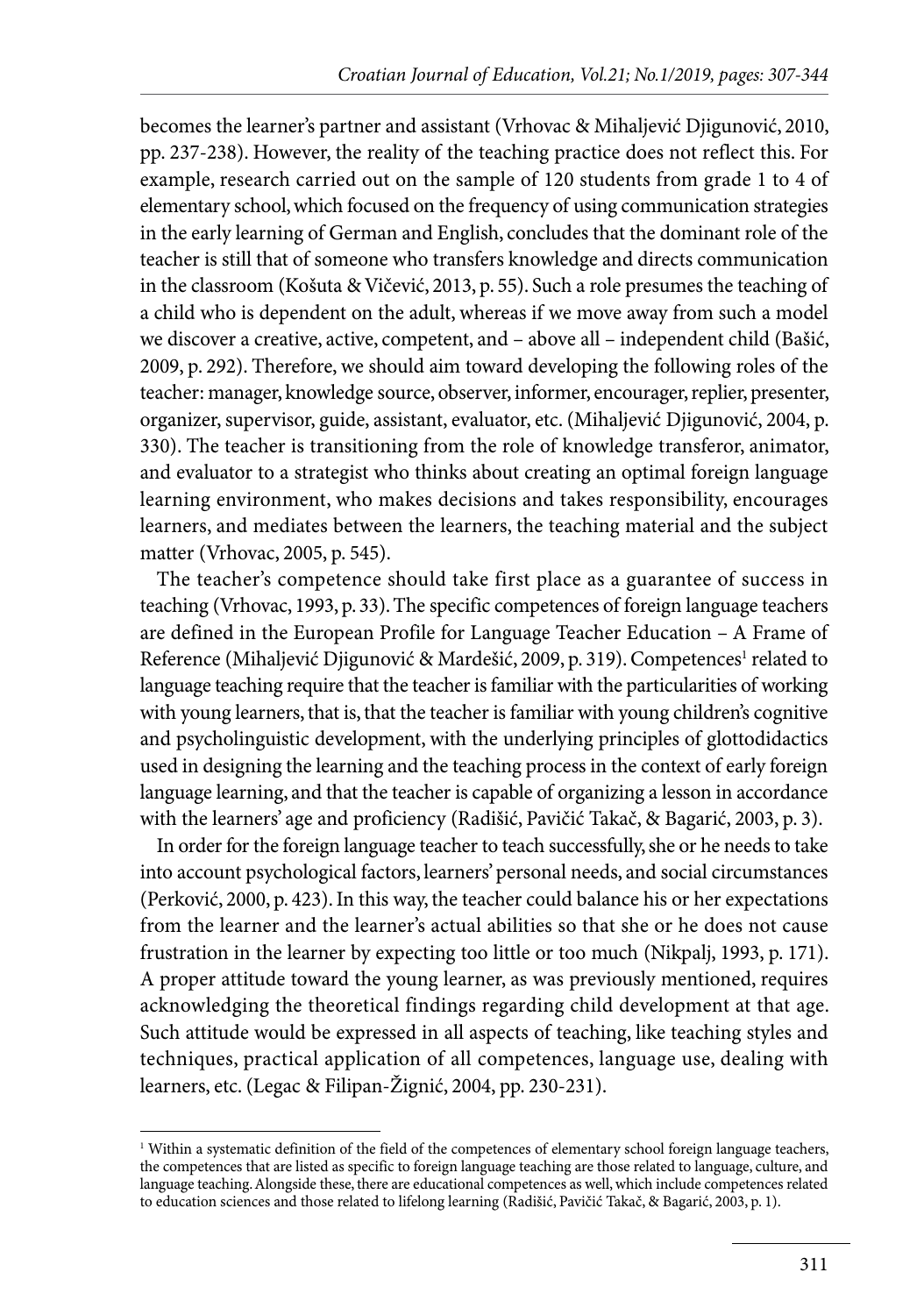Embracing appropriate ways of teaching is one of determining factors in reducing and eliminating the fear of foreign language, that is, in teaching successfully and creating an encouraging environment, as Piechurska-Kuciel (2010, p. 46) concluded based on her research on the sample of 495 foreign language learners. In addition to being familiar with developmental characteristics and teaching techniques, the most important quality of a foreign language teacher working with young learners is "the ability to speak the foreign language fluently and spontaneously in everyday situations" (Petrović, 2002, p. 141). Furthermore, at an early age, the teacher's attitude toward errors is very important, as it is more useful to tolerate errors for a certain period than to correct them and explain in a way that is done with older learners (Petrović, 2002, p. 144). Hence, assessing young learners is quite a challenge because it requires the teacher to be rather sensitive to cognitive and psychosocial particularities of children 6 to 11 years of age (Andraka, 2004, p. 237).

Specific competences of foreign language teachers for teaching young learners also include the following: positive attitude toward and fondness of the foreign language being taught, belief in the benefits of teaching the foreign language at an early age, ability to create a positive and safe learning environment, providing support and creating opportunities for learners to feel successful, and ability to keep learners focused and on-task. These competences stem from early language learning research carried out within the ELLiE project, which is based on case studies from seven European countries, including Croatia (Tragant Mestres & Lundberg, 2011, p. 100).

Based on everything above, it is clear that foreign language teachers who work with young children face very demanding and complex tasks. What is more, research shows that the two key elements in teaching are experience and teacher education (Mihaljević Djigunović, 2004, p. 329). Students, future teachers, need to be prepared for the complexity of the situation in the field, and they need to know how to set the aims of a certain activity, choose learning strategies or techniques, and design exercises and other appropriate teaching material for their learners; otherwise, they will not be able to deal with the complexity of the teaching process (Vrhovac, 2000, p. 156).

#### *Foreign Language Teacher Education in Croatia*

In the last twenty years, discussion moved away from questioning the importance of a foreign language as a component of teacher education toward examining the processes that are specific to foreign language teacher education, that is, toward finding appropriate ways of teaching foreign languages (Mihaljević Djigunović, 2004, p. 331). Previously, future teachers were introduced to the techniques and skills needed for working in the classroom, whereas today, the aim is to educate future teachers to understand the learning process and to develop their own theories of foreign language teaching by solving problems through an analysis of one's teaching practice.

In the Croatian context, the problem of foreign language teacher education stems from the concept of study programs and the system of education (Mihaljević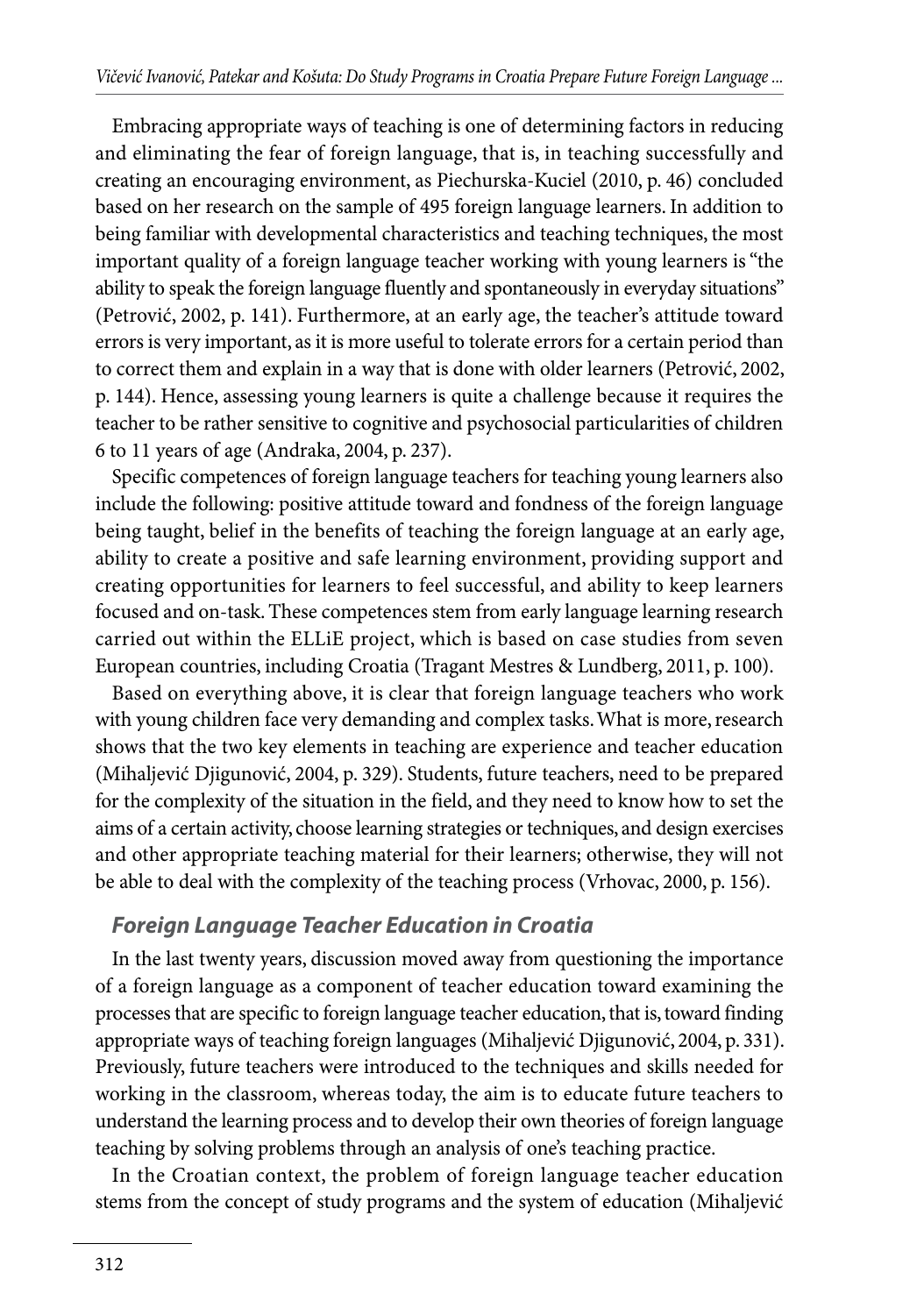Djigunović & Mardešić, 2009, p. 326). For a number of years, there have been two ways of attaining a qualification for teaching a foreign language – a foreign language study program at the faculties of humanities and social sciences (producing specialist teachers) and a study program for elementary teachers with a foreign language at the faculties of teacher education (producing generalist teachers with a major in a foreign language). Around 10% of the study programs in previous 4-year undergraduate study programs at the faculties of humanities and social sciences were devoted to acquiring the teaching competence, whereas that share at the faculties of teacher education was around 35% (Mihaljević Djigunović & Mardešić, 2009, p. 319). The aims of double major study programs that include foreign language teacher education (for English and German) at the Faculty of Teacher Education in Zagreb are oriented toward acquiring comprehensive teaching competences with special attention given to courses within which specific competences for working with elementary school children are developed (Gehrman & Petravić, 2005, p. 201). On the other hand, at the faculties of humanities and social sciences, foreign language teacher education is "still an unproportioned combination of content that defines the subject of teaching (…) and content and procedures that are specific to the teaching profession (Mihaljević Djigunović, 2004, p. 331). Specialized courses for future language teachers make for only 7% of the total study program (Mihaljević Djigunović, 2004, p. 331). This is illustrated by the fact that the study program for future English language teachers in 2001/2002 academic year did not include a course that specifically deals with early language learning (Mihaljević Djigunović & Zergollern Miletić, 2003, p. 86); looking at the faculties of humanities and social sciences in Croatia today, not much has changed.

"Teacher education should be oriented toward the teaching profession and it should be grounded in scientific research" (Gehrmann & Petravić, 2000, p. 173). Most experts find that the initial education of foreign language teachers should include a practical knowledge of the foreign language, a theoretical knowledge about the foreign language and foreign language teaching, an insight into the current teaching practice, and a practical knowledge of teaching methodology that is acquired within pre-service training (Mihaljević Djigunović & Zergollern Miletić, 2003, p. 78). The most important and already accepted tenets of contemporary teacher education require, among other things, that 20% – 30% of a 5-year study program is devoted to acquiring teaching competences (Mihaljević Djigunović & Mardešić, 2009, p. 318). Specific teaching competences are acquired within the following areas: practical knowledge of the language, theoretical knowledge about the language, education science, second language acquisition, and foreign language teaching methodology (Mihaljević Djigunović & Mardešić, 2009, p. 324). Acquiring specific knowledge and skills in teacher education is indispensable as it enables the teacher to understand contemporary approaches to teaching and to be critical in choosing whether to accept the changes or not (Mihaljević Djigunović, 2004, p. 331). In this context, it is important to note that the content of initial teacher education should primarily be oriented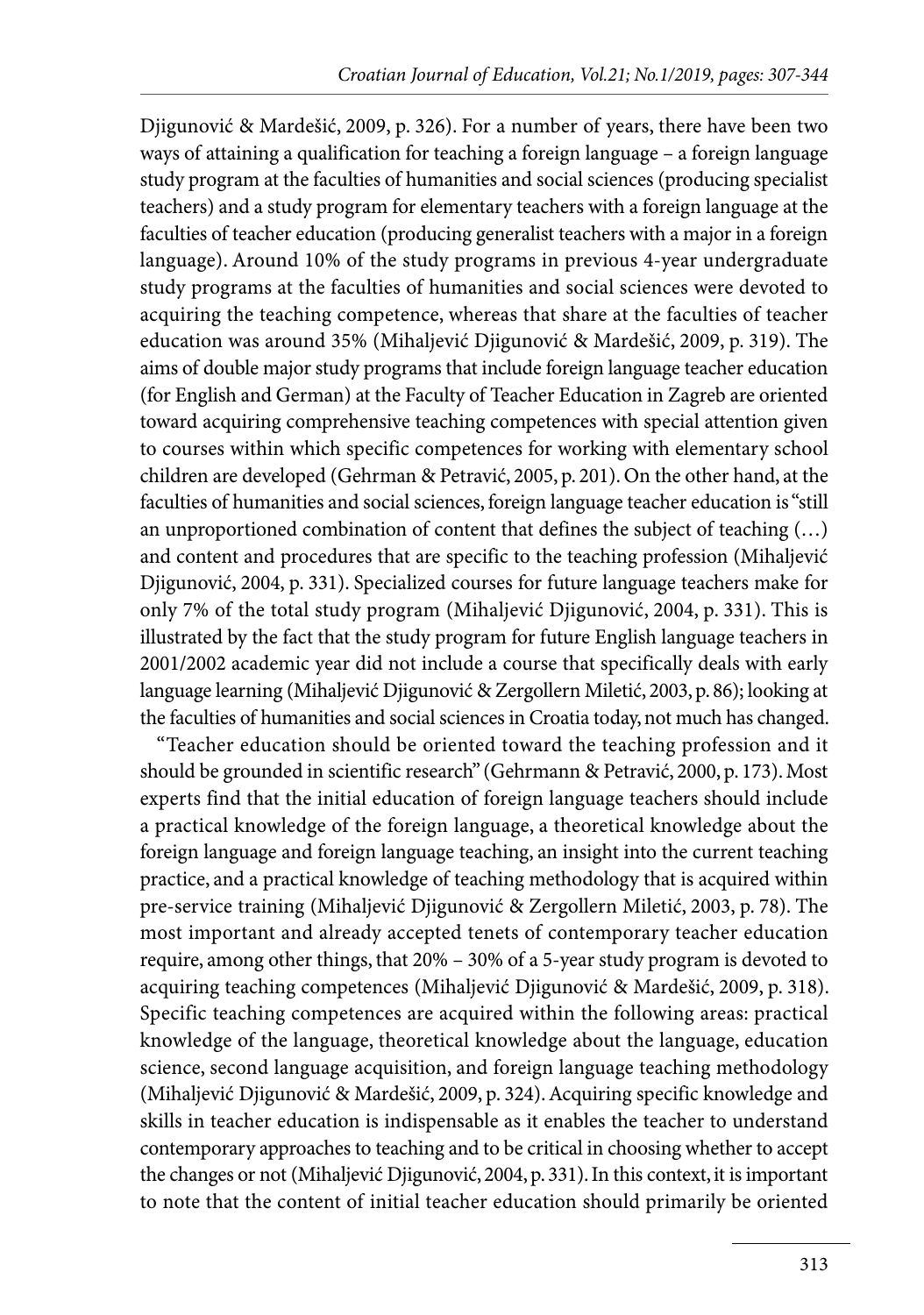toward future learners, with age of learners having an important role (Gehrmann & Petravić, 2005, p. 197) as one of the key factors determining the way learners are taught (Vilke & Mihaljević Djigunović, 2000, p. 152).

#### *Research Aim*

Considering the fact that most foreign language teachers are educated within the study program of initial teacher education at faculties of humanities and social sciences, the aim of this research is to examine whether study programs in Croatia prepare future foreign language teachers to work with young learners, based on the following research questions:

Is content related to foreign language learning and teaching at an early age included in the study programs of Croatian faculties of humanities and social sciences?

What are the attitudes of instructors of teaching methodology and glottodidactics courses toward the inclusion of content related to foreign language learning and teaching at an early age in the study program that is carried out at their faculty?

# **Methodology**

The research was carried out in two parts. The first part included an analysis of study programs, and in the second part instructors' attitudes were examined using a questionnaire.

## *Corpus*

The corpus in the first part of the empirical research consists of the 2016/2017 academic year syllabi of 15 foreign language study programs. The foreign languages taken into consideration were English, German, Italian, and French, and the syllabi came from the faculties of humanities and social sciences at the universities in Osijek, Rijeka, Split, Zadar, and Zagreb.

## *Sample*

In the second part of the research, we worked with a sample of instructors of language teaching methodology and glottodidactics courses from the aforementioned study programs in Osijek, Rijeka, Split, Zadar, and Zagreb (N=21). The sample contains the same number of instructors in German and Italian  $(N=3)$ , somewhat more respondents from the French program  $(N=5)$ , and the most respondents from the English program (N=9). One respondent did not reveal her affiliation (Figure 1). There were 20 female and only one male respondent. The age range was from 27 to 77 years, while work experience in teaching methodology or glottodidactics courses was from 0 to 35 years.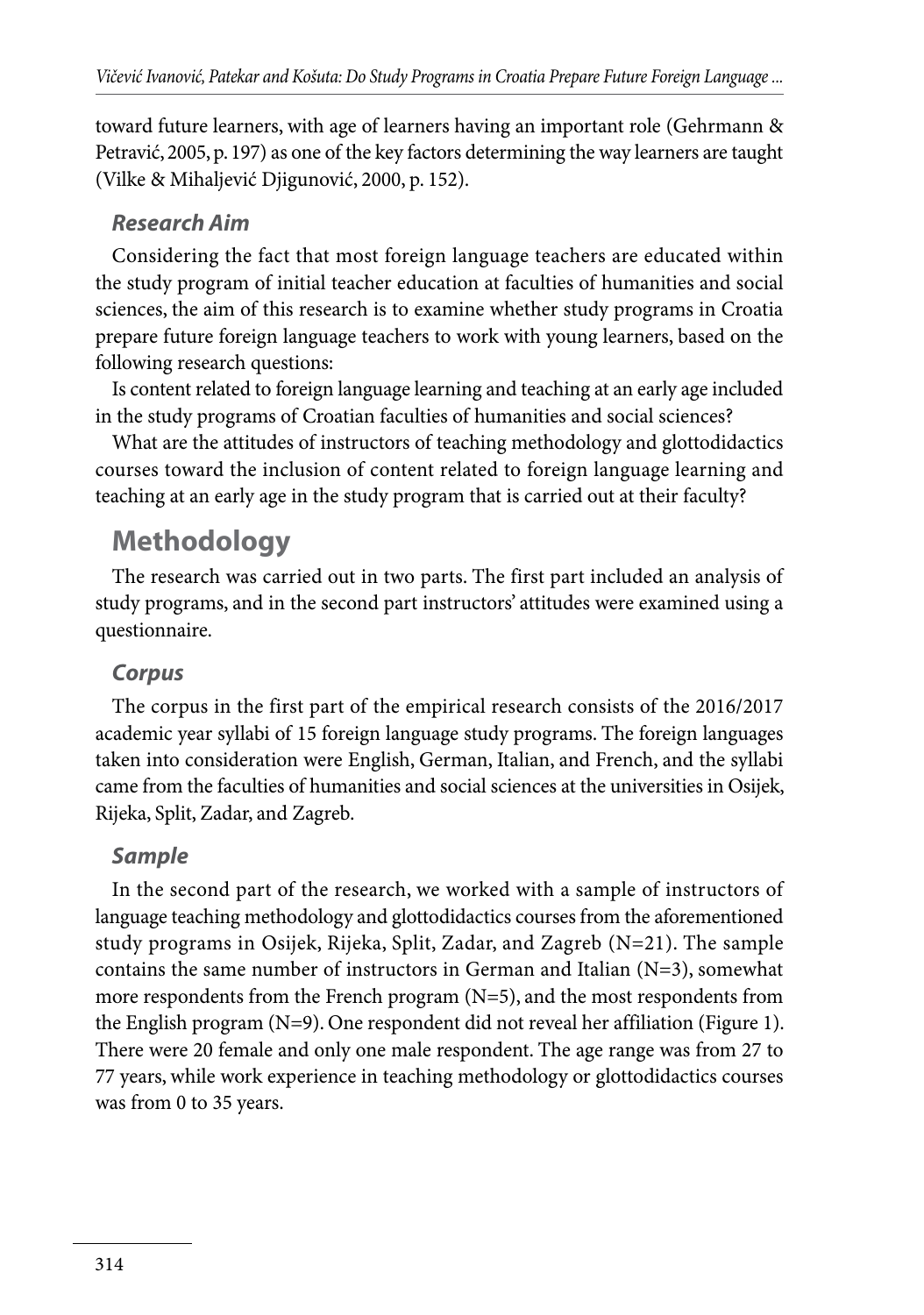

*Figure 1.* Number of respondents according to study programs

#### *Instrument*

In the second part of the empirical research, we used an online questionnaire with the aim of examining the inclusion of content from the field of early foreign language learning and teaching in methodology and glottodidactics courses within the aforementioned study programs; another aim was to examine the respondents' attitudes regarding the importance of training teachers to work with young learners. The questions covered certain aspects relevant to the learning and teaching of a foreign language at an early age, such as the following:

- − the importance of training teachers to work with young children (*How important is it to be trained to teach a foreign language to young learners?*)
- − the inclusion of content of early foreign language learning and teaching in the study programs of initial teacher education (*Is early foreign language learning and teaching a part of the course in foreign language teaching methodology?, Is early foreign language learning and teaching a part of another methodology or glottodidactics course?, How many teaching hours are designated for early foreign language learning and teaching within those courses?, Do you think that your study program dedicates sufficient instruction time to early foreign language learning and teaching?, Do you think that early foreign language learning and teaching should be a separate course?*)
- − observing/teaching classes in lower elementary grades during pre-service training (*Do students observe/teach foreign language classes in lower elementary school?, How many classes in lower elementary school do students observe/teach?, Do you think that students observe/teach a sufficient number of foreign language classes in lower elementary school?*).

The respondents marked the importance of training teachers to work with young learners on a scale from 1 to 5, where 1 meant that it is not important and 5 meant that it is extremely important. Other questions on the questionnaire were close- and open-ended and branched out depending on the respondent's answer. In close-ended questions, the respondents could provide a YES or NO answer, whereas open-ended questions primarily addressed the respondents' attitudes or asked the respondents to provide further explanation for a given answer.

It is important to highlight that questions branched out according to the respondents' affirmative or negative responses. This enabled a targeted collection of data. The basic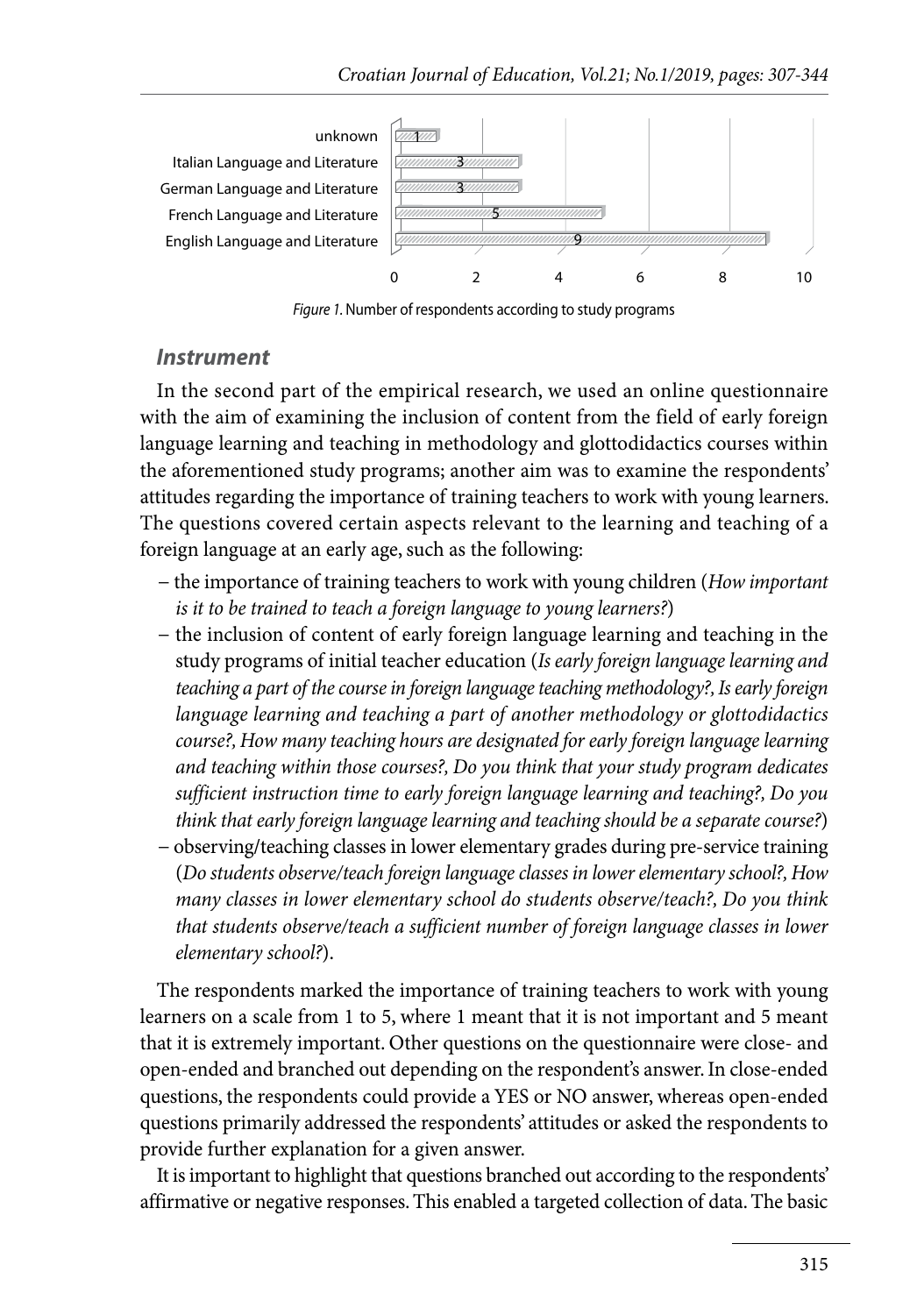difference between two groups of respondents is whether instructors teach within a study program that has a specific course in early foreign language learning and teaching – or not.

#### *Procedure*

The research was carried out in two phases during the spring of 2017. The first phase included working on the corpus to determine the inclusion of a course in early foreign language learning and teaching and to create a list of teaching methodology and glottodidactics courses and their instructors. The second phase involved sending the questionnaire to 42 instructors identified in the previous phase. The response rate was 50% as 21 instructor filled out the questionnaire.

### **Results** *The Inclusion of a Course in Early Foreign Language Learning and Teaching in Syllabi*

In order to answer the first research question (*Is content related to foreign language*  learning and teaching at an early age included in the study programs of Croatian faculties *of humanities and social sciences?*), we looked at the syllabi available at the faculties' websites and found that out of 15 study programs, only three have a special course dedicated to early foreign language learning and teaching (Table 1). The faculties in question are the Faculty of Humanities and Social Sciences in Osijek and the Faculty of Humanities and Social Sciences in Zagreb. The courses are *Teaching English at an Early Age* (elective course for students with a double major) and *Teaching German at an Early Age* (elective course for students with a double major and mandatory for students with a single major) in Osijek and *Learning French at an Early Age* (elective course) in Zagreb.

Table 1

| <b>Faculty of Humanities</b><br>and Social Sciences | Study program in foreign<br>language and literature | Course in early foreign language<br>learning and teaching |
|-----------------------------------------------------|-----------------------------------------------------|-----------------------------------------------------------|
| University of Osijek                                | English, German                                     | <b>YES</b>                                                |
| University of Rijeka                                | English, German, Italian                            | NO.                                                       |
| University of Split                                 | English, Italian                                    | NO.                                                       |
| University of Zadar                                 | English, French, German, Italian                    | NO.                                                       |
| University of Zagreb                                | English, French, German, Italian                    | <b>YES</b>                                                |

*Inclusion of a course in early foreign language learning and teaching in study programs*

#### *Questionnaire Analysis*

In order to find an answer to the second research question (*What are the attitudes of instructors of teaching methodology and glottodidactics courses toward the inclusion of content related to foreign language learning and teaching at an early age in the study program that is carried out at their faculty?*), we analyzed the respondents' answers on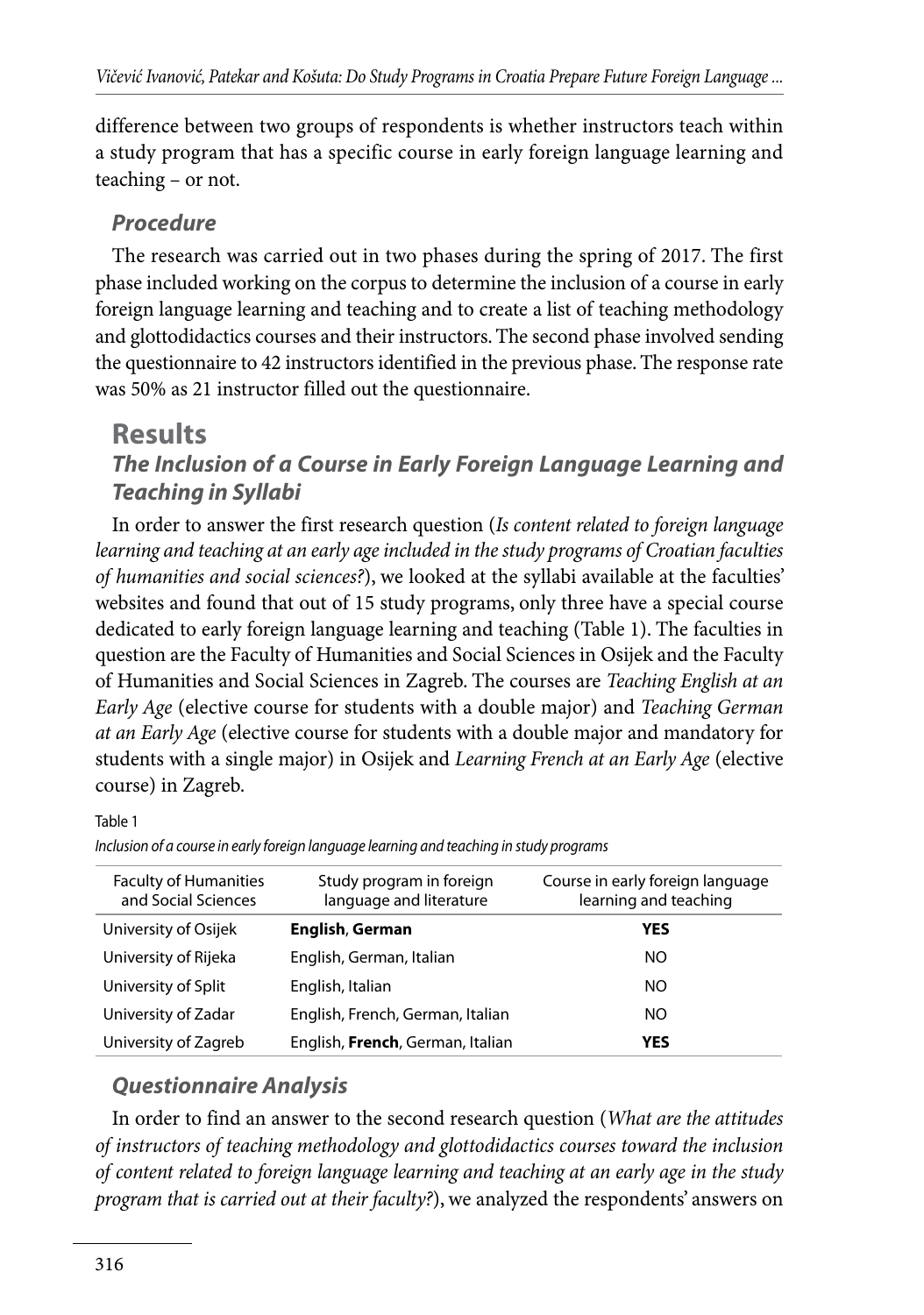the questionnaire. The results of questionnaire analysis will be presented thematically. In addition, the results will first be presented for the whole sample  $(N=21)$  and then for the subsample of respondents who do not have a course in early foreign language learning and teaching in their study programs (N=11).

The importance of being trained to teach a foreign language at an early age (Question: *How important is it to be trained to teach a foreign language to young learners?*) was recognized by most respondents (N=17) as extremely important on a scale from 1 (not important) to 5 (extremely important) and very important by four respondents (Table 2). The respondents were required to explain their response. Most explanations highlight that young children are a very specific group whose developmental characteristics – physical, cognitive, emotional, and social – need to be taken into account when working with such learners, which is illustrated by the following explanation from one of the respondents: "To anyone who is involved in language teaching it is most certainly clear that working with the given population is rather specific, whether regarding the elements of developmental psychology, cognitive development, memory, attention, speech, emotional and social development, or foreign language acquisition – each aspect requires training, knowledge (theoretical and practical), and experience." The respondents further explained that this target group requires a special teaching approach and the creation of appropriate teaching and assessment materials. Furthermore, as highlighted by one of the respondents, it "would make sense to provide specific knowledge and skills regarding early language learning" to future language teachers because "an intuitive transfer of acquired knowledge and skills is not possible when it comes to language teaching at an early age." The respondents also added that an appropriate approach to teaching is essential in sparking and maintaining learner motivation, as early age is a crucial first step for a successful educational future.

| Table 2                                                                                                              |                     |                |
|----------------------------------------------------------------------------------------------------------------------|---------------------|----------------|
| The respondents' attitude regarding the importance of being trained to teach a foreign language<br>to young learners |                     |                |
| The importance of being trained                                                                                      | extremely important | very important |

| The importance of being trained | extremely important | very important |  |
|---------------------------------|---------------------|----------------|--|
| Number of respondents $(N=21)$  |                     |                |  |

Nonetheless, most respondents (N=14) found that their study program does not dedicate sufficient time to early foreign language learning and teaching (Question: *Do you think that your study program dedicates sufficient instruction time to early foreign language learning and teaching?*), as can be seen in Table 3. Interestingly, four of these respondents come from study programs that do have a course dedicated to early learning. The following question required the respondents to explain their response. Respondents who have a course dedicated to early learning within their study programs and who answered YES ( $N=6$ ), find that enough time is dedicated to the topic, considering the total time allocated, and considering the fact that it is a well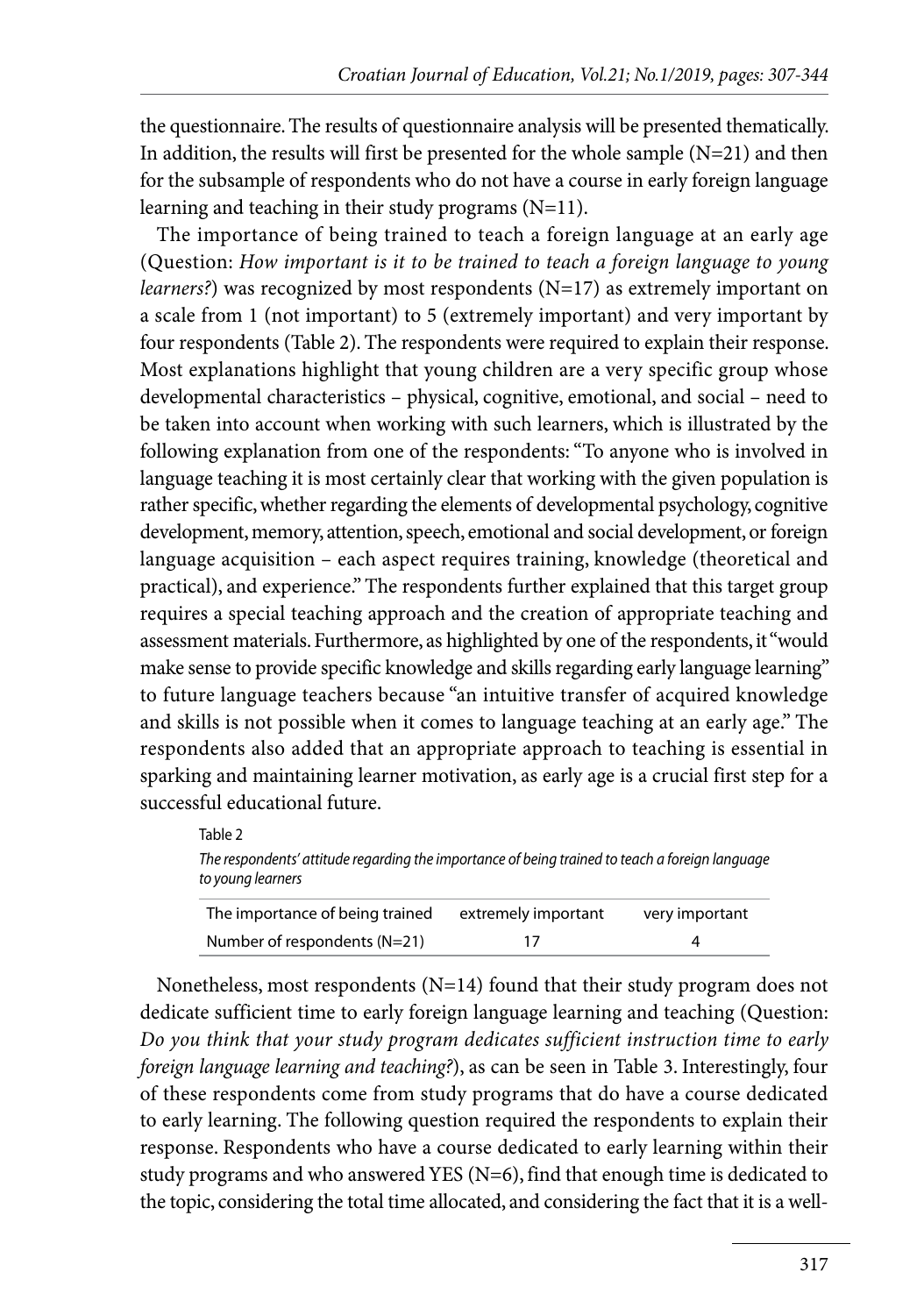designed course in which students engage in targeted exploration of early language learning. Respondents from study programs that do not have a course dealing with the teaching and learning of a foreign language at an early age mostly answered NO (N=10), whereas only one respondent answered YES. The respondents' explanations show that early language learning and teaching topics appear in other courses, but that in spite of that it is necessary to introduce a separate course that would cover such topics.

Table 3

*The respondents' attitude regarding the amount of instruction time dedicated to early foreign language learning and teaching*

| Sufficient instruction time dedicated to early foreign language learning and<br>teaching | YFS | NO. |
|------------------------------------------------------------------------------------------|-----|-----|
| Respondents with a course in early foreign language learning and teaching                |     | 4   |
| Respondents without a course in early foreign language learning and teaching             |     | 10  |

The question *Do students observe/teach* foreign language *classes in lower elementary school?* was answered affirmatively by nine respondents, while ten respondents answered that it depends on the pre-service mentor, that is, on whether the mentor teaches in lower elementary grades (Table 4).

| Table 4                                                                       |     |     |                                        |  |
|-------------------------------------------------------------------------------|-----|-----|----------------------------------------|--|
| Observing/teaching foreign language classes in lower elementary school        |     |     |                                        |  |
| Students observe/teach foreign language<br>classes in lower elementary school | YFS | NO. | <b>DEPENDS ON THE</b><br><b>MENTOR</b> |  |

| Number of respondents                                                               |  |  |
|-------------------------------------------------------------------------------------|--|--|
| Responses to the question How many classes in lower elementary school do students   |  |  |
| observe/teach? show that students observe/teach 2 to 15 lessons in lower elementary |  |  |
| classes, with 10 being the most frequently mentioned number of observed lessons.    |  |  |

Responses to the question *Do you think that students observe/teach a sufficient number of foreign language classes in lower elementary school?* show that most respondents (N=13) find that students do not spend enough time observing/teaching lower elementary classes (Table 5).

Table 5

*The respondents' attitude regarding the amount of time dedicated to students observing/teaching foreign language classes in lower elementary school*

| Sufficient time dedicated to students observing/teaching foreign language<br>classes in lower elementary school |   | NO. |
|-----------------------------------------------------------------------------------------------------------------|---|-----|
| Number of respondents                                                                                           | я |     |

The respondents were also asked to provide an explanation of their answer to this question. Although one respondent said that students spend equal amount of time at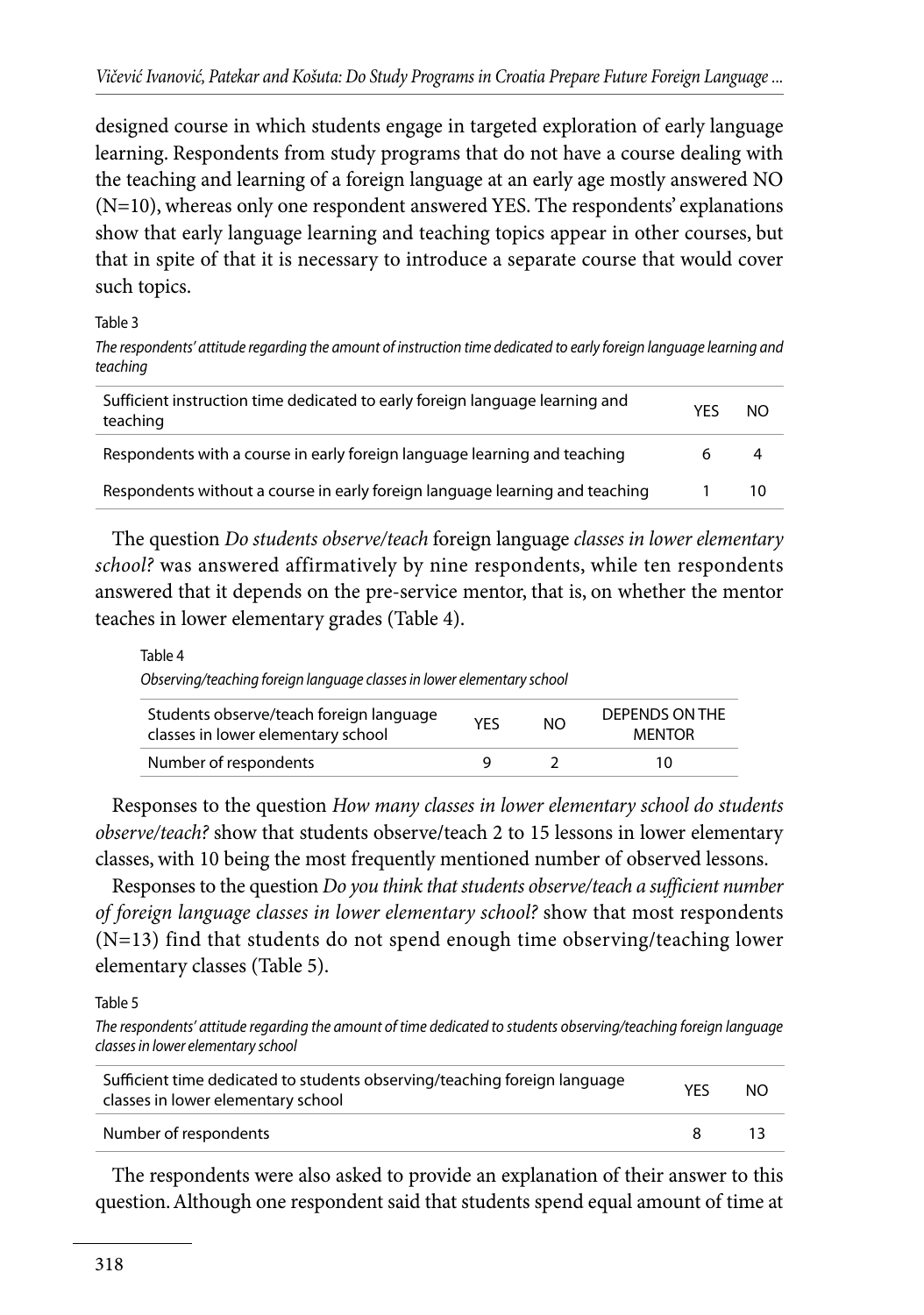all levels of education (from elementary school to university), most find that students generally spend too little time in school, with some students never observing or teaching a single lesson in lower elementary grades. The respondents also find that pre-service training should entail more teaching hours for students, but recognize that the basic problem is organization – setting up observation and teaching in lower elementary grades when the mentor does not teach such classes. The other problem, of course, is organizing the mentoring program itself and ensuring more observation and teaching hours. Finally, the respondents added that there is a significant number of novice teachers who have been temporarily or permanently employed to teach young learners, which is another reason why future language teachers should be educated to teach a foreign language at an early age.

In the following part, we look specifically at the results of the respondents from study programs that do not offer a special course in early foreign language learning and teaching. The results pertain to the inclusion of early language learning topics in the foreign language teaching methodology course or a related course.

Responses to the questions *Is early foreign language learning and teaching a part of the course in foreign language teaching methodology?,* and *Is early foreign language learning and teaching a part of another teaching methodology or glottodidactics course?,* show that topics in the teaching and learning a foreign language at an early age are a part of a course in foreign language teaching methodology (N=9) or of another teaching methodology or glottodidactics course (N=7). Responses to the question *How many teaching hours are designated for early foreign language learning and teaching within those courses?,* show that the topic is covered in 1 to 6 lessons, while one respondent answered that it is not possible to say how much time is devoted to the topic, as early language learning and teaching permeates other topics. Based on the responses to the question *Do you think that your study program dedicates sufficient instruction time to early foreign language learning and teaching?*, we can see that most respondents (N=8) find that the teaching and learning of a foreign language at an early age should be a separate course. These respondents explain that covering the topic partially within different courses is not enough and that without a special course, teacher education is simply not complete. We would like to highlight the following explanation of a respondent: "It is a specific target group that requires a special approach; for that reason, the topic should not be covered sporadically and through other courses, but within a special course. Besides, the interest in learning a foreign language at an early age is increasing, which will reflect on the needs of the labor market." The respondents who answered NO (N=3) are those who teach future Italian and French teachers, which are languages that are not taught from grade 1 of elementary school in most of the Republic of Croatia.

However, despite the importance that respondents placed on a special course in early language learning and teaching, only in 1 of 12 study programs that do not have such a course one is planned for introduction in 2017/2018 academic year.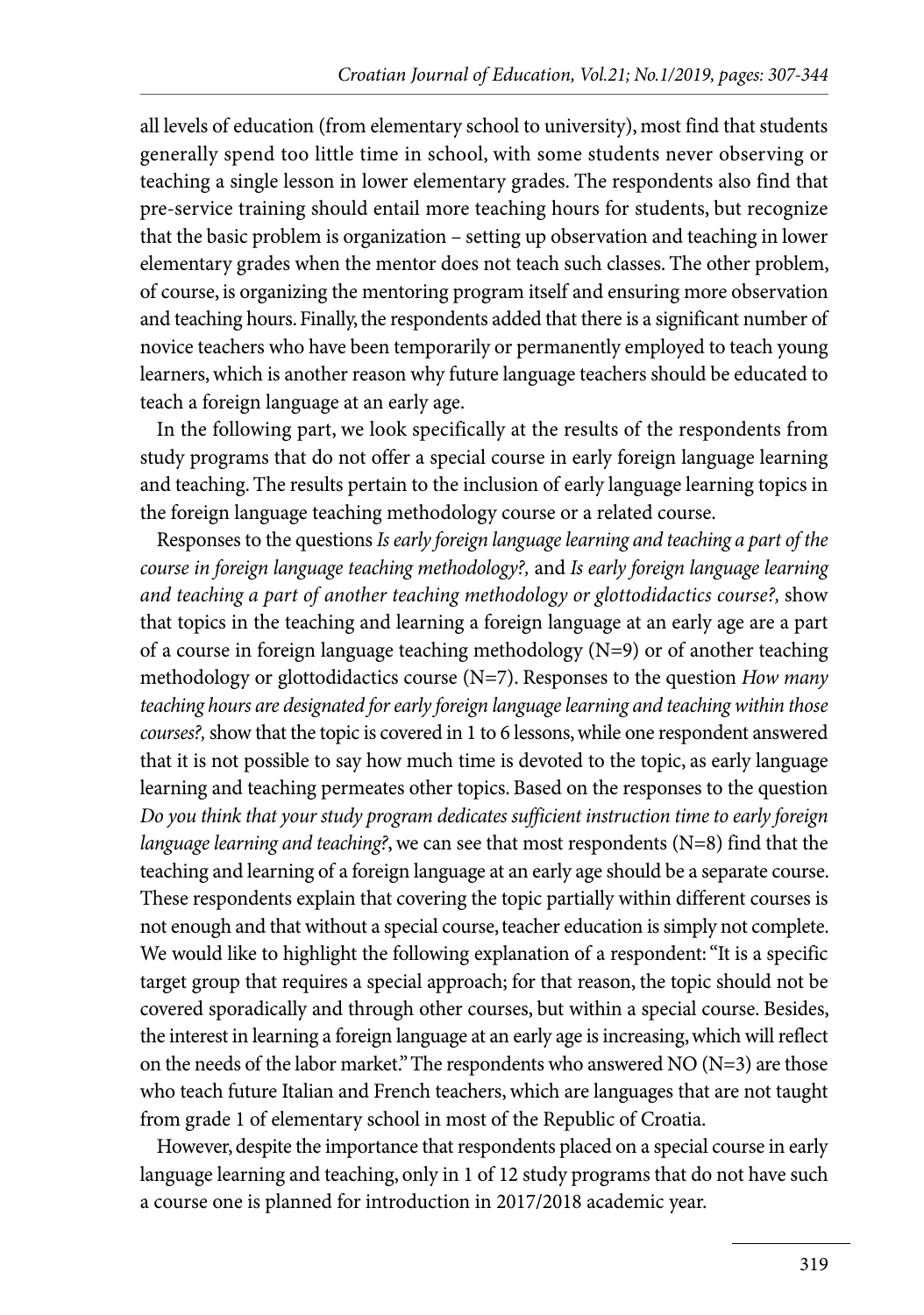# **Discussion**

Considering the fact that each year around 40 000 students in Croatia begin learning a foreign language in grade 1 of elementary school, and that there are currently 190 000 students in lower elementary grades (Državni zavod za statistiku, 2016), it is clear that the labor market needs foreign language teachers who are trained to work with young learners. Figure 2 shows that it is English language teachers who are needed the most to work with young children as English has been by far the most popular choice for a first foreign language for years.



*Figure 2.* Percentage of students learning a given language as their first foreign language in grade 1 of elementary school, from 2004/2005 to 2015/2016 school year (Državni zavod za statistiku, 2004 – 2016)

On the other hand, a look at the study programs at the faculties of humanities and social sciences in Osijek, Rijeka, Split, Zadar, and Zagreb reveals that only Osijek (*Teaching German at an Early Age* and *Teaching English at an Early Age*) and Zagreb (*Learning French at an Early Age*) offer a special course in the teaching and learning of a foreign language at an early age. Consequently, it is not surprising that the Executive Agency for Education, Audiovisual Policy and Culture (European Commission/ EACEA/Eurydice, 2012, p. 85) states that "(…) a lack of qualified foreign language teachers is often a matter of concern in primary education. This may be because children now learn foreign languages at an earlier age and education systems have not yet fully adapted to these changes. A number of measures have been taken across Europe to address the shortage of foreign language teachers in primary education. These actions include programmes for upgrading the qualifications of generalist teachers as well as revising the content of initial teacher education for prospective primary education teachers."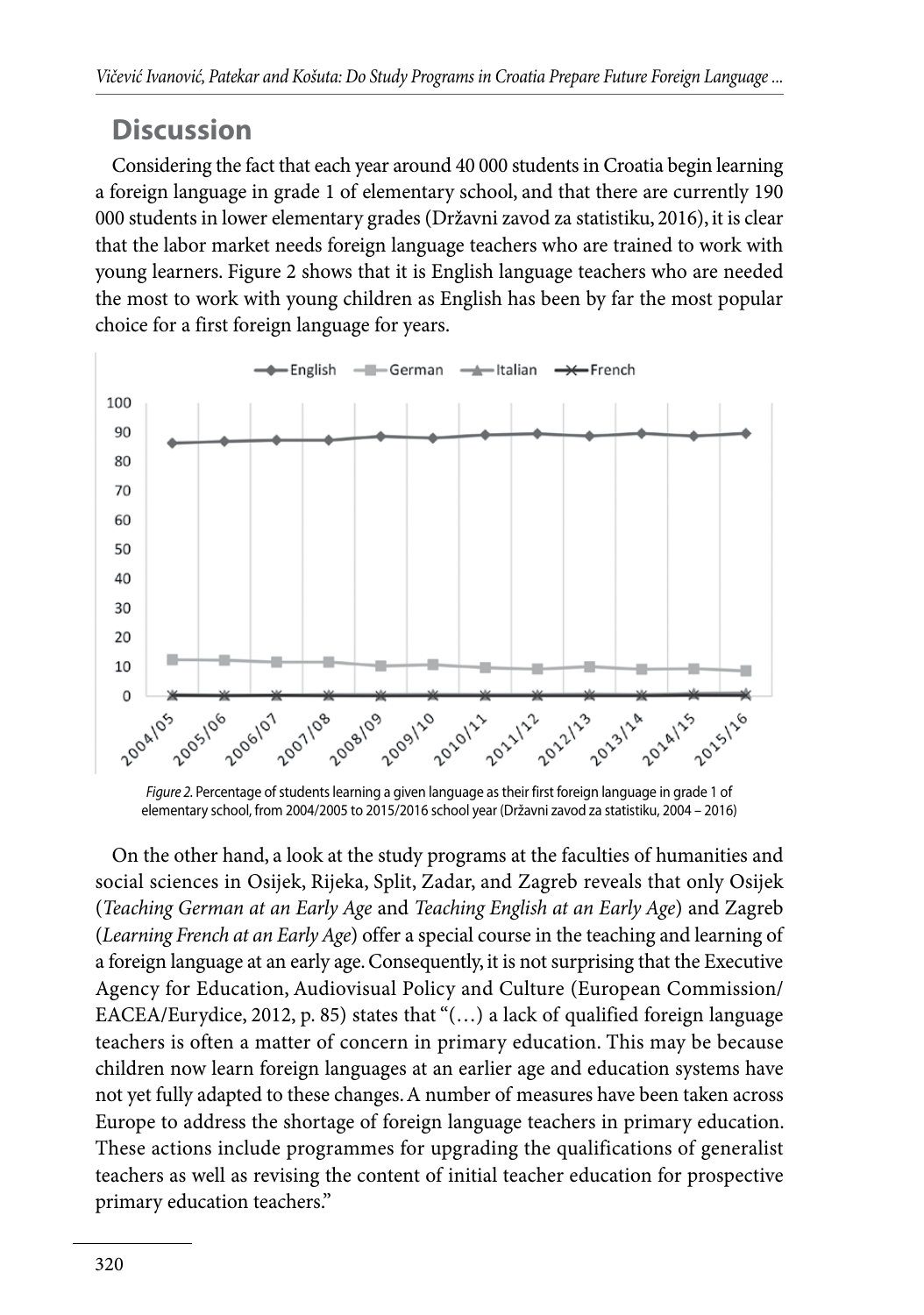From the scientific aspect, particularly valuable is the experience of researchers and teachers from Zagreb and Osijek in early language learning projects. The projects showed that good results in early learning depend on a competent teacher trained to work with young children, and that there is a need for students in their last year of study to specialize in the field of early language learning (Petrović, 1997, p. 319).

Taking into account the needs of the labor market and the needs of our education system, as well as the results of early language learning projects in Croatia, we saw it justified to explore whether foreign language study programs provide future teachers with opportunities to become trained to teach young learners.

Based on the results of questionnaire analysis, it is clear that most instructors of methodology and glottodidactics courses at study programs of the faculties of humanities and social sciences in Osijek, Rijeka, Split, Zadar, and Zagreb find that it is very important to train future teachers to work with young children. Research respondents rightly recognize that young learners are a highly specific target group whose developmental characteristics – physical, cognitive, emotional, and social – mandate a special methodological approach and the creation of appropriate teaching and assessment materials, which is crucial for maintaining motivation in learners. The respondents thus showed that they understand that the right approach toward young learners at the psychosocial, emotional, and cognitive level will reflect on all teaching aspects (Legac & Filipan-Žignić, 2004, pp. 230-231).

However, although there is a clear stance on the importance of training teachers to work with young learners, it is interesting that employers cannot really know whether the teacher they are employing is sufficiently trained in this regard. This is especially problematic in early language learning as "at no other stage is the role of the teacher as important as when teaching a foreign language to preschool and lower elementary learners" (Petrović, 2002, p. 145). Young learners depend on the teacher and his or her knowledge, that is, they will learn "as much and in whatever way as he or she enables them to learn", unlike older learners who are more independent and can thus make up for the disadvantages caused by insufficiently professional teaching (Petrović, 2002, pp. 145-146). The fact that the role of the teacher in early foreign language learning is very important is supported by the results of research carried out on 150 English language students at university level that showed that a certain number of students chose their study program because they were inspired by their elementary school teachers (Mihaljević Djigunović & Zergollern Miletić, 2003, p. 82). In addition, it is well known that young children equate the learning of a foreign language with the teacher. To put it simply, this means that if the child likes the teacher, they will like the foreign language, and if they do not, their motivation for language learning will decrease (Nikolov, 1999, p. 53; Vilke, 1999, p. 26).

Despite the recognized importance of educating teachers to work with young children, most respondents are aware that in their study programs not enough time is devoted to early foreign language learning and teaching. The respondents from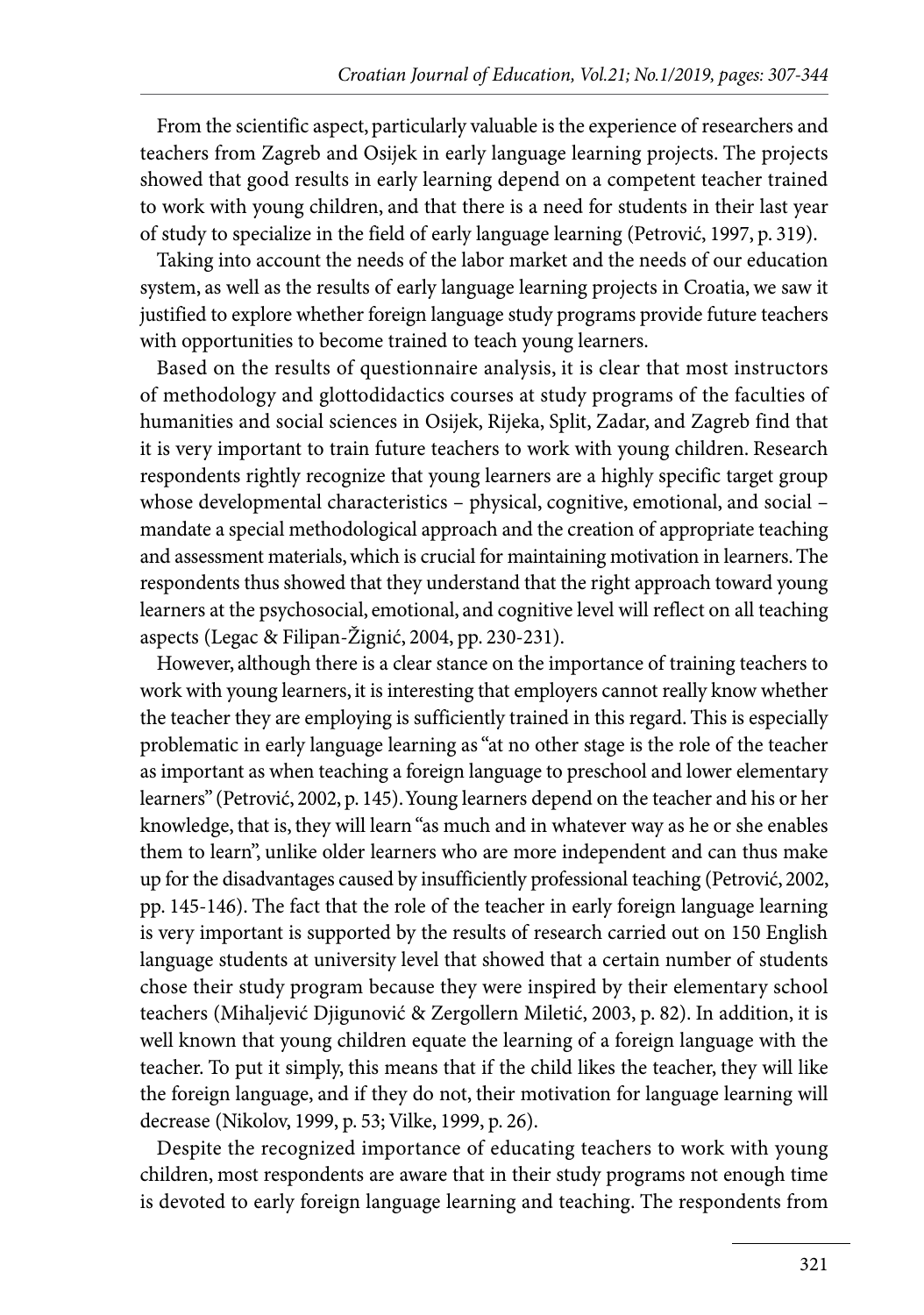study programs that do not offer a special course on teaching and learning a foreign language at an early age believe it is necessary to introduce such a course. Although the focus of initial teacher education should be on learners' age (Gehrmann & Petravić, 2005, p. 197) as one of the key factors determining teaching methodology (Vilke & Mihaljević Djigunović, 2000, p. 152), based on the responses to the questionnaire we can conclude that this, unfortunately, is not the case. Nonetheless, it should be noted that certain changes have occurred in comparison to previous years. For example, in the 2001/2002 academic year the study program for future teachers of English did not include a course in early language learning in initial teacher education (Mihaljević Djigunović & Zergollern Miletić, 2003, str. 86). Today, however, such a course is implemented in three different study programs at two faculties of humanities and social sciences, whereas in other study programs the topic is covered sporadically as part of related courses. It should also be noted that out of the three aforementioned special courses, two are actually elective courses, and only one is mandatory (*Teaching German at an Early Age* for students of single-major German in Osijek). Therefore, we cannot help but wonder whether a sporadic approach to this topic can sufficiently prepare future foreign language teachers to work with young learners.

Particularly alarming is the fact that almost half of the respondents stated that observing and teaching classes in lower elementary school depends on whether the mentor teaches such classes. This means that there are students who after graduation get a job teaching a foreign language in lower elementary school without ever having to take a course in early language learning or without having to observe/teach a single lesson to young learners. In addition, most respondents find that students do not spend enough time observing/teaching classes in lower elementary grades. Based on this, we wonder in what measure is foreign language teacher education at faculties of humanities and social sciences oriented toward young learners, which is an important component of the teaching profession, as highlighted by Gehrmann and Petravić (2000, p. 173). It should be noted that respondents pointed out that a large number of novice foreign language teachers got a job teaching young learners. Seeing that upon graduation and upon passing the state exam the work of novice teachers is not monitored, and that their further education and training is haphazard and not required, for example, as a part of a teaching license (Vrhovac, 2002, p. 200), the question arises as to how the teachers will become trained to work with young children. Vrhovac (2002, p. 200) pointed out 15 years ago that no model has been implemented that would enable a governing body to check whether teachers are familiar with contemporary findings from the field of glottodidactics. This observation remains true today as well. Furthermore, the situation in the field also causes concern. According to Truck-Biljan (2011, pp. 195-196), in elementary schools in Slavonia and Baranja, English and German in lower grades are taught by language specialists with a university degree, language specialists with a college degree, generalist teachers with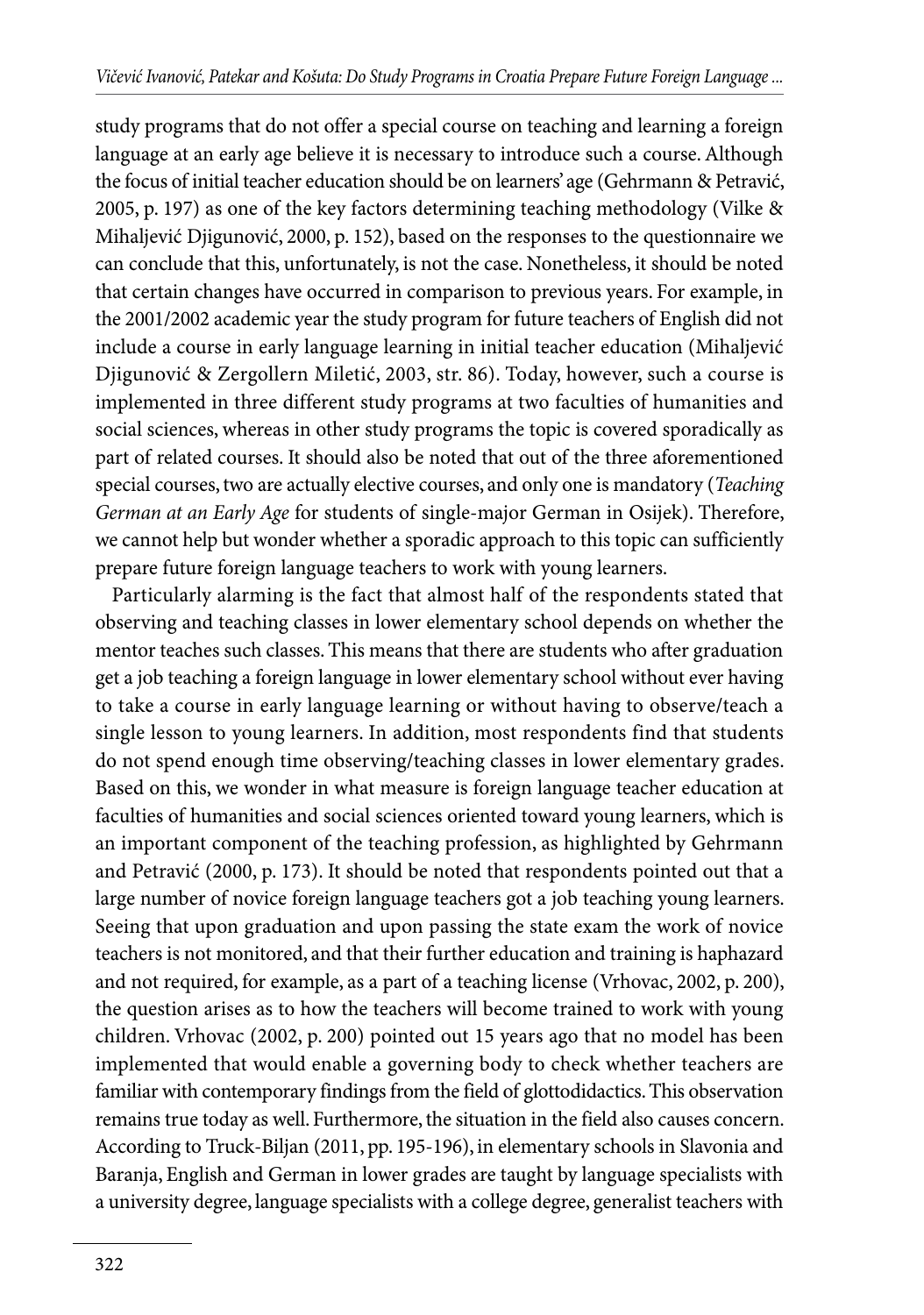a university degree, university students in their final year of study, primary educators, and people with degrees in non-education subjects. This confirms that there is hardly a rigorous selection process for finding competent teachers to work with young learners.

Our research showed that the topics in early foreign language learning and teaching are primarily covered in foreign language teaching methodology courses or in other methodology or glottodidactics course, in only a limited number of lectures. That, clearly, is not enough to sufficiently prepare future teachers to deal with the complexity of working in the classroom, as described by Vrhovac (2000, p. 156). In this context particularly worrying is the fact that a special course in early foreign language learning and teaching is being planned at only one of the twelve study programs at the faculties of humanities and social sciences that we analyzed in the research (and that do not already offer such a course). Hence, we can say that most study programs in foreign languages at the faculties of humanities and social sciences do not sufficiently develop their students' competences related to the particularities of working with young learners. By these competences we primarily mean the knowledge of children's cognitive and psycholinguistic development and its implications for glottodidactics and foreign language teaching methodology, as outlined in Radišić et al. (2003, p. 3).

# **Conclusion**

Upon receiving their degree, students can teach at all levels of language learning. For that reason, students should be more exposed to early foreign language learning and teaching and thus, as one of the respondents said, be provided with "specific knowledge and skills that concern the teaching of young children". In support of this is the fact that, as several respondents have noted, students without previous experience in teaching in the lower grades often have problems and ask for help.

The role of the teacher in the learning process is very important, as it is up to the teacher to create learning opportunities. The teacher is the one who needs to perceive the student's problem and form and provide feedback (Pavičić & Bagarić, 2005, p. 390). According to students, the most important thing for the future language teacher is to know the foreign language and to know how to teach it (Mihaljević Djigunović & Zergollern Miletić, 2003, p. 86), which is certainly something that education experts could agree with. Our research has shown that study programs prepare future foreign language teachers to work with young learners – but insufficiently. Therefore, study programs need to include early language learning as part of their initial teacher education because of the growing needs of the labor market (due to the lowering of the age at which foreign languages are being learned). This implementation should be done based on valuable insights stemming from scientific research on teaching and learning a foreign language at an early age. The inclusion of early language learning topics could take the form of an elective course, a core course, or a specialization, and any of the three forms should be followed up with an increase in the number of observed and taught classes in lower elementary school.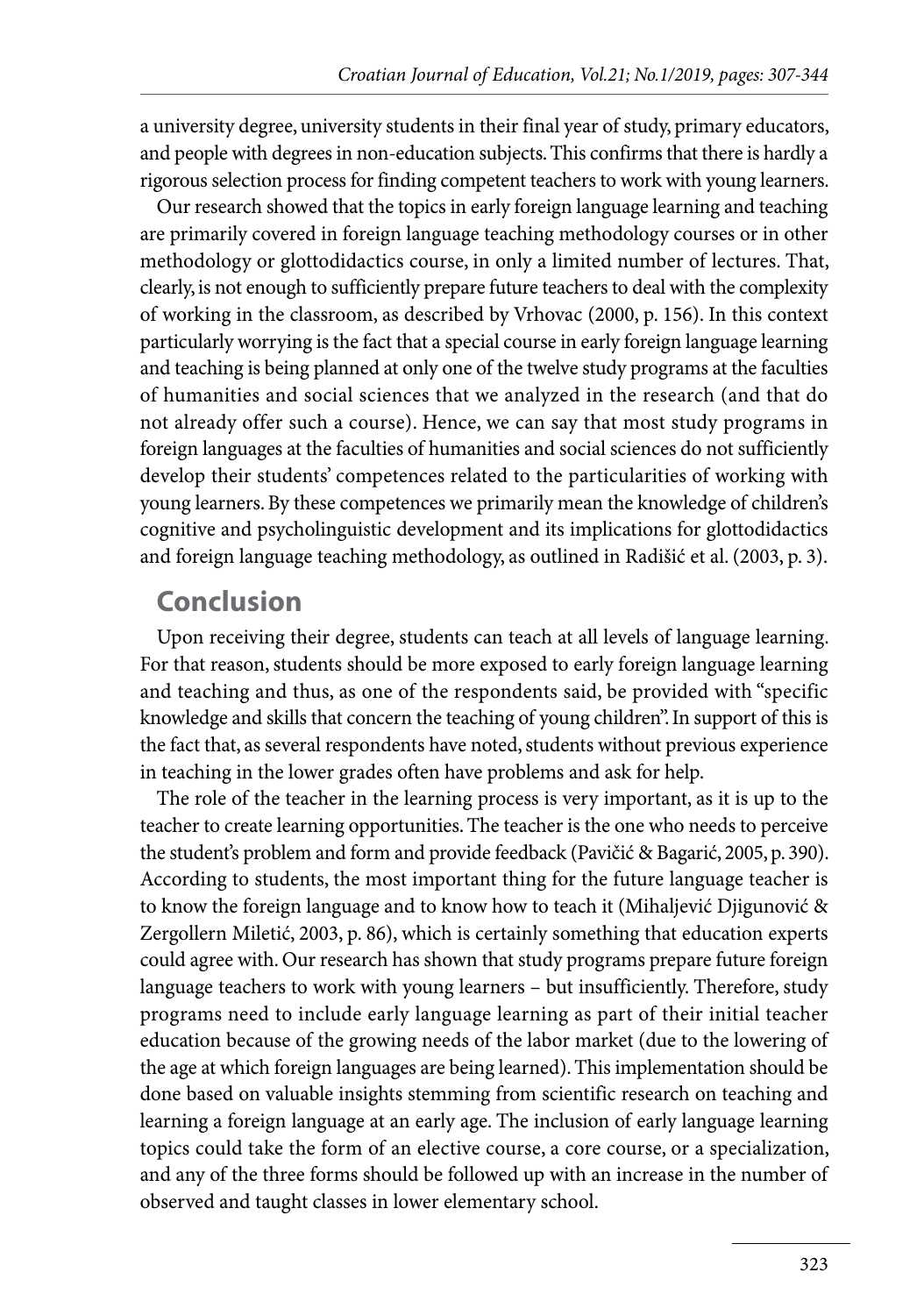In conclusion, we cannot but agree with the following statement from one of the respondents: "Early age is the foundation for later educational stages and therefore requires a high level of expertise from the teacher."

#### **References**

- Andraka, M. (2004). Ocjenjivanje uspješnosti u ranome učenju stranoga jezika. *Strani jezici*, *33*(3-4), 237-241.
- Andrilović, V., & Čudina-Obradović, M. (1990). *Osnove opće i razvojne psihologije. Psihologija odgoja i obrazovanja II* (3rd edition). Zagreb: Školska knjiga.
- Bagarić, V. (2002). Frühes Deutschlernen. Warum ja? In K. Teržan Kopecky, & T. Petrič (Eds.), *Germanistika v stičnem prostoru Evrope II* (pp. 257-274). Maribor: Pedagoška fakulteta Maribor in Oddelek za germanistiko.
- Bašić, S. (2009). Dijete (učenik) kao partner u odgoju: kritičko razmatranje. *Odgojne znanosti*, *11*(2), 279-295.
- Berk, L. E. (2008). *Psihologija cjeloživotnog razvoja*. Jastrebarsko: Naklada Slap.
- Buljan Culej, J. (2012). *Preliminarni hrvatski rezultati prvoga Europskog istraživanja jezičnih kompetencija*. Zagreb: Nacionalni centar za vanjsko vrednovanje obrazovanja.
- Coyle, Y., & Verdú, M. (2000). Teaching Strategies in the EYL Classroom. In J. Moon, & M. Nikolov (Eds.), *Research into Teaching English to Young Learners* (pp. 257-294). Pécs: University Press Pécs.
- Državni zavod za statistiku. Retrieved from https://www.dzs.hr (Objavljeni podaci > Prema statističkim područjima > Obrazovanje, znanost, kultura i socijalna skrb > Obrazovanje > Osnovne škole)
- European Commission/EACEA/Eurydice (2012). *Key Data on Teaching Languages at School in Europe – 2012 Edition*. Eurydice Report. Luxembourg: Publications Office of the European Union.

Filozofski fakultet u Osijeku. Retrieved from

http://www.ffos.unios.hr/anglistika/izvedbeni-nastavni-planovi

http://www.ffos.unios.hr/germanistika

Filozofski fakultet u Rijeci. Retrieved from

https://www.ffri.uniri.hr/hr/sadasnji-studenti/izvedbeni.html

Filozofski fakultet u Splitu. Retrieved from

http://www.ffst.unist.hr/wp-content/uploads/2018/07/D\_Engleski.pdf

http://www.ffst.unist.hr/wp-content/uploads/2018/07/D\_Talijanski.pdf

Filozofski fakultet u Zadru. Retrieved from

http://www.unizd.hr/engleski/studijski-programi-syllabi/diplomski-ma-syllabi http://www.unizd.hr/francuski/studiji/diplomski-studij-nastavnicki-smjer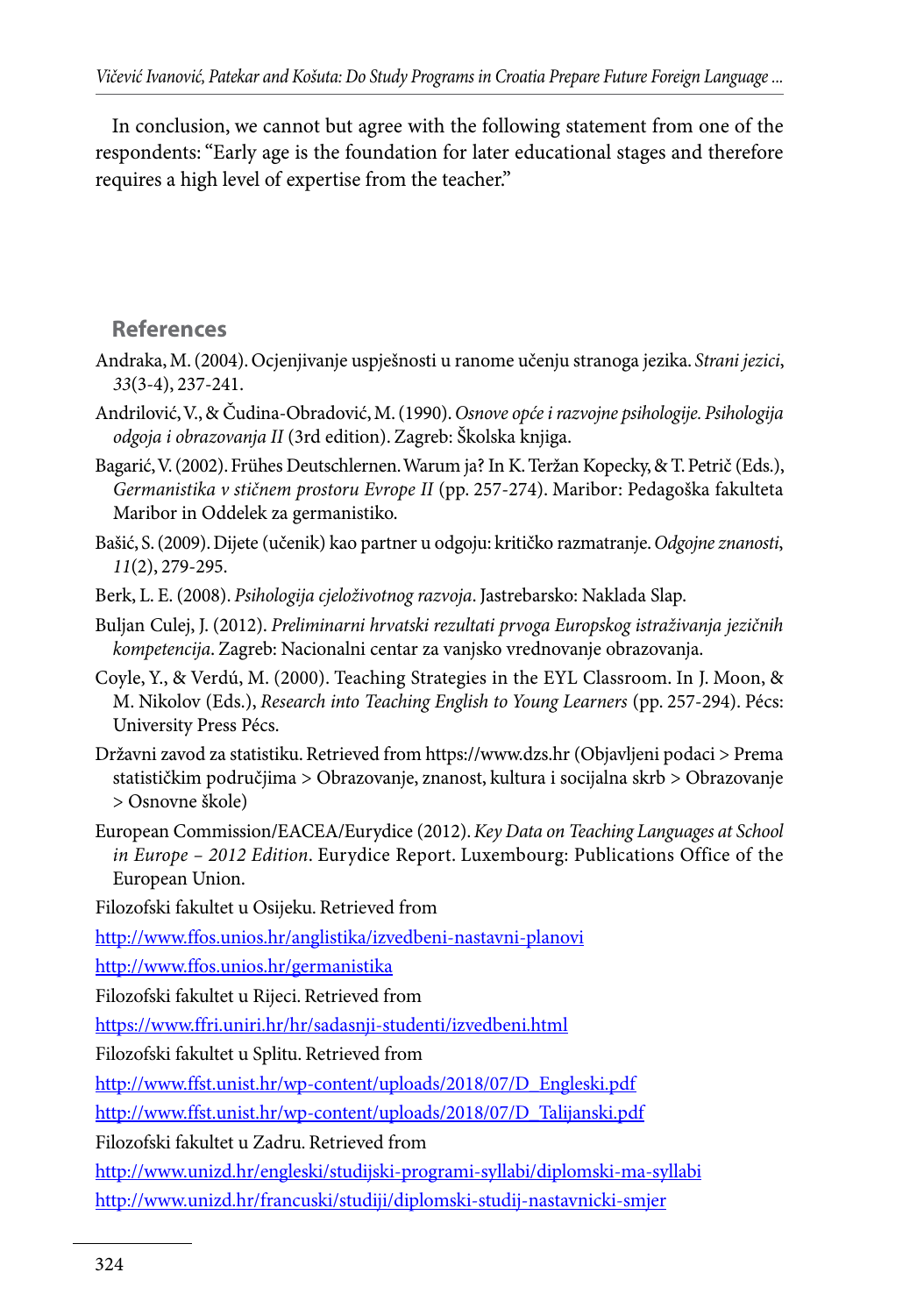http://www.unizd.hr/njemacki/izvedbeni-planovi

- http://www.unizd.hr/Portals/14/Studijski%20programi/Suvremena%20talijanska%20 filologija%20dds%20-%20SKRA%C4%86ENO.pdf
- Filozofski fakultet u Zagrebu. Retrieved from

http://theta.ffzg.hr/ECTS/Studij/Index/1153

http://theta.ffzg.hr/ECTS/Studij/Index/1167

http://theta.ffzg.hr/ECTS/Studij/Index/1220

http://theta.ffzg.hr/ECTS/Studij/Index/1163

- Franušić, T. (1999). Neke pretpostavke za uspješnu komunikaciju u razredu. In L. Badurina, N. Ivanetić, B. Pritchard, & D. Stolac (Eds.), *Teorije i mogućnosti primjene pragmalingvistike* (pp. 247-254). Zagreb-Rijeka: Hrvatsko društvo za primijenjenu lingvistiku.
- Furlan, I. (1991). *Čovjekov psihički razvoj. Uvod u razvojnu psihologiju* (5th edition). Zagreb: Školska knjiga.
- Gehrmann, S., & Petravić, A. (2000). Izobrazba nastavnika stranih jezika u kontekstu procesa globalizacije i europske integracije. *Metodika*, *1*(1) 167-178.
- Gehrman, S., & Petravić, A. (2005). Reformvoraussetzungen und –perspektiven der Deutschlehrerbildung in Kroatien. *Zagreber Germanistische Beiträge*, *14*, 191-213.
- Johnston, J., & Halocha, J. (2010). *Early childhood and primary education. Readings and reflections.* Berkshire, UK-New York, USA: Open University Press, McGraw-Hill. https:// doi.org/10.12968/nuwa.2010.30.11.1105290
- Košuta, N., & Vičević, S. (2013). Komunikacijske strategije, rano učenje stranoga jezika i Europski jezični portfolio. In J. Vučo, & O. Durbaba (Eds.), *Language and Education. Jezik i obrazovanje. Edicija Filološka istraživanja danas, Tom II* (pp. 47-62). Beograd: Filološki fakultet, Univerzitet u Beogradu.
- Kovačević, M. (2007). Nastava jezika u ranoj dobi: razvoj nastavnikove samospoznaje. *Strani jezici*, *36*(3), 199-206.
- Lamb, M. E., Bornstein, M. H., & Teti, D. M. (2002). *Development in Infancy. An Introduction*  (4thedition). Mahwah, New Jersey-London: Lawrence Erlbaum Associates, Publishers.
- Legac, V., & Filipan-Žignić, B. (2004). Odnos učitelja prema učeniku u ranome učenju stranoga jezika. In R. Bacalja (Ed.), *Dijete, odgojitelj i učitelj* (pp. 229-237). Zadar: Stručni odjel za izobrazbu učitelja i odgojitelja predškolske djece, Sveučilište u Zadru.
- Ljubešić, M. (1996). Jezični razvoj u srednjem djetinjstvu. In M. Andrijašević, & L. Zergollern-Miletić (Eds.), *Jezik i komunikacija* (pp. 257-269). Zagreb: Hrvatsko društvo za primijenjenu lingvistiku.
- McCartney, K., & Phillips, D. (Eds.) (2006). *Blackwell Handbook of Early Childhood Development.* Malden, USA-Oxford, UK-Carlton, Australia: Blackwell Publishing. https:// doi.org/10.1002/9780470757703
- Mihaljević Djigunović, J. (2002). Učenje stranoga jezika u ranoj školskoj dobi jučer, danas i sutra. In I. Vodopija (Ed.), *Dijete i jezik danas. Dijete i učenje hrvatskoga jezika. Dijete i učenje stranoga jezika* (pp. 148-155). Osijek: Visoka učiteljska škola u Osijeku, Sveučilište J. J. Strossmayera.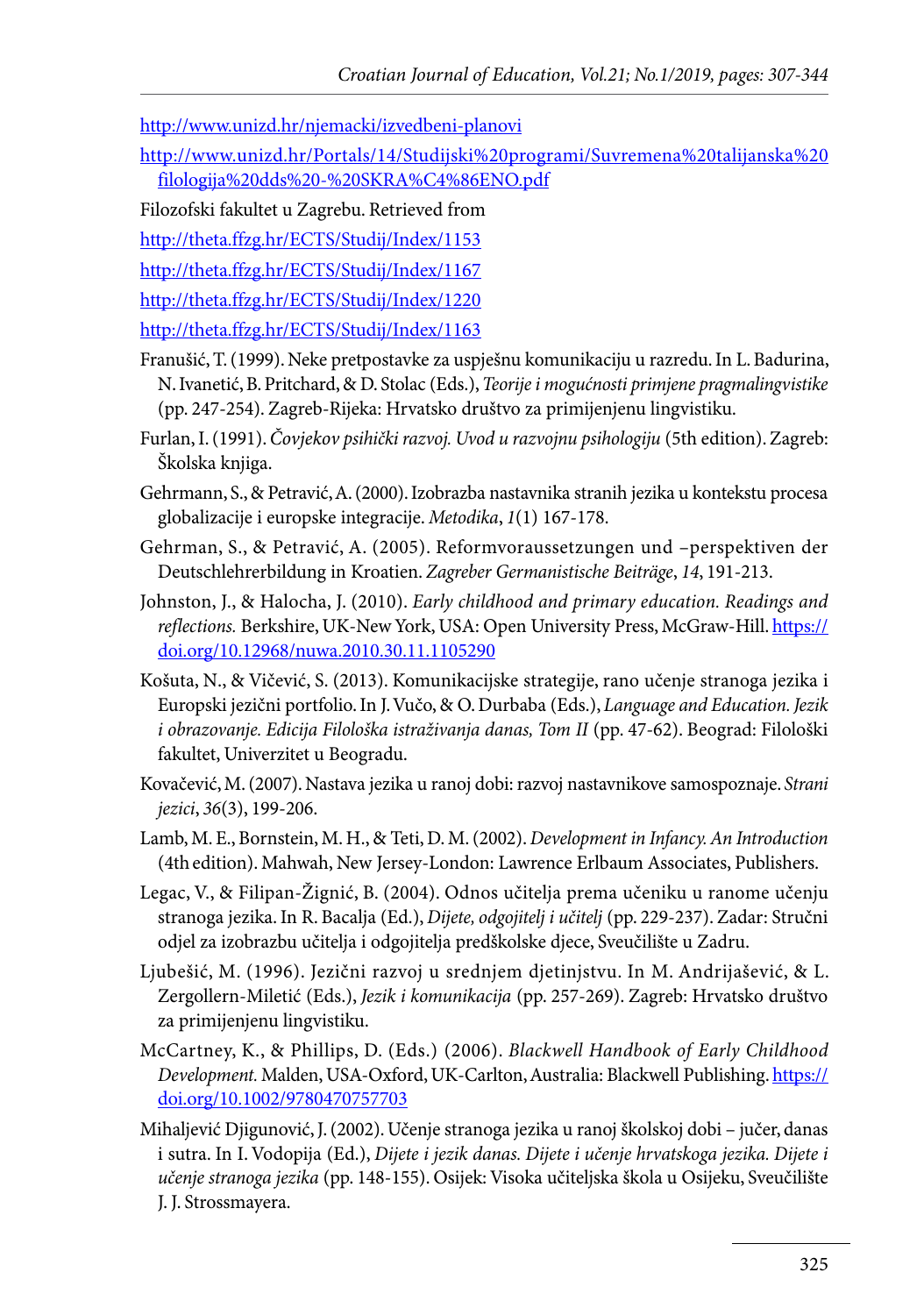- Mihaljević Djigunović, J. (2004). Danas i sutra nastave stranih jezika. In D. Stolac, N. Ivanetić, & B. Pritchard (Eds.), *Suvremena kretanja u nastavi stranih jezika* (pp. 327-334). Zagreb-Rijeka: Hrvatsko društvo za primijenjenu lingvistiku.
- Mihaljević Djigunović, J., & Mardešić, S. (2009). Kompetencije nastavnika stranih jezika između politike i stvarnosti. In J. Granić (Ed.), *Jezična politika i jezična stvarnost* (pp. 318- 327). Zagreb: Hrvatsko društvo za primijenjenu lingvistiku.
- Mihaljević Djigunović, J., & Zergollern Miletić, L. (2003). Što, kako i kada u obrazovanju budućih nastavnika stranih jezika. *Metodika*, *4*(6), 77-90.
- Mitchell, P. (1992). *The Psychology of Childhood*. London-Washington D.C.: The Falmer Press, A member of the Taylor & Francis Group.
- Nikolov, M. (1999). Why do you learn English? Because the teacher is short. A study of Hungarian children's foreign language learning motivation. *Language Teaching Research*, *3*(1), 35-56. https://doi.org/10.1177/136216889900300103
- Nikpalj, V. (1993). Elements of Drama in Teaching English to Young Learners. In M. Vilke, & Y. Vrhovac (Eds.), *Children and Foreign Languages I* (pp. 169-183). Zagreb: Faculty of Philosophy, University of Zagreb.
- Patekar, J. (2014). Implikacije razvojnih obilježja djece rane školske dobi za nastavu stranoga jezika. *Metodički ogledi*, *21*(1), 67-81.
- Pavičić, V., & Bagarić, V. (2005). Komuniciram, dakle (ne) učim? In D. Stolac, N. Ivanetić, & B. Pritchard (Eds.), *Jezik u društvenoj interakciji* (pp. 375-392). Zagreb-Rijeka: Hrvatsko društvo za primijenjenu lingvistiku.
- Perković, A. (2000). Mjesto i uloga nastavnika stranoga jezika u novom mileniju. In D. Stolac, N. Ivanetić, & B. Pritchard (Eds.), *Primijenjena lingvistika u Hrvatskoj – izazovi na početku XXI. stoljeća* (pp. 421-426). Zagreb-Rijeka: Hrvatsko društvo za primijenjenu lingvistiku.
- Petrović, E. (1997). Teaching English to young learners in Osijek. *Studia Romanica et Anglica Zagrabiensia*, 42, 315-319.
- Petrović, E. (2002). Kako učiniti nastavu stranih jezika s mlađom djecom još uspješnijom. In I. Vodopija (Ed.), *Dijete i jezik danas. Dijete i učenje hrvatskoga jezika. Dijete i učenje stranoga jezika* (pp. 139-147). Osijek: Visoka učiteljska škola u Osijeku, Sveučilište J. J. Strossmayera.
- Piaget, J. (2003). *The Psychology of Intelligence*. London-New York: Routledge Classics, Taylor & Francis Group.
- Piechurska-Kuciel, E. (2010). Interplay of good teacher qualities and language anxiety levels. *Strani jezici*, *39*(1-2), 29-50.
- Pijaže, Ž., & Inhelder, B. (1978). *Intelektualni razvoj deteta*. Beograd: Zavod za udžbenike i nastavna sredstva.
- Radišić, M., Pavičić Takač, V., & Bagarić, V. (Eds.) (2003). *Tempus Project CD-18049- 2003: Foreign Languages at Primary Level: Training of Teachers. Kompetencije učitelja i nastavnika stranoga jezika u osnovnoj školi u Republici Hrvatskoj.* Osijek: Učiteljski fakultet u Osijeku, Sveučilište J. J. Strossmayera. Retrieved from wt.foozos.hr/download/tempuskompetencije.pdf
- Rijavec, M. (1995). Fitting the Syllabus and Method to the Young Learner. In M. Vilke, Y. Vrhovac, M. Kruhan, N. Sironić-Bonefačić, & I. Skender (Eds.), *Children and Foreign*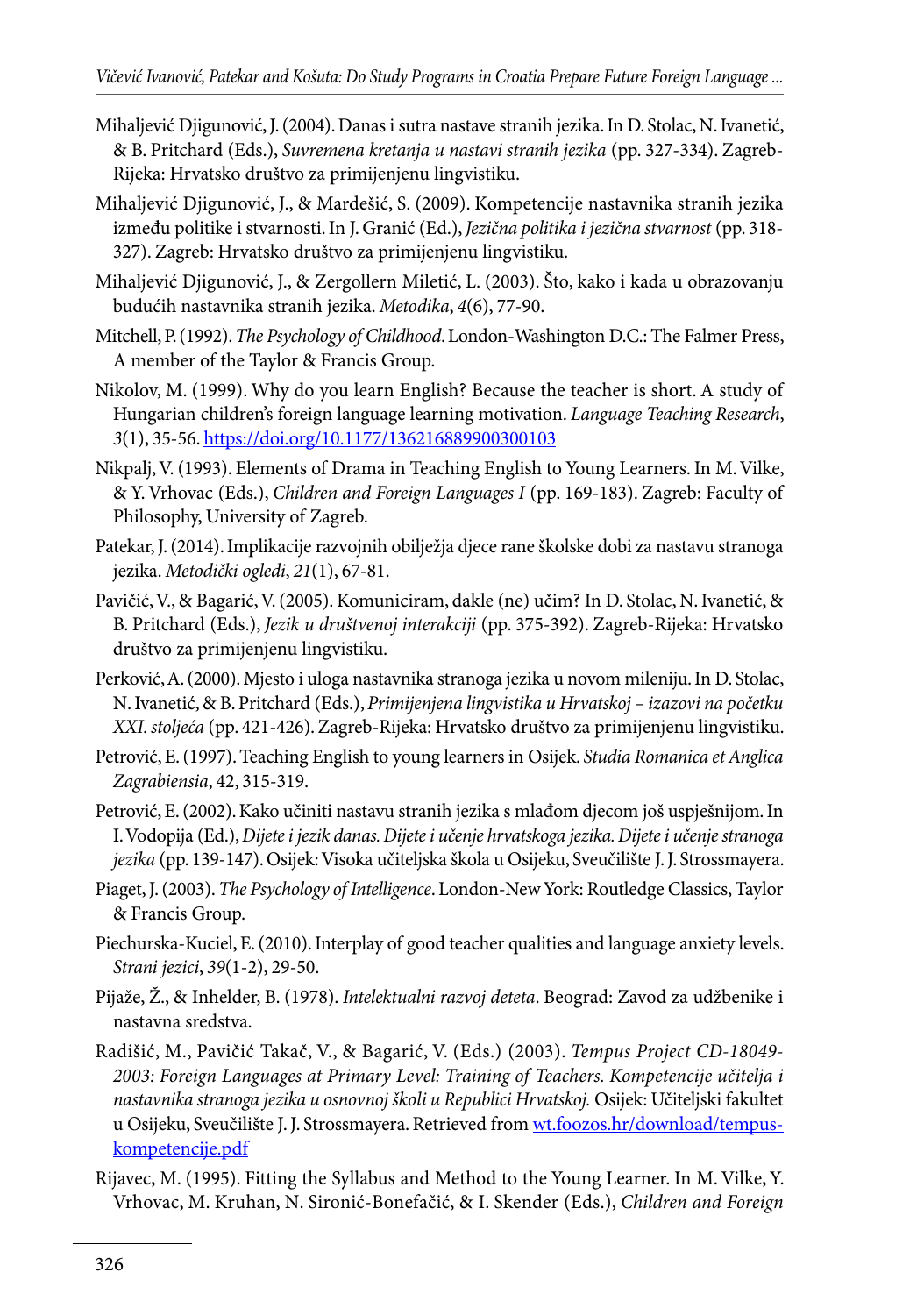*Languages II* (pp. 147-152). Zagreb: Faculty of Philosophy, University of Zagreb.

- Starc, B., Čudina-Obradović, M., Pleša, A., Profaca, B., & Letica, M. (2004). *Osobine i psihološki uvjeti razvoja djeteta predškolske dobi. Priručnik za odgojitelje, roditelje i sve koji odgajaju djecu predškolske dobi*. Zagreb: Golden marketing – Tehnička knjiga.
- Tragant Mestres, E., & Lundberg, G. (2011). The teacher's role: what is its significance in early language learning? In J. Enever (Ed.), *ELLiE: Early Language Learning in Europe* (pp. 81-102). London, UK: British Council.
- Truck-Biljan, N. (2011). Od vrtića do škole, strani jezici se vole: Jesu li učitelji stranih jezika u osnovnim školama upoznati s programima učenja stranih jezika djece predškolske dobi? *Strani jezici*, *40*(3), 191-204.
- Vasta, R., Haith, M. M., & Miller, S. A. (2005). *Dječja psihologija. Moderna znanost* (3rd edition). Jastrebarsko: Naklada Slap.
- Vigotski, L. (1977). *Mišljenje i govor*. Beograd: Nolit.
- Vilke, M. (1995). Children and Foreign Languages in Croatian Primary Schools. Four Years of a Project. In M. Vilke, Y. Vrhovac, M. Kruhan, N. Sironić-Bonefačić, & I. Skender (Eds.), *Children and Foreign Languages II* (pp. 1-15). Zagreb: Faculty of Philosophy, University of Zagreb.
- Vilke, M. (1999). Djeca i učenje stranih jezika u našim školama. In Y. Vrhovac et al. (Eds.), *Strani jezik u osnovnoj* školi (pp. 17-30), Zagreb: Naprijed.
- Vilke, M., & Mihaljević Djigunović, J. (2000). Metodika nastave engleskoga jezika: svjetski izazovi i hrvatski dometi. *Metodika*, *1*(1), 143-154.
- Vrhovac, Y. (1993). U potrazi za zadovoljnim učiteljem stranoga jezika. In M. Andrijašević, & Y. Vrhovac (Eds.), *Trenutak sadašnjosti u učenju jezika* (pp. 29-36). Zagreb: Hrvatsko društvo za primijenjenu lingvistiku.
- Vrhovac, Y. (2000). Sudjelovanje studenata metodike nastave francuskoga jezika u vlastitome obrazovanju. *Metodika*, *1*(1), 155-165.
- Vrhovac, Y. (2002). Važnost suvremenog obrazovanja nastavnika. *Strani jezici*, 32(3-4), 199- 207.
- Vrhovac, Y. (2005). Nastavnikova i učenikova uloga u interaktivnom prostoru razrednoga diskursa. In D. Stolac, N. Ivanetić, & B. Pritchard (Eds.), *Jezik u društvenoj interakciji* (pp. 535-546). Zagreb-Rijeka: Hrvatsko društvo za primijenjenu lingvistiku.
- Vrhovac, Y., & Mihaljević Djigunović, J. (2010). Stavovi kao indikatori učenikove samostalnosti u učenju stranoga jezika – Prikaz rada s Europskim jezičnim portfolijom. In J. Vučo, & B. Milatović (Eds.), *Autonomija učenika i nastavnika u nastavi jezika i književnosti* (pp. 236-249). Nikšić: Filozofski fakultet, Univerzitet Crne Gore.
- Witte, A., & Harden T. (2010). Die Rolle des Lehrers/der Lehrerin im Unterricht des Deutschen als Zweit- und Fremdsprache. In H.-J. Krumm, Ch. Fandrych, B. Hufeisen, & C. Riemer (Eds.), *Deutsch als Fremd- und Zweitsprache. Ein internationales Handbuch. 2. Halbband* (pp. 1324-1340). Berlin-New York: De Gruyter Mouton.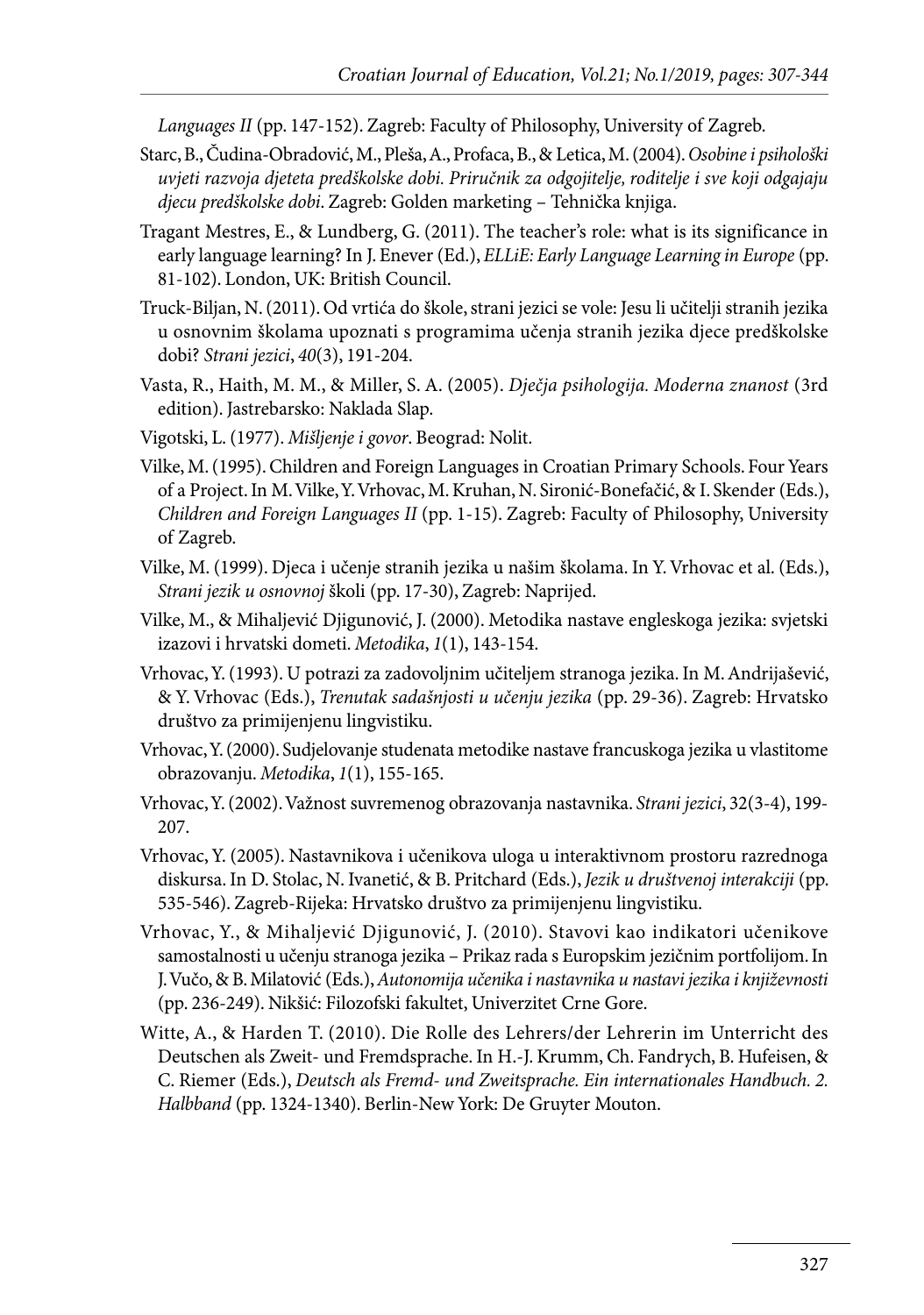#### **Sanja Vičević Ivanović**

Greenfield Community School Dubai Dubai Investments Park, Dubai, United Arab Emirates sanjavicevic@gmail.com

#### **Jakob Patekar**

Rochester Institute of Technology Croatia Damira Tomljanovića Gavrana 15, 10000 Zagreb, Croatia jakob.patekar@outlook.com

#### **Nataša Košuta**

University of Rijeka, Faculty of Humanities and Social Sciences, Department of German Language and Literature Sveučilišna avenija 4, 51000 Rijeka, Croatia nkosuta@ffri.hr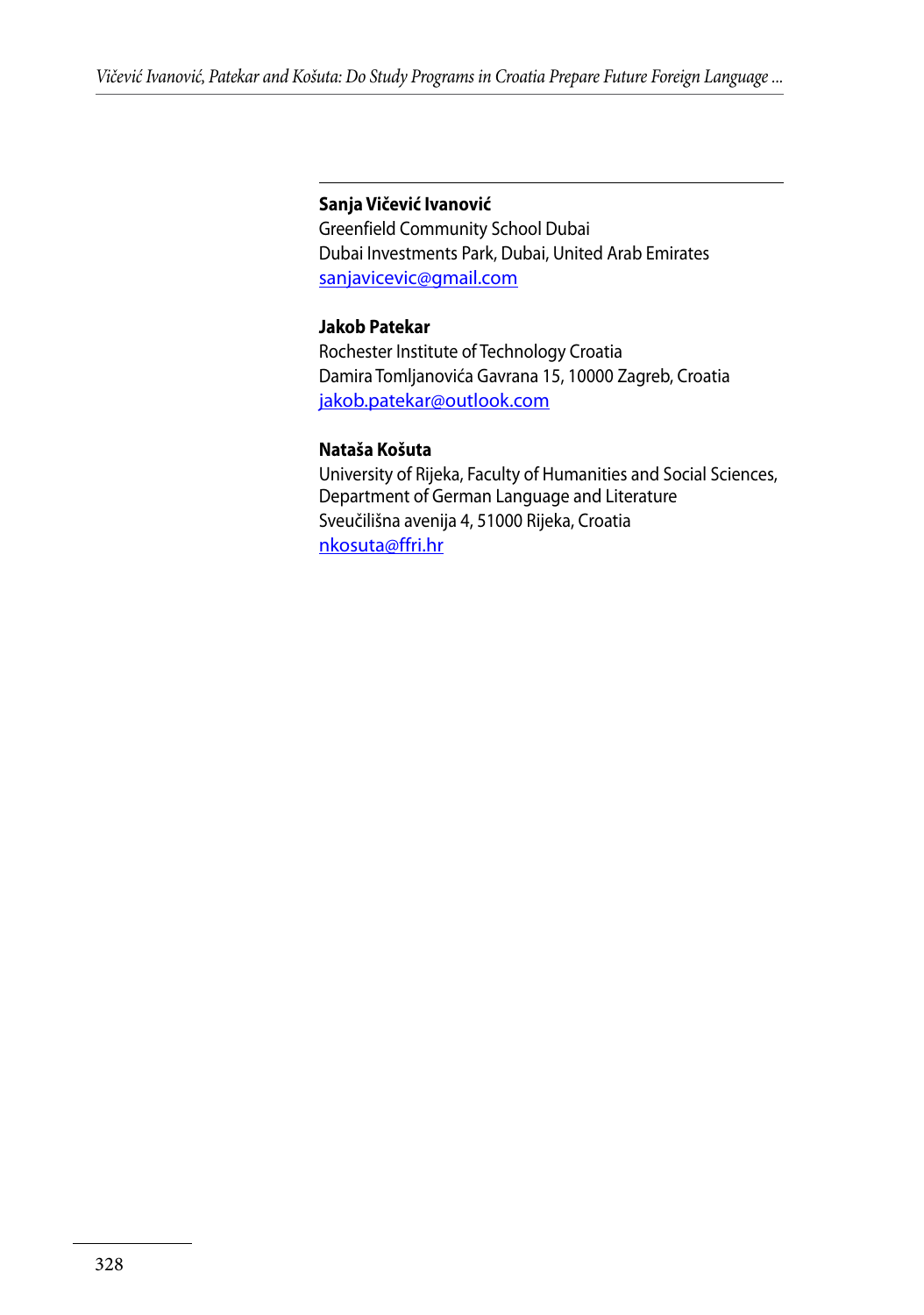# Pripremaju li studijski programi u Hrvatskoj buduće profesore stranoga jezika za rad s učenicima rane školske dobi?

# *Sažetak*

*Cilj je ovoga rada utvrditi uključenost i stavove nastavnika o uključenosti sadržaja iz područja učenja i poučavanja stranoga jezika u ranoj školskoj dobi u studijskim programima stranih jezika u Hrvatskoj. Kako bi se utvrdilo postojanje kolegija koji se ciljano bavi ranim učenjem stranoga jezika te ustanovili ispitanici u ovome istraživanju, proučeni su izvedbeni planovi i programi engleskoga, njemačkoga, talijanskoga i francuskoga jezika na filozofskim fakultetima osječkoga, riječkoga, splitskoga, zadarskoga i zagrebačkoga sveučilišta. Nakon toga je na uzorku nositelja i izvođača metodičke i glotodidaktičke grupe predmeta spomenutih studijskih programa proveden upitnik s otvorenim i zatvorenim pitanjima o važnosti stručne osposobljenosti za rad s učenicima rane školske dobi i uključenosti sadržaja iz područja učenja i poučavanja u ranoj školskoj dobi u metodičke i glotodidaktičke kolegije. Dobiveni podaci daju uvid o nedovoljnoj zastupljenosti spomenutih sadržaja pa se nameće pretpostavka kako studenti – budući profesori stranoga jezika – s fakulteta izlaze nespremni za rad s učenicima mlađega uzrasta. Budući da se u Hrvatskoj od prvoga dana školovanja uči strani jezik te da postoji potreba za takvim profilom učitelja, u radu se kao moguće rješenje za bolju pripremu studenata stranoga jezika nastavničkoga smjera za rad s učenicima rane školske dobi apostrofira potreba revidiranja sadržaja inicijalnoga obrazovanja učitelja stranoga jezika u vidu specijalizacije studenata za područje ranoga učenja. Ključne riječi: obrazovanje učitelja stranih jezika; poučavanje stranoga jezika; strani jezik u ranoj školskoj dobi*

# **Uvod**

U ovome se radu analiziraju uključenost i stavovi nastavnika o uključenosti sadržaja iz područja učenja i poučavanja stranoga jezika u ranoj školskoj dobi u studijskim programima u Hrvatskoj. Rana školska dob razdoblje je koje započinje u 1. razredu osnovne škole (Andraka, 2004, str. 237) i traje do kraja 4. razreda, odnosno razdoblje od 6 do 10/11 godina (Legac i Filipan-Žignić, 2004, str. 229). To je razdoblje za koje se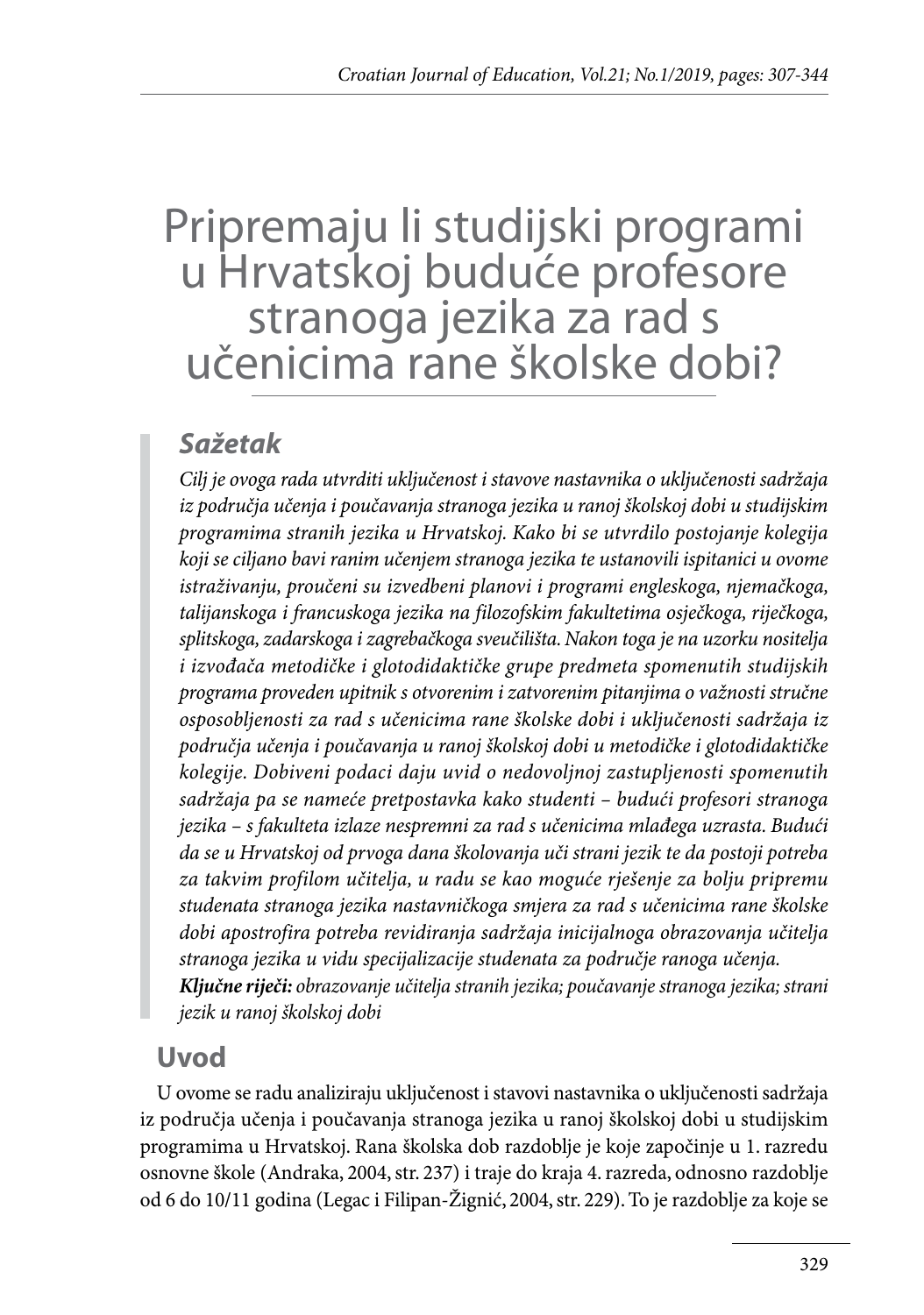drži da su djeca "najprijemčljivija za učenje stranog jezika", a taj se zaključak temelji na brojnim domaćim i stranim istraživanjima ranoga učenja (Legac i Filipan-Žignić, 2004, str. 229).

U kontekstu europske jezične politike na prijelazu iz 20. u 21. stoljeće, rano učenje i poučavanje stranoga jezika u fokusu je kako nastavne tako i znanstvenoistraživačke prakse. Ukorak s interesom za učenje stranih jezika u hrvatsko je obrazovanje školske godine 2003./2004. uvedeno učenje obaveznoga stranog jezika od prvoga razreda, te izbornoga stranog jezika od četvrtoga razreda osnovne škole (Buljan Culej 2012, str. 6).

Empirijski rezultati hrvatskih projekata ranoga učenja međunarodno su poznati i priznati (Mihaljević Djigunović, 2002, str. 152). Prvi projekt istraživanja ranoga učenja u Hrvatskoj započinje početkom 1970-ih, a bio je usmjeren na ispitivanje pretpostavke hoće li početak institucionaliziranoga učenja stranoga (engleskoga) jezika u mlađoj školskoj dobi pokazati dobre rezultate (Vilke i Mihaljević Djigunović, 2000, str. 146). Drugi projekt započinje početkom 1990-ih na spoznajama iz prvoga projekta, a jedan je od njegovih primarnih ciljeva bio utvrditi razliku u uspjehu učenika koji su strani jezik počeli učiti u 1. razredu i onih koji su s učenjem stranoga jezika započeli u 4. razredu osnovne škole (Bagarić, 2002, str. 258-260). Rezultati prvoga projekta u prvome su redu uputili na važnost ovladavanja izgovorom i intonacijom u ranoj školskoj dobi (Bagarić, 2002, str. 258), a oba su projekta rezultirala vrijednim spoznajama o ranome učenju stranoga jezika u vezi s djetetovim psihičkim, jezičnim, kognitivnim i emocionalnim razvojem te spoznajama o osobinama dobroga učitelja stranoga jezika, selekciji jezičnoga materijala i sadržajima rada (Vilke i Mihaljević Djigunović, 2000, str. 146-147). Osječka iskustva u projektu ranoga učenja pokazala su kako dobri rezultati u ranome učenju ovise o kompetentnome učitelju koji je osposobljen i voljan raditi s učenicima mlađega uzrasta te se kao moguće rješenje ističe specijalizacija studenata završne godine diplomskoga studija za područje ranoga učenja u vidu izbornih predmeta (Petrović, 1997, str. 319). S obzirom na navedeno, opravdanim se smatra postaviti pitanje o uključenosti i o stavovima učitelja o uključenosti sadržaja iz područja učenja i poučavanja stranoga jezika u ranoj školskoj dobi u studijskim programima. Stoga će se u nastavku prikazati razvojna obilježja učenika rane školske dobi u kontekstu nastave stranoga jezika, koje kompetencije učitelj stranoga jezika treba imati za rad s učenicima mlađega uzrasta te dati kratak uvod u inicijalno obrazovanje budućih učitelja stranoga jezika.

#### *Razvojna obilježja učenika rane školske dobi i nastava stranoga jezika*

Razvojno primjerena praksa odraz je prije svega međudjelovanja glotodidaktike i psihologije, što konkretno znači da je poznavanje razvojnih obilježja djeteta s aspekta psihologije nužan temelj za poučavanje stranoga jezika primjereno učeničkoj dobi i njegovim potrebama.

Razvojna obilježja djeteta različiti autori promatraju s različitih aspekata (Andrilović i Čudina-Obradović, 1990; Berk, 2008; Furlan, 1991; Johnston i Halocha, 2010; Lamb,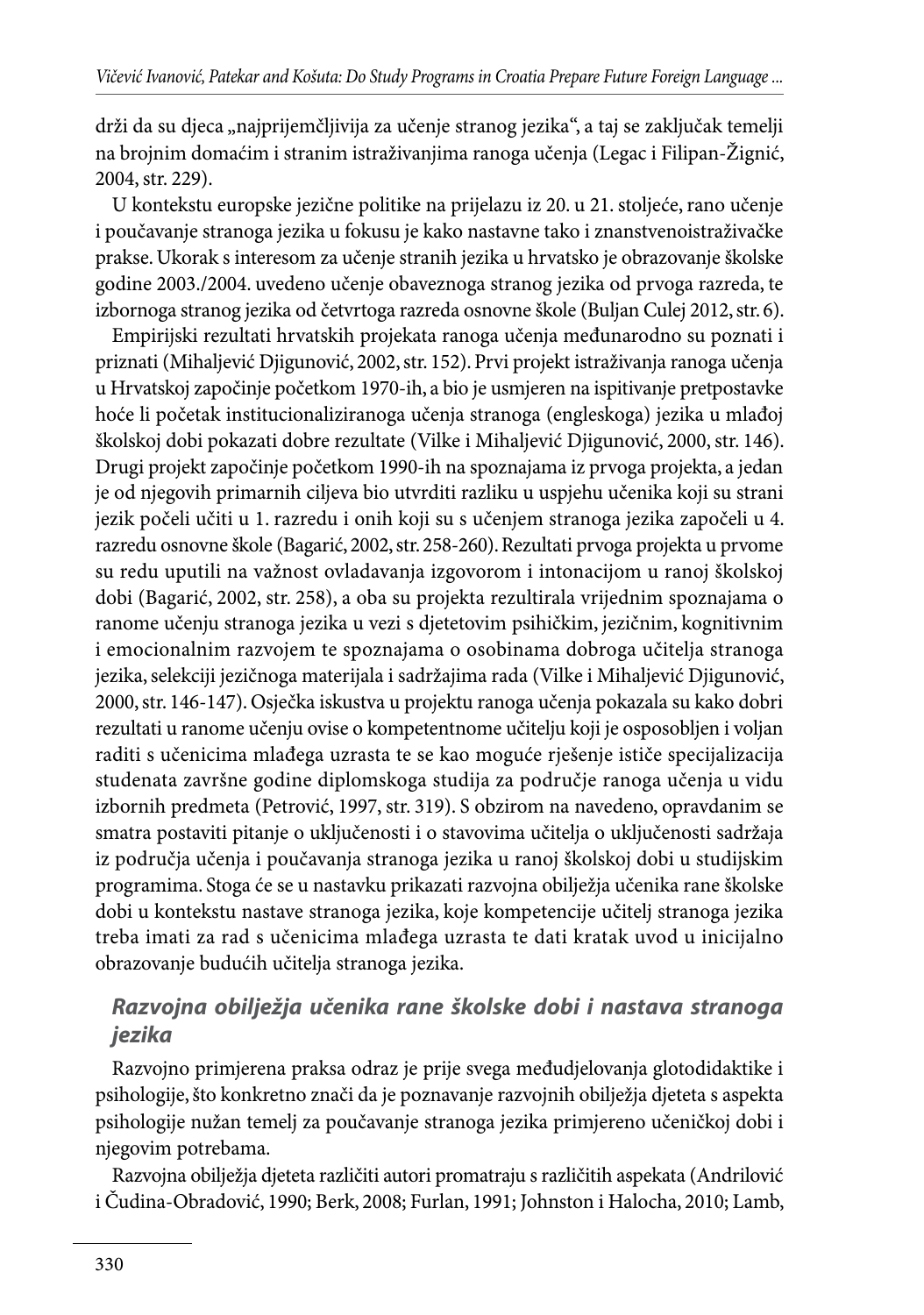Bornstein i Teti, 2002; McCartney i Phillips, 2006; Mitchell, 1992; Starc, Čudina-Obradović, Pleša, Profaca i Letica, 2004; Vasta, Haith, i Miller, 2005). Sintetizirajući radove spomenutih autora zaključuje se kako razvojno primjerena praksa u nastavi stranih jezika u ranoj školskoj dobi u obzir mora uzeti ne samo kognitivni, emocionalni i socijalni aspekt, već i tjelesni. Upravo se takva podjela primjerice nalazi u Berk (2008, str. 275-341), prema kojoj se djeca rane školske dobi smještaju u razdoblje srednjega djetinjstva koje obuhvaća razdoblje od polaska u školu do ulaska u pubertet (6 – 11 godina).

To je razdoblje u kojem dijete postiže nagli napredak. S kognitivnoga aspekta to znači da su djeca te dobi sposobna sustavno i logički obrađivati informacije, da postoji širok raspon tema o kojima se s njima može razgovarati, a obilježava ih i snažan napredak komunikacijskih sposobnosti (Ljubešić, 1996, str. 257). Ipak, dijete je tijesno vezano uz svoje neposredno okruženje i konkretne sadržaje (Buggle, 2002, str. 97) jer se operacionalno mišljenje, koje određuje cijeli kognitivni razvoj, još nije u potpunosti razvilo pa dijete ne može pojmiti hipotetske i apstraktne sadržaje. Piaget (2003, str. 160-162) taj razvojni stupanj naziva stadijem konkretnih operacija te ističe kako je logičko mišljenje vezano uz predmetne sadržaje iz neposredne okoline. K tome Bašić (2009, str. 288) naglašava kako su djeca već od rane dobi sposobna izabrati sadržaje učenja i odgovorno oblikovati procese učenja, a samostalni učenik spreman je preuzeti odgovornost za vlastito znanje i odlučivati o svojem daljnjem tijeku učenja (Vrhovac i Mihaljević Djigunović, 2010, str. 237).

Kako bi se zadovoljile potrebe emocionalnoga razvoja, u obzir treba uzeti djetetovu egocentričnost (Legac i Filipan-Žignić, 2004, str. 234). Naime, dijete ne razumije da postoji razlika između vlastite i tuđe perspektive, tj. djetetove i sugovornikove (Pijaže i Inhelder, 1978, str.19). Stoga mu treba obzirno pristupati kako se ne bi povrijedili njegovi osjećaji jer jedna je od temeljnih potreba učenika mlađega uzrasta potreba za emocionalnom sigurnošću (Rijavec, 1995, str. 149). Također, sedmogodišnjaci ne pokazuju sklonost prema svojim vršnjacima u razredu, već prema učitelju zbog čega učitelj ima važnu ulogu u razvoju stava prema stranome jeziku jer se učenici rane školske dobi uz njega emocionalno jako vežu (Vilke, 1995, str. 5).

U okviru socijalnoga razvoja djeteta u toj je dobi najvažniji način njegove komunikacije s okolinom. Dijete vlastiti govor oblikuje u interakciji s drugima (Vigotski, 1977, str. 158), pri čemu je u fokusu potreba za samorealizacijom u odnosu na suučenike (Rijavec, 1995, str. 149).

Tjelesni razvoj učenika rane školske dobi karakterizira velika potreba za fizičkom aktivnošću (Legac i Filipan-Žignić, 2004, str. 234; Rijavec, 1995, str. 149) i razvoj koordinacije oko-ruka i izvođenje preciznih pokreta prstima. U tom kontekstu valja napomenuti kako se djeca ne mogu usredotočiti na jednu određenu aktivnost više od desetak minuta, nakon čega nastupaju zamor i dosada. Proces učenja za njih treba biti poput igre (Vilke, 1995, str. 5).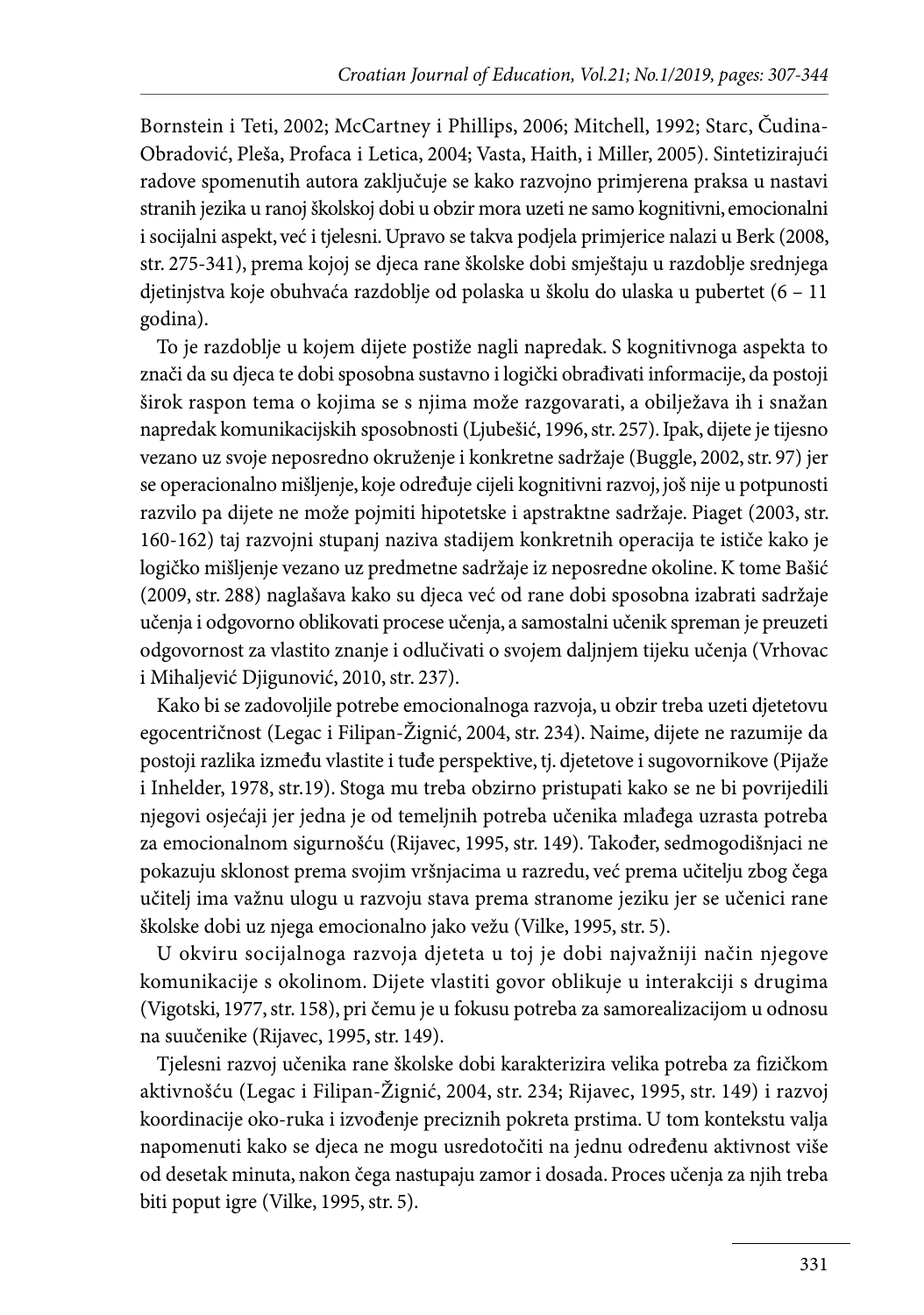Sintetizirajući ključna obilježja tjelesnoga, kognitivnoga, emocionalnoga i socijalnoga razvoja relevantna za nastavu stranih jezika s učenicima rane školske dobi, Patekar (2014, str. 68-69) ističe sljedeće: djeca rane školske dobi su zaigrana, razvijaju finu motoriku, još uvijek usvajaju materinski jezik, razumiju samo konkretno, razvijaju svijest o jeziku, razvijaju selektivnu pažnju, razvijaju strategije pamćenja, uče se samostalnosti, radoznala su, prilagođavaju se zahtjevima škole, uče surađivati s vršnjacima te izgrađuju samopoštovanje. Karakteristikama učenika treba podrediti nastavni proces, pri čemu priprema učenika za aktivno sudjelovanje u nastavi postaje glavni učiteljev zadatak (Mihaljević Djigunović, 2004, str. 329). Učenici mlađega uzrasta trebaju organizatora igre, učitelja koji će s njima pjevati, plesati, glumiti i crtati, u što je potrebno uložiti fizički, intelektualni i emocionalni napor. Usto, on mora biti kreativan i voljeti djecu (Vilke, 1995, str. 6).

#### *Specifične kompetencije učitelja stranoga jezika za rad s učenicima rane školske dobi*

Učitelju je u procesu poučavanja dodijeljena središnja uloga (Witte i Harden, 2010, str. 1324). U kontekstu nastave stranoga jezika učitelj je ključna osoba u vođenju i poticanju djece na stjecanje znanja u stranome jeziku (Coyle i Verdú, 2000, str. 290; Pavičić i Bagarić, 2005, str. 390) i u stvaranju preduvjeta za učenje i praćenje učenika u procesu učenja (Bašić, 2009, str. 287). Bilo u psihološkom, bilo u usko stručnom smislu, odgovornost je učitelja velika jer svaka njegova aktivnost utječe na kvalitetu usvojenoga znanja (Franušić, 1999, str. 250). Usto se učitelj mora suočiti s činjenicom da u odgojno-obrazovnome procesu vrlo malo toga promakne budnome djetetovu oku jer dijete vrlo mnogo toga vidi i osjeća (Kovačević, 2007, str. 202).

Sagledano iz perspektive učenikovih i učiteljevih uloga, odgovornost za krajnji proizvod je podijeljena. Učiteljeva se uloga najčešće očituje u ulozi osobe koja ohrabruje učenika da samostalno vrednuje vlastitu proizvodnju na stranome jeziku i potiče ga da rabi znanje. Učitelj postaje učenikov partner i pomagač (Vrhovac i Mihaljević Djigunović, 2010, str. 237-238). Ipak, nastavna praksa još uvijek to ne odražava. Primjerice u okviru istraživanja provedenoga na uzorku od 120 učenika od drugoga do četvrtoga razreda osnovne škole usmjerenoga na ispitivanje učestalosti primjene komunikacijskih strategija u ranome učenju njemačkoga i engleskoga jezika izvodi se zaključak kako rezultati istraživanja upućuju na još uvijek dominirajuću ulogu učitelja kao prenositelja znanja i onoga koji upravlja razrednim dijalogom (Košuta i Vičević, 2013, str. 55). Takva uloga učitelja pretpostavlja poučavanje nesamostalnoga i o odraslim osobama ovisnoga djeteta, dok odmakom od takvoga načina poučavanja otkrivamo kreativno, aktivno, kompetentno i povrh svega samostalno dijete (Bašić, 2009, str. 292). Stoga, valjalo bi težiti razvoju učiteljevih uloga – uloge menadžera, izvora znanja, promatrača, voditelja, obavjestitelja, poticatelja, odgovaratelja, predstavljača, organizatora, nadzornika, vodiča, pomagača, vrednovatelja, prihvatitelja (Mihaljević Djigunović, 2004, str. 330). Učitelj od prenositelja znanja, animatora i vrednovatelja sve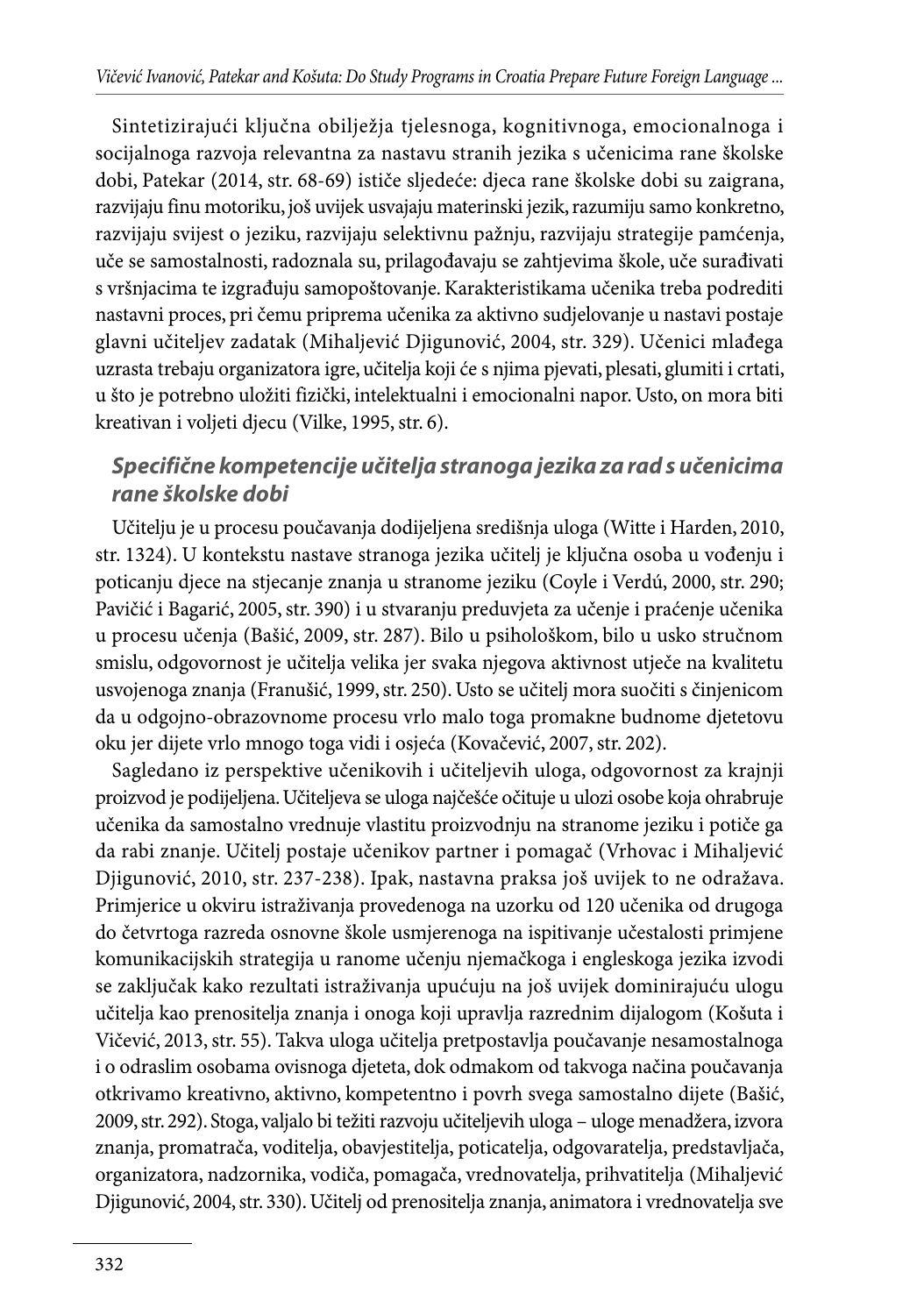više postaje strateg koji razmišlja o izgradnji optimalne situacije učenja stranoga jezika, donosi odluke za koje je odgovoran, motivira učenike, postaje posrednik između njih, didaktičkoga materijala i usvojenoga znanja (Vrhovac, 2005, str. 545).

Stoga, stručnost učitelja treba zauzeti prvo mjesto kao jamac uspješnosti u odgojnoobrazovnome radu (Vrhovac, 1993, str. 33). Specifične kompetencije učitelja stranih jezika definirane su u dokumentu European Profile for Language Teacher Education – A Frame of Reference (Mihaljević Djigunović i Mardešić, 2009, str. 319). Kompetencije2 vezane uz poučavanje jezika podrazumijevaju učiteljevu upućenost u posebnosti odgojno-obrazovnoga rada s učenicima rane školske dobi, npr. u znanja o kognitivnome i psiholingvističkome razvoju djeteta i njihovoj glotodidaktičkoj primjeni, u znanja o glotodidaktičkim načelima oblikovanja procesa učenja i poučavanja stranoga jezika u kontekstu ranoga učenja, kao i u sposobnost organiziranja nastavnoga sata u skladu s dobi i jezičnim znanjem učenika (Radišić, Pavičić Takač i Bagarić, 2003, str. 3).

Kako bi učitelj stranoga jezika na primjeren način održavao nastavu, u obzir mora uzeti psihološke čimbenike, osobne potrebe učenika i društvene okolnosti (Perković, 2000, str. 423). Učitelj tako treba uravnotežiti očekivanja od učenika i njegove stvarne mogućnosti kako u učenika ne bi izazvao frustraciju zbog toga što se od njega očekuje premalo ili previše (Nikpalj, 1993, str. 171). Pravilan odnos prema učeniku rane školske dobi, kao što je već spomenuto, podrazumijeva uvažavanje teorijskih spoznaja o dječjemu razvoju u tome uzrastu. Taj će pravilan odnos doći do izražaja u svim aspektima poučavanja kao što su stilovi i tehnike poučavanja, praktična primjena svih kompetencija, jezično izražavanje, ophođenje s učenicima i dr. (Legac i Filipan-Žignić, 2004, str. 230 – 231).

Ovladavanje odgovarajućim načinima poučavanja jedan je od odlučujućih čimbenika u umanjivanju i uklanjanju straha od stranoga jezika, odnosno u provođenju uspješne nastave u poticajnome ozračju, što na temelju svoga istraživanja na uzorku od 495 ispitanika, učenika stranoga jezika, zaključuje Piechurska-Kuciel (2010, str. 46). Osim poznavanja razvojnih obilježja i ovladavanja tehnikama poučavanja, najvažnija odlika učitelja stranoga jezika koji predaje učenicima mlađega uzrasta jest "sposobnost tečnog, spontanog služenja stranim jezikom u svakodnevnim govornim situacijama" (Petrović, 2002, str. 141). Osim toga, u ovoj je dobi vrlo važan učiteljev odnos prema pogreškama jer je korisnije neko vrijeme tolerirati pogreške nego ih ispravljati i objašnjavati, kao što je to slučaj sa starijim učenicima (Petrović, 2002, str. 144). Stoga je ocjenjivanje uspješnosti u mlađoj školskoj dobi posebno zahtjevno jer podrazumijeva izrazit senzibilitet za kognitivne i psihosocijalne specifičnosti učenika mlađega uzrasta u dobi između 6 i 11 godina (Andraka, 2004, str. 237).

**<sup>2</sup>** U okviru sustavnoga definiranja područja kompetencija učitelja/nastavnika stranoga jezika u osnovnoj školi kao specifične kompetencije za poučavanje stranoga jezika navode se kompetencije vezane uz jezik i kulturu, kao i kompetencije vezane uz poučavanje jezika. Uz spomenute kompetencije navode se i odgojno-obrazovne kompetencije koje uključuju kompetencije vezane uz odgojno-obrazovne znanosti i kompetencije vezane uz cjeloživotno obrazovanje (Radišić, Pavičić Takač i Bagarić, 2003, str. 1).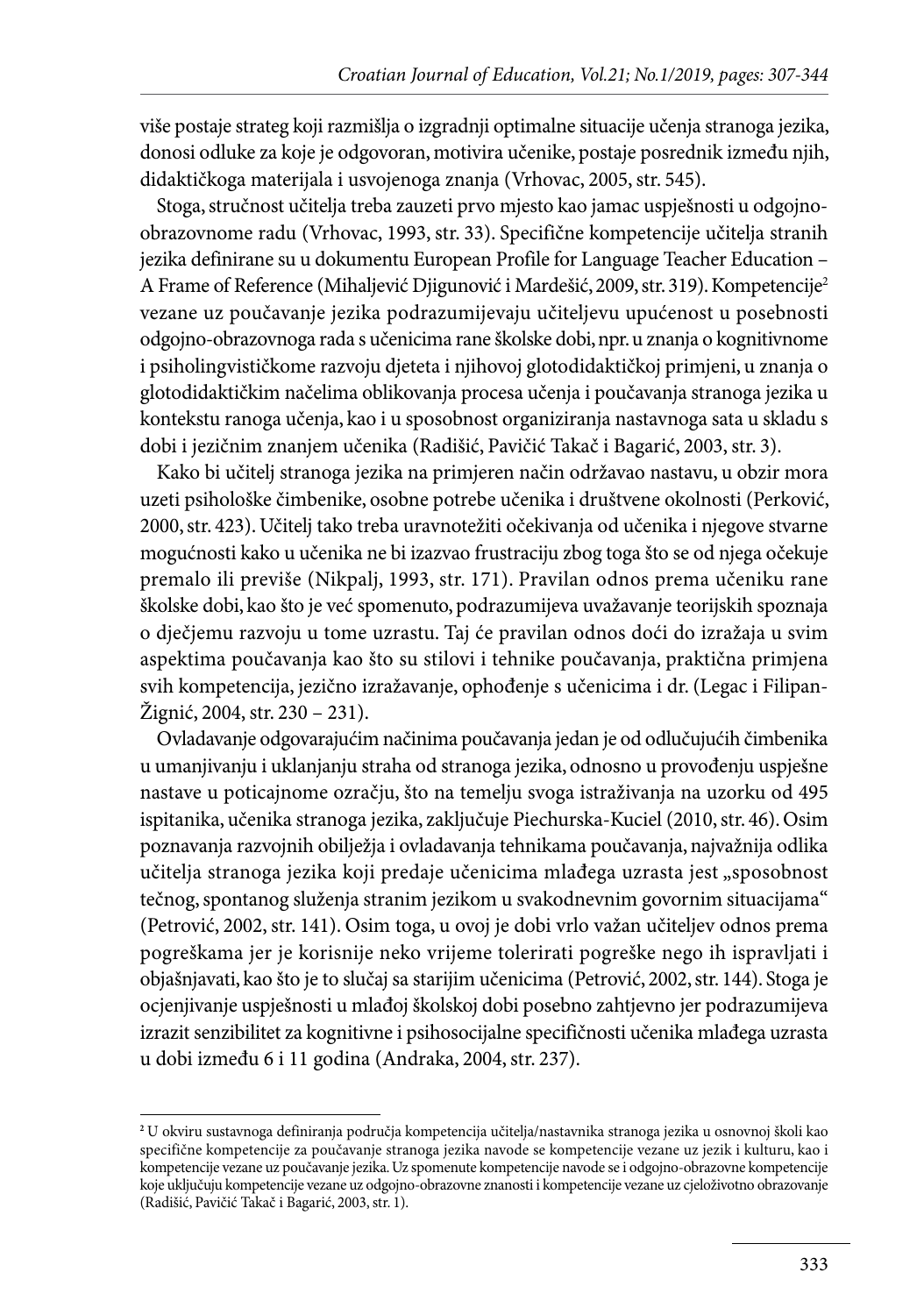Specifične kompetencije učitelja stranoga jezika za rad s učenicima rane školske dobi svakako obuhvaćaju i sljedeće: pozitivan odnos i ljubav prema stranome jeziku koji se poučava, vjeru u dobrobit poučavanja stranoga jezika u ranoj školskoj dobi, sposobnost stvaranja pozitivnoga i sigurnoga ozračja za učenje, pružanje potpore i stvaranje prilika da se učenici osjećaju uspješnima te sposobnost održavanja pozornosti učenika. Navedene kompetencije zaključak su istraživanja ranoga učenja u okviru projekta ELLiE, a koje se temelji na studijama slučaja iz sedam europskih zemalja, uključujući i Hrvatsku (Tragant Mestres i Lundberg, 2011, str. 100).

Iz navedenoga proizlazi kako je učitelj stranoga jezika u ranome učenju suočen s vrlo zahtjevnim i kompleksnim zadaćama. Povrh toga, ispitivanja su pokazala kako je za nastavu ključno iskustvo u poučavanju i profesionalno obrazovanje učitelja (Mihaljević Djigunović, 2004, str. 329). Studente, buduće učitelje, treba pripremiti na složenost situacije na terenu, oni moraju znati odrediti ciljeve neke aktivnosti, izabrati strategije ili tehnike učenja, samostalno izraditi vježbu te prikladan didaktički materijal za svoje učenike jer se u suprotnome neće moći nositi sa složenošću odgojno-obrazovnoga procesa (Vrhovac, 2000, str. 156).

#### *Obrazovanje učitelja stranih jezika u Hrvatskoj*

Dvadesetak godina unatrag učinjen je odmak od propitivanja važnosti stranoga jezika kao predmeta obrazovanja učitelja k procesima specifičnima za obrazovanje učitelja stranoga jezika, odnosno k iznalaženju odgovora na pitanje kako naučiti poučavati strane jezike (Mihaljević Djigunović, 2004, str. 331). Budućega učitelja nekada je bilo potrebno upoznati s tehnikama i vještinama koje će primijeniti u razredu, a danas se teži k tome da se budućega učitelja osposobi da razumije proces učenja te da razvija vlastite teorije nastave stranih jezika rješavajući probleme istraživanjem vlastite nastave.

U hrvatskome kontekstu problem obrazovanja učitelja stranih jezika ponajprije leži u koncepciji studija i sustavu obrazovanja (Mihaljević Djigunović i Mardešić, 2009, str. 326). Naime, već niz godina postoje dva načina za stjecanje nastavničke kvalifikacije za strane jezike – studij stranoga jezika na filozofskim fakultetima i učiteljski studij sa stranim jezikom na učiteljskim fakultetima. Oko 10% programa nekadašnjih četverogodišnjih dodiplomskih studija na filozofskim fakultetima bilo je posvećeno stjecanju nastavničke kompetencije, a na učiteljskim je fakultetima taj sadržaj iznosio oko 35% (Mihaljević Djigunović i Mardešić, 2009, str. 319). Ciljevi dvopredmetnih studijskih programa koji uključuju obrazovanje učitelja stranih jezika (engleskoga i njemačkoga) na Učiteljskome fakultetu u Zagrebu usmjereni su na stjecanje sveobuhvatnih nastavničkih kompetencija s osobitim obzirom na predmete u okviru kojih se razvijaju specifične kompetencije potrebne za rad s osnovnoškolskim uzrastom (Gehrman i Petravić, 2005, str. 201). S druge strane, na filozofskim je fakultetima obrazovanje učitelja stranih jezika "još uvijek nezgrapna kombinacija sadržaja koji definiraju predmet nastave (…) i sadržaja i postupaka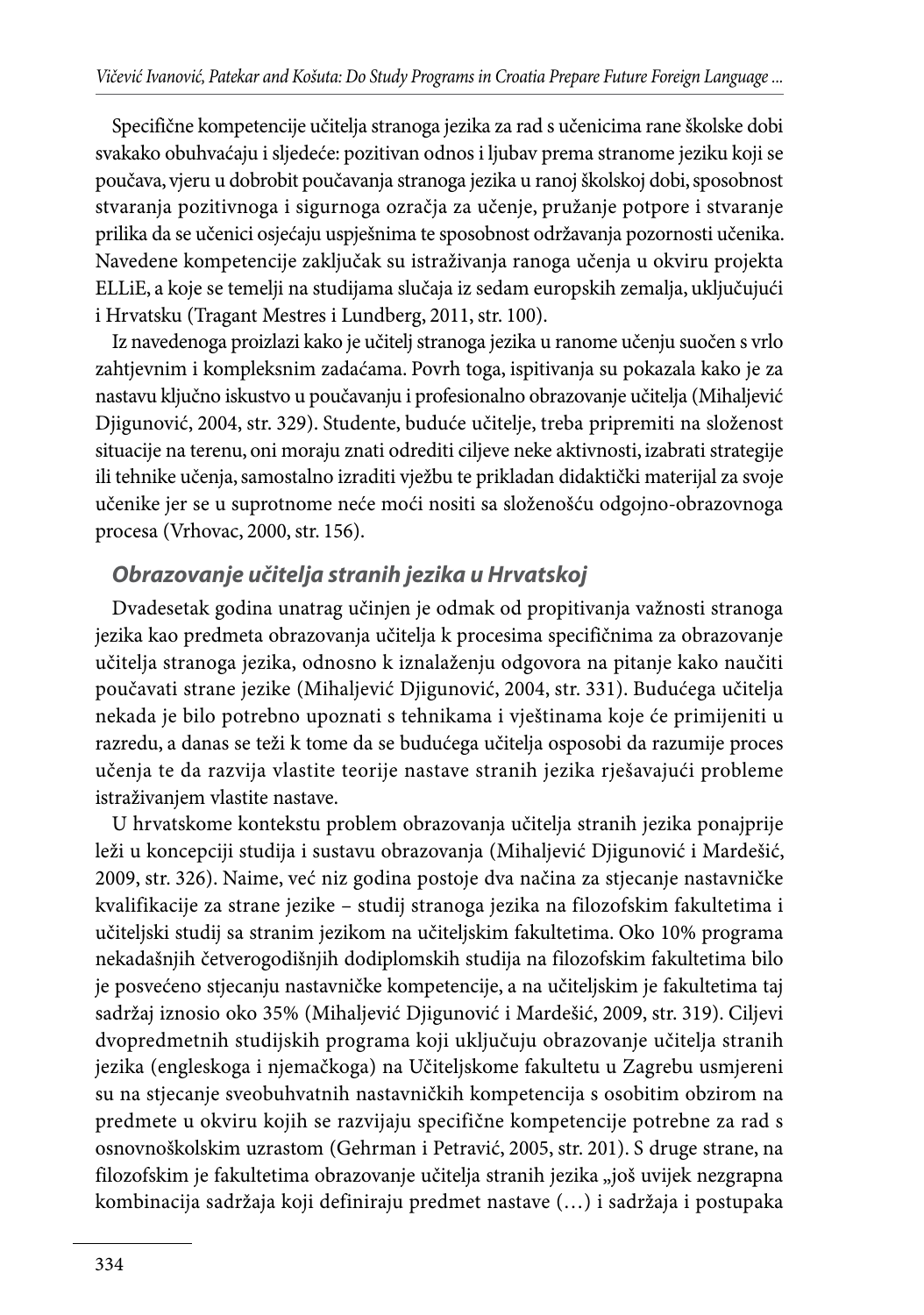koji su specifični za nastavničku profesiju" (Mihaljević Djigunović, 2004, str. 331). Na specijalizirane kolegije za buduće nastavničko zanimanje otpada tek 7% ukupne fakultetske nastave (Mihaljević Djigunović, 2004, str. 331). U prilog tome govori i činjenica da je na temelju popisa kolegija na studiju anglistike (nastavnički smjer) u ak. god. 2001./2002. razvidno kako u inicijalno obrazovanje učitelja nije uključen kolegij koji se ciljano bavi ranim učenjem engleskoga jezika (Mihaljević Djigunović i Zergollern Miletić, 2003, str. 86). Gledajući filozofske fakultete u Hrvatskoj, situacija se godinama poslije nije mnogo promijenila.

"Izobrazba nastavnika mora biti orijentirana na nastavničku struku i znanstveno utemeljena" (Gehrmann i Petravić, 2000, str. 173). Većina stručnjaka smatra kako inicijalno obrazovanje budućih učitelja stranih jezika obuhvaća praktično znanje stranoga jezika, teorijska znanja o stranome jeziku i nastavi stranoga jezika, upućenost u postojeći odgojno-obrazovni proces i praktična metodička znanja koja se stječu u okviru nastavne prakse (Mihaljević Djigunović i Zergollern Miletić, 2003, str. 78). Glavne i već prihvaćene nove značajke suvremenoga obrazovanja učitelja između ostaloga podrazumijevaju da se 20 – 30% sadržaja petogodišnjega visokog obrazovanja odnosi na stjecanje nastavničkih kompetencija (Mihaljević Djigunović i Mardešić, 2009, str. 318). Specifične nastavničke kompetencije stječu se u okviru sljedećih područja: praktično znanje jezika, teorijska znanja o jeziku, edukacijske znanosti, usvajanje drugoga jezika i metodika nastave stranoga jezika (Mihaljević Djigunović i Mardešić, 2009, str. 324). Vrijednost specifičnih znanja i vještina stečenih tijekom obrazovanja neprocjenjiva je jer omogućuje učitelju da razumije nove pristupe nastavi i da novine ne prihvaća nekritički (Mihaljević Djigunović, 2004, str. 331). U tom kontekstu valja istaknuti kako sadržaji programa u inicijalnome obrazovanju učitelja trebaju prije svega biti usmjereni na buduće učenike, pri čemu dob ima odlučujuću ulogu (Gehrmann i Petravić, 2005, str. 197), kao jedan od ključnih čimbenika o kojem ovise načini poučavanja (Vilke i Mihaljević Djigunović, 2000, str. 152).

#### *Cilj istraživanja*

S obzirom na to da se u okviru programa inicijalnoga obrazovanja učitelja stranih jezika na filozofskim fakultetima obrazuje većina budućih učitelja stranih jezika, cilj je ovoga rada ispitati pripremaju li studijski programi u Hrvatskoj buduće profesore stranoga jezika za rad s učenicima rane školske dobi, a prema sljedećim dvama istraživačkim pitanjima:

- 1. Jesu li sadržaji iz područja učenja i poučavanja stranoga jezika u ranoj školskoj dobi uključeni u studijske programe filozofskih fakulteta hrvatskih sveučilišta?
- 2. Koji su stavovi nastavnika, nositelja i izvođača metodičke i glotodidaktičke grupe predmeta, o uključenosti sadržaja iz područja učenja i poučavanja stranoga jezika u ranoj školskoj dobi u studijski program koji izvode na matičnome fakultetu?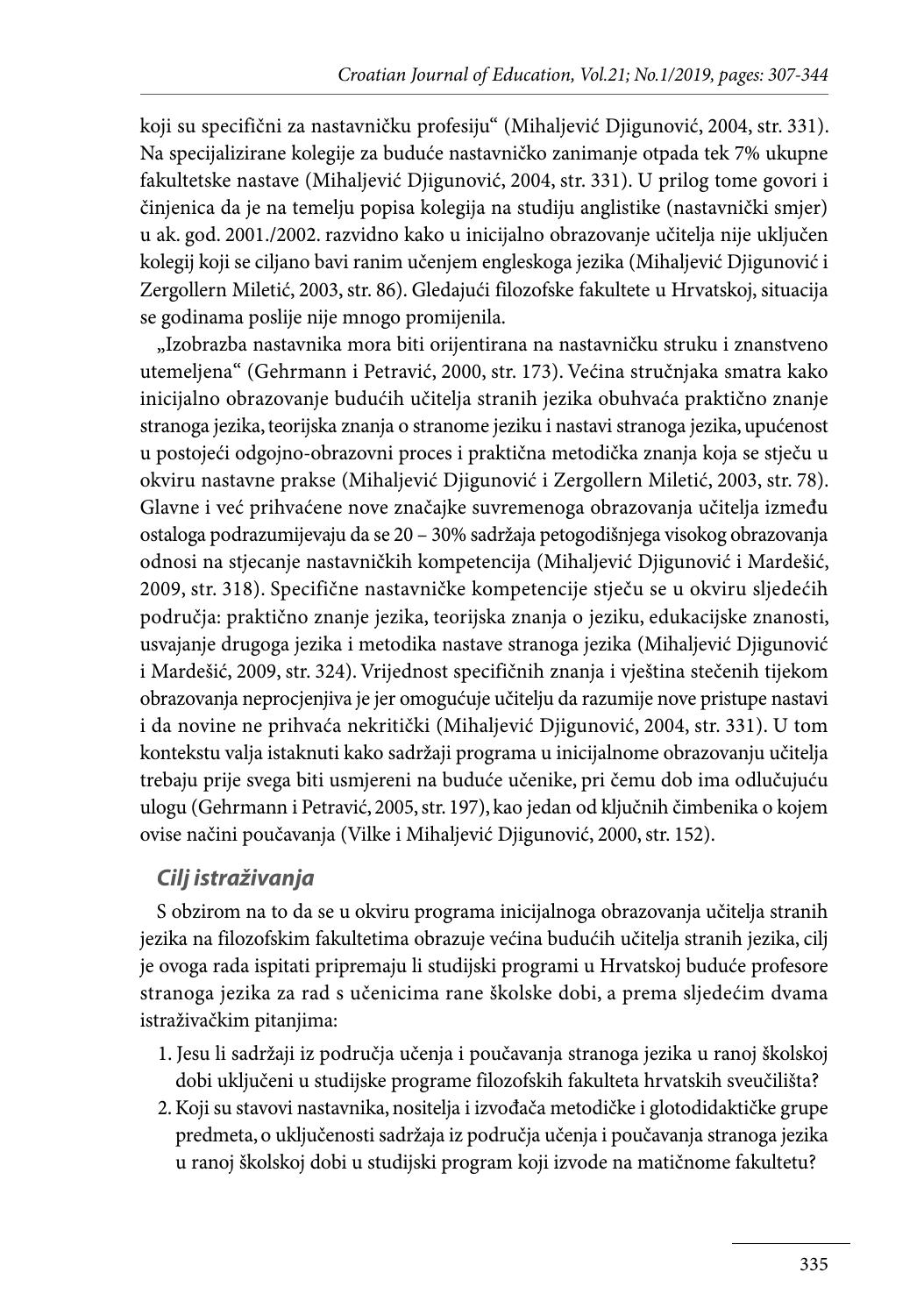# **Metodologija istraživanja**

Istraživanje je provedeno u dva dijela. Prvi dio uključuje analizu studijskih programa, a u drugome se dijelu stavovi nastavnika ispituju upitnikom.

### *Korpus*

Korpus u prvome dijelu empirijskoga istraživanja čine izvedbeni planovi za ak. god. 2016./2017. u okviru petnaest studijskih programa stranih jezika. Riječ je o studijskim programima engleskoga, njemačkoga, talijanskoga i francuskoga jezika na filozofskim fakultetima osječkoga, riječkoga, splitskoga, zadarskoga i zagrebačkoga sveučilišta.

## *Uzorak*

Uzorak u drugome dijelu empirijskoga istraživanja čine nositelji i izvođači metodičkih i glotodidaktičkih kolegija spomenutih studijskih programa na Filozofskome fakultetu u Osijeku, Rijeci, Splitu, Zadru i Zagrebu (N=21). U uzorku su s istim brojem ispitanika zastupljeni nositelji i izvođači sa studija njemačkoga i talijanskoga jezika (N=3), nešto je više ispitanika sa studija francuskoga jezika (N=5), a najveći je broj ispitanika sa studija engleskoga jezika (N=9). Jedan ispitanik nije naveo na kojem je studiju stranoga jezika zaposlen (Prikaz 1). Među ispitanicima je bilo 20 ispitanika ženskoga spola i samo jedan ispitanik muškoga spola. Ispitanici su bili u dobi od 27 do 77 godina, a radni staž ispitanika u okviru metodičkih i glotodidaktičkih kolegija iznosi od 0 do 35 godina.

Prikaz 1

#### *Instrument*

Kao instrument u drugome dijelu empirijskoga istraživanja upotrijebljen je *online* upitnik koji je za cilj imao ispitati uključenost sadržaja iz područja učenja i poučavanja stranoga jezika u ranoj dobi u metodičke i glotodidaktičke kolegije na nastavničkim smjerovima hrvatskih fakulteta i stav ispitanika o važnosti stručne osposobljenosti učitelja za poučavanje stranoga jezika u okviru ranoga učenja. Pitanja su se odnosila na određene aspekte važne za učenje i poučavanje stranoga jezika u ranoj školskoj dobi kao što su:

- − važnost stručne osposobljenosti za rad s učenicima rane školske dobi (*Koliko je važna stručna osposobljenost za poučavanje stranoga jezika u ranoj* školskoj *dobi?)*
- − uključenost sadržaja iz područja učenja i poučavanja u ranoj školskoj dobi u studijske programe za inicijalno obrazovanje učitelja stranoga jezika (*Je li učenje i poučavanje stranoga jezika u ranoj* školskoj *dobi dio sadržaja kolegija Metodika nastave stranoga jezika?, Je li učenje i poučavanje stranoga jezika u ranoj* školskoj *dobi dio sadržaja nekoga drugog metodičkog ili glotodidaktičkog kolegija?*, *Koliko je sati posvećeno učenju i poučavanju stranoga jezika u ranoj školskoj dobi u okviru tih kolegija?*, *Smatrate li da je na Vašem studiju posvećeno dovoljno vremena učenju i*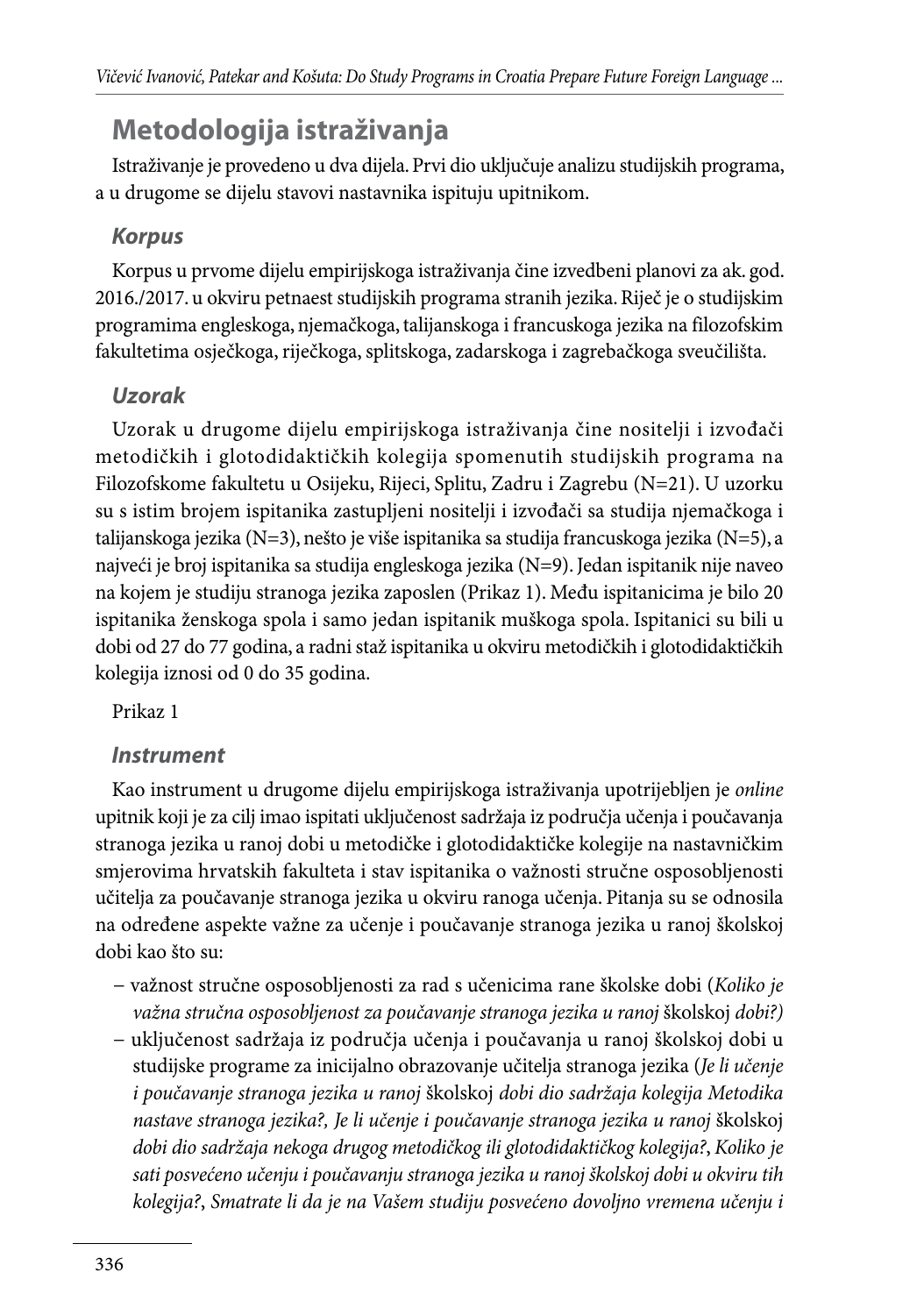*poučavanju u ranoj* školskoj *dobi?*, *Držite li da bi učenje i poučavanje stranoga jezika u ranoj školskoj dobi trebao biti zaseban kolegij?*)

− pohađanje stručne prakse u nižim razredima u osnovne škole (*Hospitiraju li studenti na nastavi stranoga jezika u nižim razredima osnovne škole?, Na koliko sati nastave u nižim razredima osnovne škole hospitiraju studenti?, Smatrate li da studenti hospitiraju na dovoljno sati nastave stranoga jezika u nižim razredima osnovne škole?*).

Pitanje o važnosti stručne osposobljenosti za poučavanje stranoga jezika u ranoj školskoj dobi ispitanici su procjenjivali na skali od 1 do 5, pri čemu je ocjena 1 označavala da ona nije važna, a ocjena 5 da je ona izuzetno važna. Ostala pitanja u upitniku bila su zatvorenoga i otvorenoga tipa. U pitanjima zatvorenoga tipa ispitanici su mogli birati između odgovora DA i NE, a pitanja otvorenoga tipa u prvome su redu bila vezana uz stavove ispitanika i obrazlaganje pojedinih odgovora.

Važno je istaknuti kako su se pitanja granala ovisno o potvrdnim ili niječnim odgovorima ispitanika. Na taj su se način ciljano prikupljali podaci, a temeljna je razlika među dvjema skupinama ispitanika učinjena s obzirom na uključenost kolegija koji se ciljano bavi učenjem i poučavanjem stranoga jezika u ranoj školskoj dobi u studijski program na kojem je ispitanik angažiran.

#### *Postupak provođenja istraživanja*

Istraživanje je provedeno u dva koraka tijekom proljeća 2017. godine. Prvi je korak obuhvaćao pregled korpusa kako bi se utvrdila zastupljenost kolegija koji se ciljano bavi učenjem i poučavanjem stranoga jezika u ranoj školskoj dobi i sastavio popis metodičkih i glotodidaktičkih kolegija, kao i nositelja i izvođača. Drugi se korak odnosio na provedbu *online* upitnika među 42 nositelja i izvođača metodičkih i GLOTODIDAKTIČKIH kolegija, od kojih se ispunjavanju upitnika odazvala 21 osoba.

# **Rezultati**

#### *Zastupljenost kolegija Učenje i poučavanje stranoga jezika u ranoj*  **školskoj** *dobi u izvedbenim planovima*

Kako bi se dobio odgovor na prvo istraživačko pitanje (*Jesu li sadržaji iz područja učenja i poučavanja stranoga jezika u ranoj školskoj dobi uključeni u studijske programe filozofskih fakulteta hrvatskih sveučilišta?*), izvršen je uvid u izvedbene planove dostupne na mrežnim stranicama pojedinih fakulteta. Uvidom je utvrđeno kako od ukupno petnaest ispitivanih studijskih programa stranih jezika, samo tri imaju učenje i poučavanje stranoga jezika u ranoj školskoj dobi kao poseban kolegij (Tablica 1). To su Filozofski fakultet u Osijeku i Filozofski fakultet u Zagrebu, a riječ je o kolegijima *Nastava engleskog jezika u ranoj školskoj dobi* (izborni kolegij za studente dvopredmetnoga studija) i kolegij *Nastava njemačkog jezika u ranoj školskoj dobi*  (izborni kolegij za studente dvopredmetnoga studija i obavezni kolegij za studente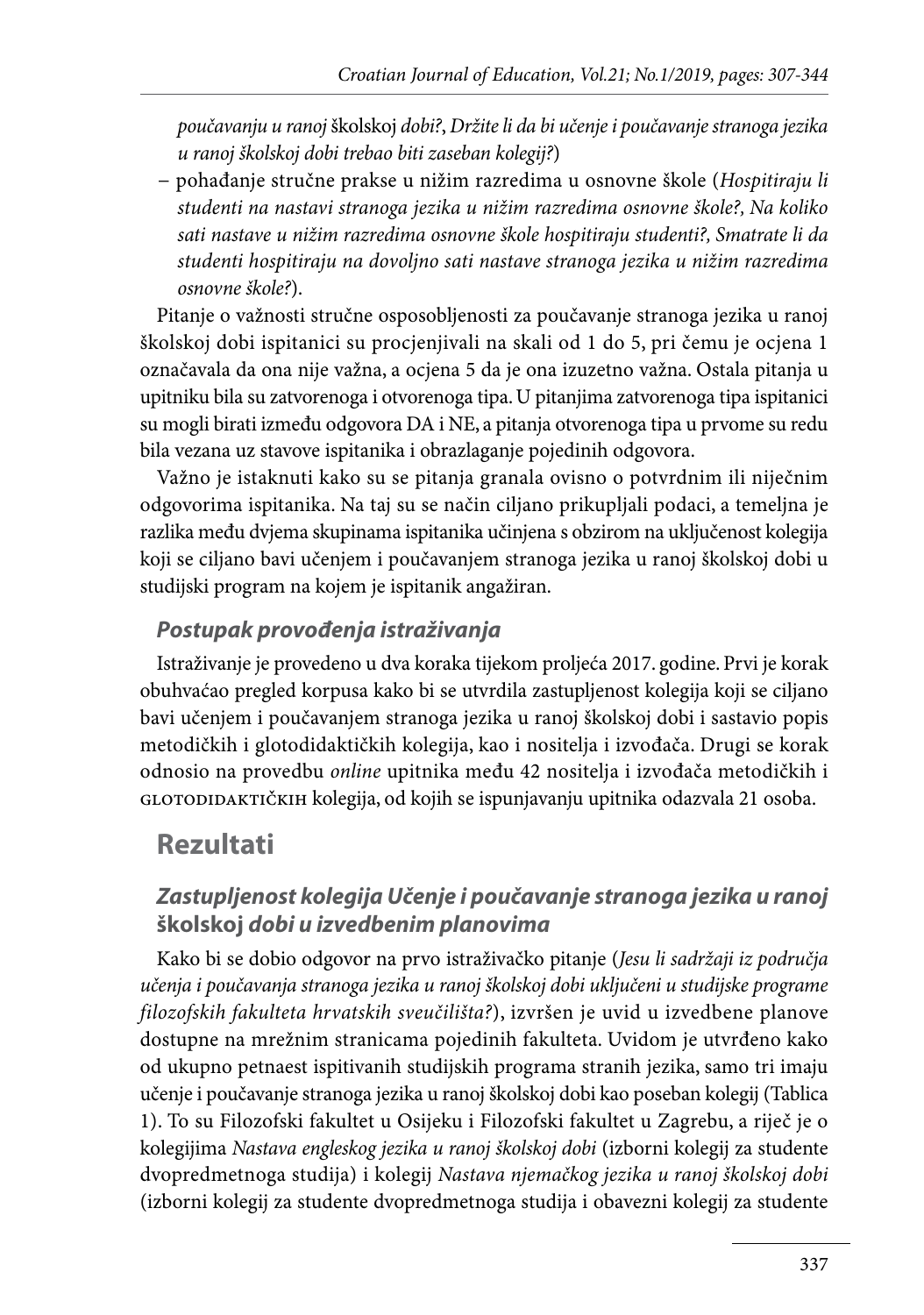jednopredmetnoga studija) te naposljetku *Učenje francuskog jezika u ranoj školskoj dobi* na Filozofskome fakultetu u Zagrebu kao izborni kolegij.

#### Tablica 1

#### *Analiza upitnika*

Kako bi se dobio odgovor na drugo istraživačko pitanje (*Koji su stavovi nastavnika, nositelja i izvođača metodičke i glotodidaktičke grupe predmeta, o uključenosti sadržaja iz područja učenja i poučavanja stranoga jezika u ranoj školskoj dobi u studijski program koji izvode na matičnome fakultetu?*), analizirani su odgovori ispitanika na pitanja u upitniku. Rezultati dobiveni analizom upitnika prikazat će se tematski, a radi lakšega će se praćenja prikaza rezultata najprije predstaviti rezultati na cijelome uzorku ispitanika (N=21), a potom za skupinu ispitanika koji u okviru svojih studijskih programa nemaju kolegij *Učenje i poučavanje stranoga jezika u ranoj školskoj dobi* (N=11).

Na pitanje *Koliko je važna stručna osposobljenost za poučavanje stranoga jezika u ranoj školskoj dobi?* većina je ispitanika (N=17) na skali od 1 (nije važna) do 5 (izuzetno važna) stručnu osposobljenost za poučavanje stranoga jezika u ranoj dobi procijenila izuzetno važnom, a ostali su je ispitanici procijenili vrlo važnom (Tablica 2). Od ispitanika se u sljedećem pitanju tražilo da svoj odgovor obrazlože. U većini se obrazloženja ističe kako je riječ o vrlo specifičnoj ciljnoj skupini čija razvojna obilježja – tjelesna, kognitivna, emocionalna i socijalna – treba uzeti u obzir u okviru rada s tom skupinom, što ilustrira i sljedeći odgovor ispitanika: "Svima koji rade na poučavanju jezika itekako je jasno da je rad s navedenim uzrastom izuzetno specifičan, bilo da se radi o elementima razvojne psihologije, kognitivnom razvoju, pamćenju, pažnji, govoru, emocionalnom i socijalnom razvoju bilo usvajanju stranog jezika, svaki aspekt zahtijeva osposobljenost, znanje (teorijsko i praktično) i iskustvo." S tim u vezi ispitanici navode kako ta ciljna skupina zahtijeva poseban metodički pristup i kreiranje primjerenih nastavnih materijala za poučavanje i provjeru znanja. K tomu, kao što ističe jedan od ispitanika, bilo bi budućim učiteljima stranoga jezika "logično pružiti specifična znanja i vještine koje se tiču poučavanja djece mlađe dobi" jer "nekakav intuitivan transfer znanja i vještina koja su do sada usvojili nije izvediv kad se radi o poučavanju jezika u ranoj dobi". Osim toga, ističe se kako je odgovarajući pristup poučavanju presudan za daljnju motivaciju za učenje te da je rana dob temelj za uspješan obrazovni put.

#### Tablica 2

Međutim, analiza odgovora na pitanje: *Smatrate li da je na Vašem studiju posvećeno dovoljno vremena učenju i poučavanju u ranoj* školskoj *dobi?* pokazala je da većina (N=14) od ukupnoga broja ispitanika smatra kako se na njihovu studiju ne posvećuje dovoljno vremena učenju i poučavanju stranoga jezika u ranoj dobi, od toga četiri ispitanika sa studijskih programa koji imaju kolegij koji tematizira učenje i poučavanje stranoga jezika u ranoj školskoj dobi (Tablica 3). U sljedećem pitanju tražilo se od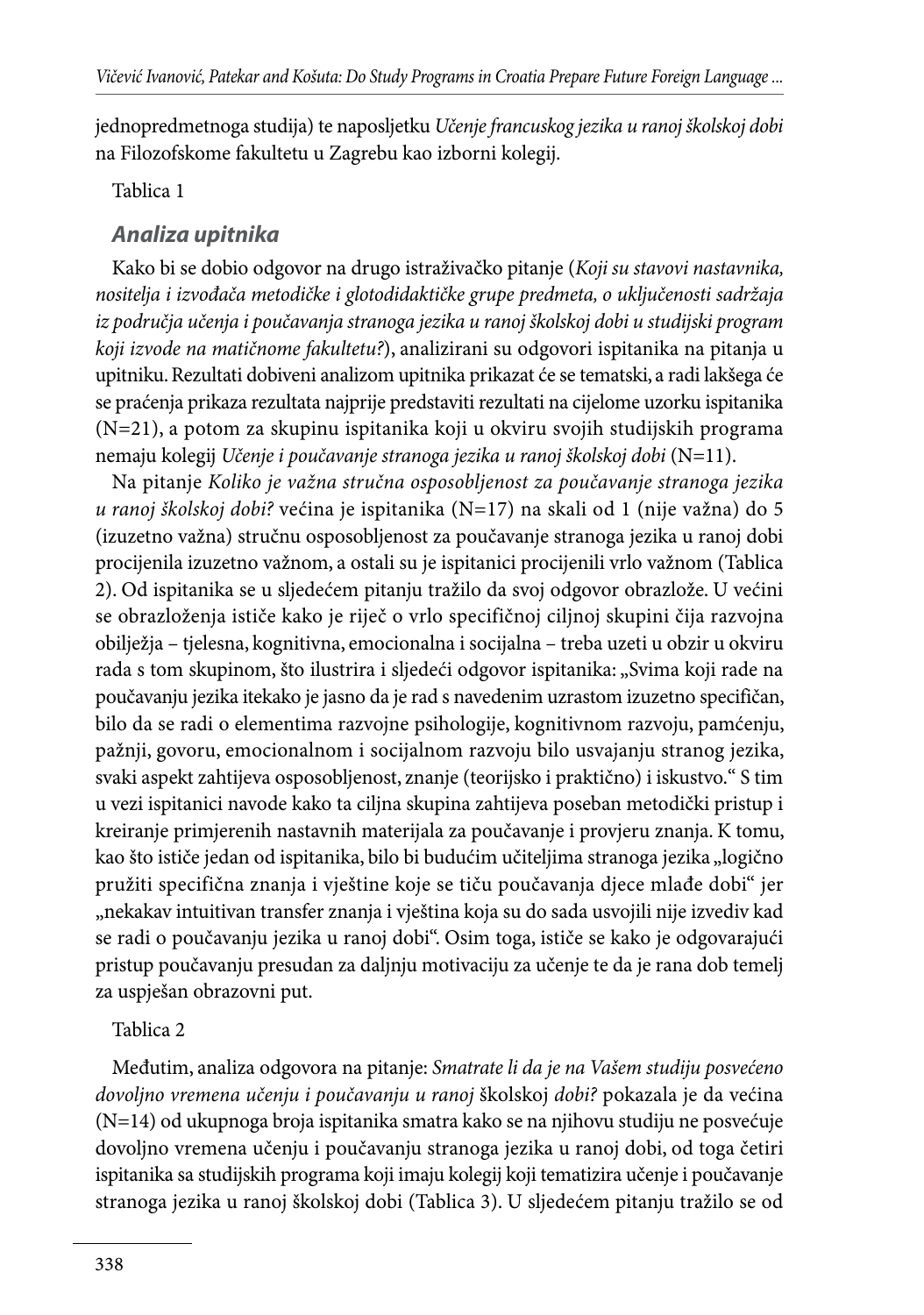ispitanika da svoj odgovor obrazlože. Ispitanici koji u okviru svojih studijskih programa imaju kolegij koji se bavi učenjem i poučavanjem stranoga jezika u ranoj školskoj dobi i koji su ponudili odgovor DA, smatraju kako toj temi posvećuju dovoljno vremena s obzirom na ukupno raspoloživo vrijeme te kako je riječ o dobro osmišljenome kolegiju na kojem se ciljano radi sa studentima. Ispitanici sa studijskih programa koji nemaju kolegij koji obrađuje učenje i poučavanje stranoga jezika u ranoj školskoj dobi većinom su ponudili odgovor NE, a samo je jedan ispitanik na to pitanje odgovorio potvrdno. Iz obrazloženja spomenutih ispitanika proizlazi kako se sadržaji iz područja učenja i poučavanja stranoga jezika u ranoj školskoj dobi provlače kroz druge kolegije, no usprkos tome mišljenja su kako je potrebno uvesti poseban kolegij koji se bavi ranim učenjem i poučavanjem stranoga jezika.

#### Tablica 3

Na pitanje *Hospitiraju li studenti na nastavi stranoga jezika u nižim razredima osnovne škole?* devet je ispitanika odgovorilo potvrdno, dvoje niječno, a deset je ispitanika odgovorilo kako to uvelike ovisi o učitelju-mentoru, odnosno činjenici predaje li on u nižim razredima osnovne škole (Tablica 4).

#### Tablica 4

Rezultati dobiveni analizom odgovora na pitanje: *Na koliko sati nastave učenja i poučavanja u ranoj dobi hospitiraju studenti?* pokazuju kako studenti u nižim razredima osnovne škole hospitiraju u rasponu od dva sata do petnaest školskih sati, pri čemu je deset školskih sati hospitacija najčešće navođena vrijednost.

Analiza pitanja: *Smatrate li da studenti hospitiraju na dovoljno sati nastave stranog jezika u nižim razredima osnovne škole?* pokazuje kako većina ispitanika (N=13) smatra da studenti ne hospitiraju dovoljno na nastavi stranoga jezika u nižim razredima osnovne škole (Tablica 5).

#### Tablica 5

Ispitanike se također pitalo da obrazlože svoje odgovore na to pitanje. Iako je jedan ispitanik u svome obrazloženju naveo kako studenti podjednako hospitiraju na svim razinama obrazovanja (od osnovne škole do nastave na fakultetima), većina ispitanika smatra da studenti općenito provode malo vremena u školi, a neki ne provedu nijedan sat s učenicima rane školske dobi. Također smatraju da bi stručna praksa trebala biti zastupljena s većim brojem nastavnih sati, no kao jedan od osnovnih problema ističu onaj organizacijske prirode, tj. nemogućnost hospitiranja u nižim razredima osnovne škole ako mentor u njima ne predaje. Usto postoji problem same organizacije mentorstva i osiguranja više sati hospitacija. Također se navodi iskustvo iz prakse, odnosno spoznaja o tome kako je velik broj mladih učitelja stranoga jezika dobio privremeno ili stalno zaposlenje upravo u nastavi namijenjenoj mlađem uzrastu, stoga je korisno i nužno osposobiti studente nastavničkih studija za poučavanje stranih jezika u ranoj dobi.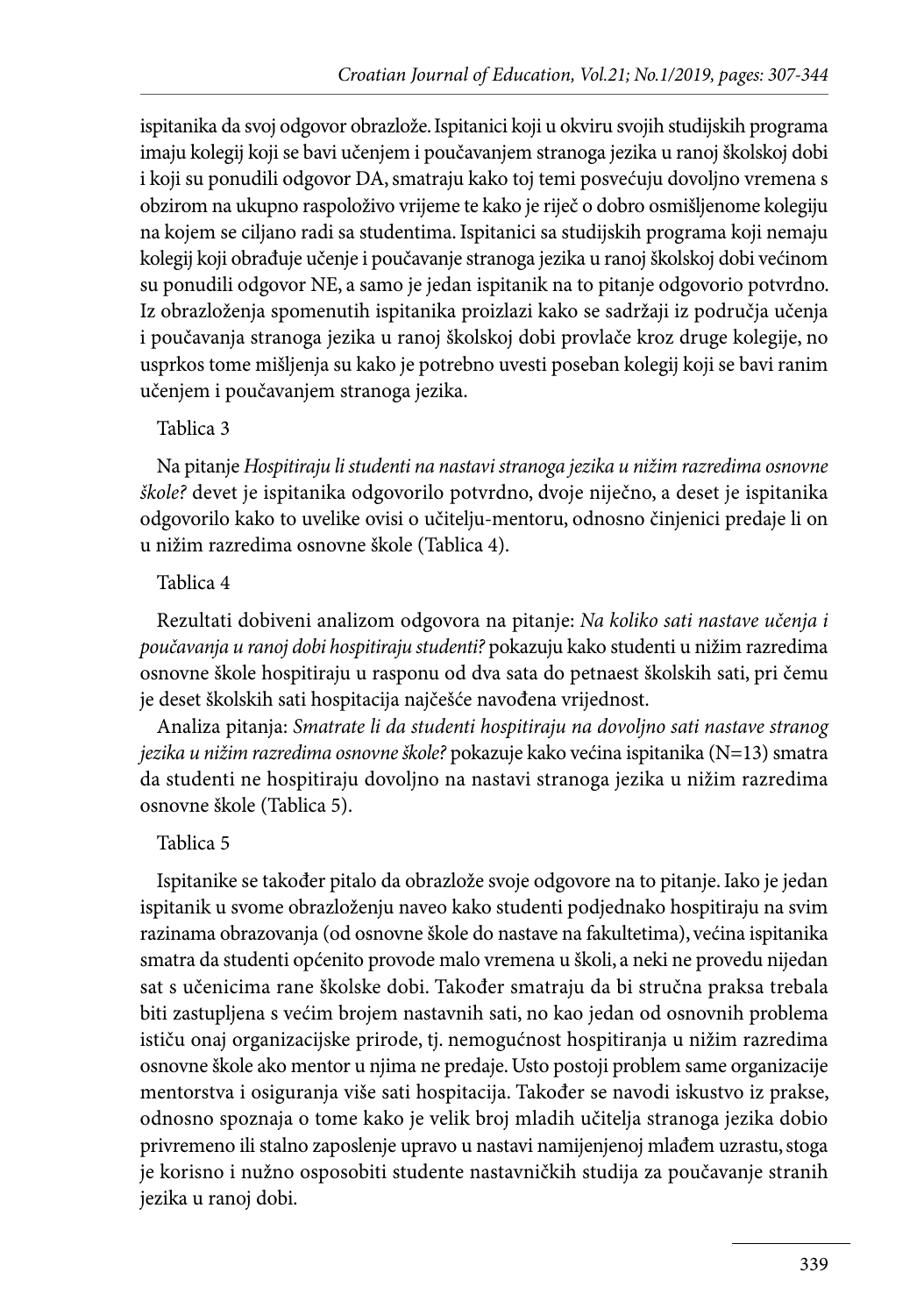U nastavku će biti prikazani rezultati skupine ispitanika sa studijskih programa koji nemaju zaseban kolegij koji se bavi učenjem i poučavanjem stranoga jezika u ranoj školskoj dobi. Oni se odnose na uključenost tih sadržaja u kolegij *Metodika nastave stranoga jezika* ili neki drugi srodni kolegij.

Odgovori dobiveni na pitanja: *Je li učenje i poučavanje stranoga jezika u ranoj* školskoj *dobi dio sadržaja kolegija Metodika nastave stranog jezika?* i *Je li učenje i poučavanje stranoga jezika u ranoj* školskoj *dobi dio sadržaja nekoga drugog metodičkog ili glotodidaktičkog kolegija?* pokazali su kako sadržaji iz područja učenja i poučavanja stranoga jezika u ranoj školskoj dobi većinom čine sastavni dio kolegija *Metodika nastave stranoga jezika* (N=9) ili pak nekog drugog metodičkog ili glotodidaktičkog kolegija (N=7). Analiza odgovora na pitanje: *Koliko je sati posvećeno sadržajima iz područja učenja i poučavanja stranoga jezika u ranoj* školskoj *dobi?* pokazuje da je navedenoj temi posvećeno od 1 sat do 6 školskih sati, a jedan ispitanik navodi kako je to zapravo nemoguće sa sigurnošću reći jer se sadržaji učenja i poučavanja stranoga jezika u ranoj školskoj dobi provlače kroz različite druge teme. Na temelju odgovora na pitanje: *Držite li da bi učenje i poučavanje stranoga jezika u ranoj* školskoj *dobi trebao biti zaseban kolegij?* možemo reći da većina ispitanika (N=8) smatra kako bi kolegij koji tematizira učenje i poučavanje stranoga jezika u ranoj školskoj dobi trebao biti zaseban kolegij. Ispitanici koji su potvrdno odgovorili, u obrazloženjima svoga odgovora navode kako obrađivanje manjih dijelova u sklopu drugih kolegija nije dovoljno te kako bez toga kolegija nastavničko obrazovanje nije potpuno. Valja izdvojiti i jedan citat koji se ovdje donosi u cijelosti: "Riječ je o specifičnoj ciljnoj skupini koja zahtijeva poseban pristup, stoga toj temi ne treba pristupati sporadično kroz druge kolegije, već u okviru posebnoga kolegija. Osim toga povećan je interes za učenjem stranoga jezika u ranoj dobi te će se to odraziti i na potrebe na tržištu rada." Oni koji su ponudili odgovor NE na postavljeno pitanje (N=3), govore s aspekta učitelja talijanskoga i francuskoga jezika koji se u većini gradova u Republici Hrvatskoj ne uče od 1. razreda osnovne škole.

Međutim, bez obzira na važnost koju ispitanici pridaju kolegiju koji tematizira učenje i poučavanje stranoga jezika u ranoj školskoj dobi, samo se na jednome od 12 studijskih programa uključenih u ovo istraživanje, a koji nemaju navedeni kolegij, on planira uvesti u sljedećoj ak. god., odnosno 2017./2018.

#### **Rasprava**

Polazeći od činjenice da prema podacima hrvatskoga Državnog zavoda za statistiku oko 40 000 učenika u Hrvatskoj svake školske godine započinje učiti strani jezik u prvome razredu osnovne škole te da je u razrednoj nastavi trenutno 190 000 učenika (Državni zavod za statistiku, 2016), jasno je kako na tržištu rada postoji potreba za kadrom učitelja stranoga jezika koji će biti osposobljeni za rad s učenicima rane školske dobi. Iz Prikaza 2. razvidno je kako je potražnja za nastavnicima engleskoga jezika za rad u nižim razredima osnovne škole najizraženija s obzirom na to da je engleski najpopularniji izbor za prvi strani jezik već godinama.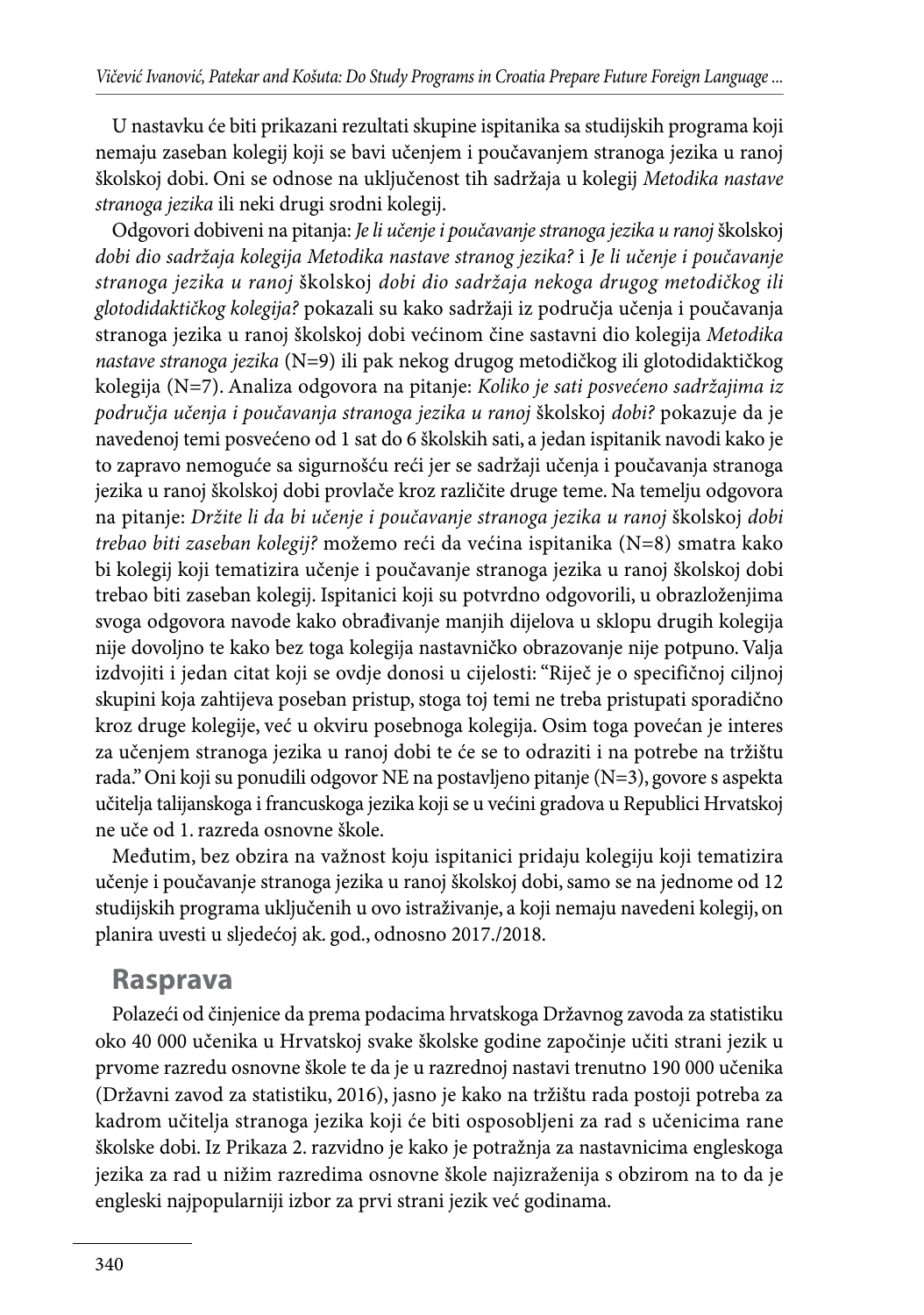#### Prikaz 2.

S druge strane, uvid u izvedbene planove i programe filozofskih fakulteta osječkoga, riječkoga, splitskoga, zadarskoga i zagrebačkoga sveučilišta pokazao je kako samo Filozofski fakultet u Osijeku (kolegiji *Nastava njemačkog jezika u ranoj školskoj dobi* i *Nastava engleskog jezika u ranoj školskoj dobi*) i Filozofski fakultet u Zagrebu (kolegij *Učenje francuskog jezika u ranoj školskoj dobi*) imaju učenje i poučavanje stranoga jezika u ranoj školskoj dobi kao poseban kolegij. U skladu s time ne čudi da je Izvršna agencija za obrazovanje, audiovizualnu politiku i kulturu (European Commission/ EACEA/Eurydice, 2012, str. 85) utvrdila "(...) da je manjak kvalificiranih nastavnika jezika često problem u primarnom obrazovanju. Razlog tome može biti činjenica da djeca danas u ranijoj dobi uče strane jezike, a obrazovni se sustavi još nisu potpuno prilagodili tim promjenama. Diljem Europe uvode se brojne mjere kojima se nastoji riješiti problem manjka nastavnika stranih jezika u primarnom obrazovanju. Te mjere obuhvaćaju programe dokvalifikacije nastavnika razredne nastave, kao i revidiranje sadržaja inicijalnog obrazovanja budućih nastavnika u primarnom obrazovanju."

Sa znanstvenoga aspekta osobito su vrijedna iskustva zagrebačkih i osječkih znanstvenika teoretičara i učitelja praktičara u projektima ranoga učenja koji se u prvome redu odnose na spoznaje o tome kako dobri rezultati u ranome učenju ovise o kompetentnome učitelju osposobljenome za rad s učenicima rane školske dobi i potrebi specijalizacije studenata završne godine diplomskoga studija za područje ranoga učenja (Petrović, 1997, str. 319).

Uzimajući u obzir potrebe na tržištu rada i potrebe u našemu obrazovnom sustavu, kao i rezultate projekata ranoga učenja u Hrvatskoj, smatrali smo opravdanim ispitati nude li studijski programi stranih jezika studentima nastavničkoga smjera mogućnost osposobljavanja za rad s učenicima rane školske dobi.

Na temelju rezultata dobivenih provedbom upitnika razvidno je kako većina nositelja i izvođača metodičkih i glotodidaktičkih kolegija studijskih programa stranih jezika na Filozofskom fakultetu u Osijeku, Rijeci, Splitu, Zadru i Zagrebu osposobljenost za poučavanje stranoga jezika u ranoj dobi drži izuzetno važnom. Naime, prema ispitanicima je riječ u prvome redu o vrlo specifičnoj ciljnoj skupini čija razvojna obilježja – tjelesna, kognitivna, emocionalna i socijalna – diktiraju poseban metodički pristup i kreiranje primjerenih nastavnih materijala za poučavanje i provjeru znanja, što je presudno za daljnju motivaciju za učenje. Time su ispitanici pokazali kako shvaćaju da će se pravilan odnos prema učeniku mlađega uzrasta na psihosocijalnoj, emocionalnoj i kognitivnoj razini odraziti na sve aspekte poučavanja (Legac i Filipan-Žignić, 2004, str. 230-231).

Međutim, iako postoji jasan stav o tome kako je stručna osposobljenost za rad s učenicima rane školske dobi izuzetno važna, zanimljivo je kako poslodavac ne zna je li učitelj kojega zapošljava dovoljno osposobljen za rad, što je posebice problematično u ranome učenju jer "ni na kojem kasnijem stupnju nije uloga nastavnika toliko bitna kao u nastavi stranoga jezika s učenicima predškolske i rane školske dobi" (Petrović,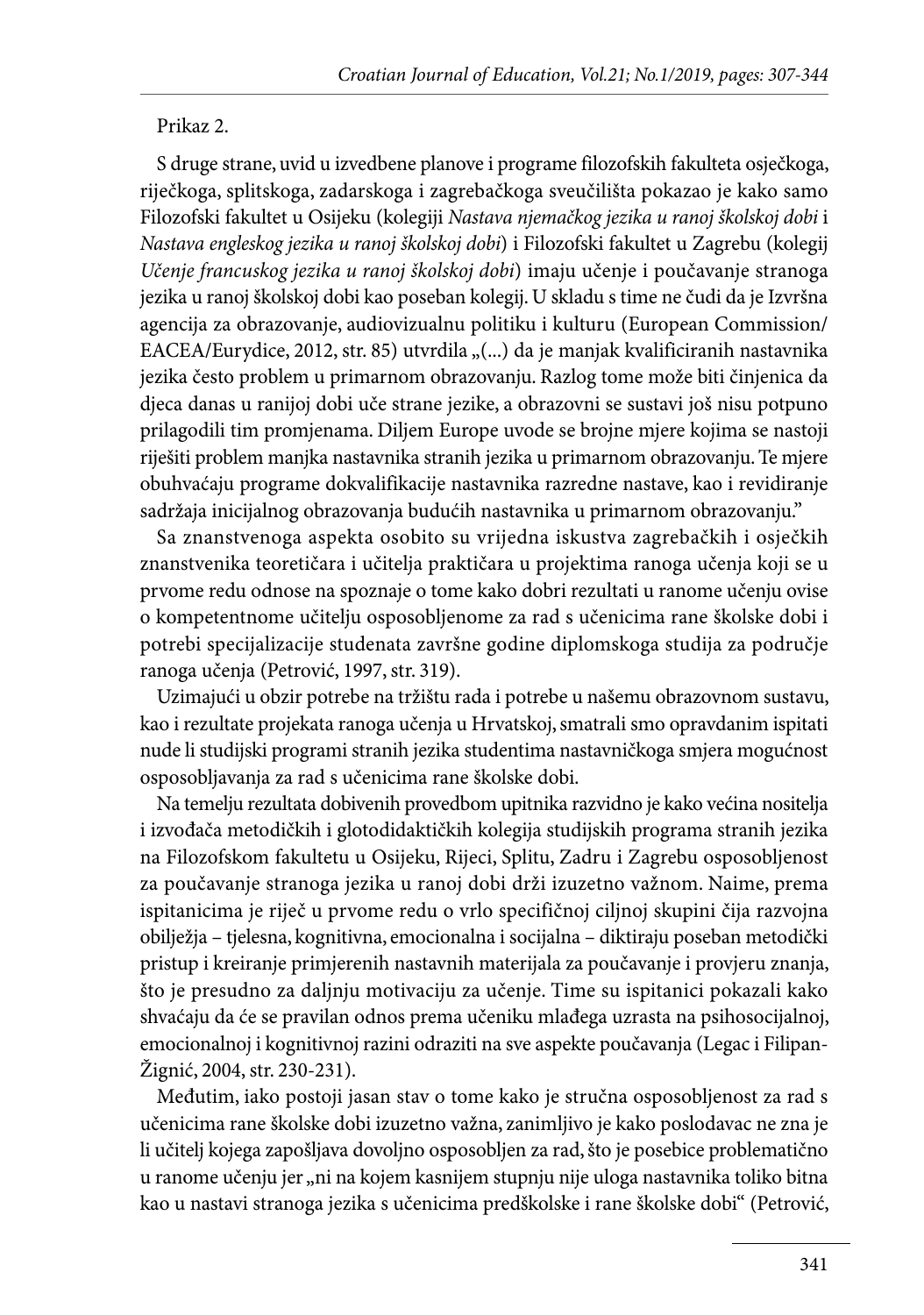2002, str. 145). Učenici su mlađega uzrasta ovisni o nastavniku i o njegovu znanju, tj. naučit će "onoliko i onako kako im to on ili ona omogućuje", za razliku od starijih učenika koji će kao samostalniji nadoknaditi nedostatke nedovoljno stručne nastave (Petrović, 2002, str. 145-146). U prilog tome koliko je uloga učitelja važna u učenju i poučavanju stranoga jezika u ranoj školskoj dobi govori i istraživanje motivacije za studij anglistike, kao i stavova o tom studiju na uzorku od 150 studenata i apsolvenata anglistike koje je pokazalo kako je kod nekih studenata zanimanje za spomenuti studij potaknuo upravo učitelj engleskoga jezika u osnovnoj školi (Mihaljević Djigunović i Zergollern Miletić, 2003, str. 82). Osim toga, dobro je poznato da djeca rane školske dobi učenje stranoga jezika poistovjećuju s učiteljem. Jednostavno rečeno, to znači da ako dijete voli učiteljicu, voljet će i strani jezik, a ako ne voli, njegova će motivacija za učenjem opadati (Nikolov, 1999, str. 53; Vilke, 1999, str. 26).

Usprkos prepoznatoj važnosti osposobljavanja za rad s učenicima rane školske dobi, većina ispitanika smatra kako se na njihovu studiju ne posvećuje dovoljno vremena učenju i poučavanju stranoga jezika u ranoj školskoj dobi. Ispitanici sa studijskih programa koji nemaju kolegij koji obrađuje učenje i poučavanje stranoga jezika u ranoj školskoj dobi mišljenja su, primjerice, kako je potrebno uvesti poseban kolegij koji se bavi tom temom. Iako u fokusu sadržaja programa inicijalnoga obrazovanja učitelja treba biti dob učenika (Gehrmann i Petravić, 2005, str. 197) kao jedan od ključnih čimbenika o kojem ovise načini poučavanja (Vilke i Mihaljević Djigunović, 2000, str. 152), na temelju odgovora ispitanika, nažalost, možemo konstatirati kako to još uvijek nije tako. Ipak, valja naglasiti kako je došlo do promjena u usporedbi s prijašnjom situacijom. Primjerice, u ak. god. 2001./2002. na studiju anglistike (nastavnički smjer) u inicijalno obrazovanje učitelja nije bio uključen kolegij koji se ciljano bavi ranim učenjem stranoga jezika (Mihaljević Djigunović i Zergollern Miletić, 2003, str. 86). Danas je pak takav kolegij uključen u tri različita studijska programa na dvama fakultetima, a na drugim studijskim programima stranih jezika ta se tema obrađuje sporadično u okviru srodnih kolegija. Usto, valja naglasiti da su od tri spomenuta kolegija dva zapravo izborna, a tek jedan obvezan (*Nastava njemačkog jezika u ranoj školskoj dobi* na jednopredmetnome studiju u Osijeku). Pitamo se stoga može li sporadično obrađivanje ove teme buduće učitelje stranih jezika na odgovarajući način pripremiti za rad s učenicima rane školske dobi.

Osobito se alarmantnom smatra činjenica da gotovo pola ispitanika ističe kako hospitiranje studenata u nižim razredima osnovne škole uvelike ovisi o tome predaje li učitelj-mentor u tim razredima. To znači da ima studenata koji su se nakon završetka fakulteta zaposlili kao učitelji stranoga jezika u nižim razredima osnovne škole a da nikada nisu slušali kolegij o ranome učenju i da k tome nikada nisu hospitirali ni na jednome satu u razrednoj nastavi. Usto, većina ispitanika smatra da studenti ne hospitiraju dovoljno na nastavi stranoga jezika s učenicima mlađega uzrasta. Pitamo se stoga koliko je izobrazba učitelja stranih jezika na filozofskim fakultetima orijentirana na rad s učenicima rane školske dobi, kao jednu od bitnih komponenti nastavničke struke čiju važnost ističu Gehrmann i Petravić (2000, str. 173). Valja naglasiti kako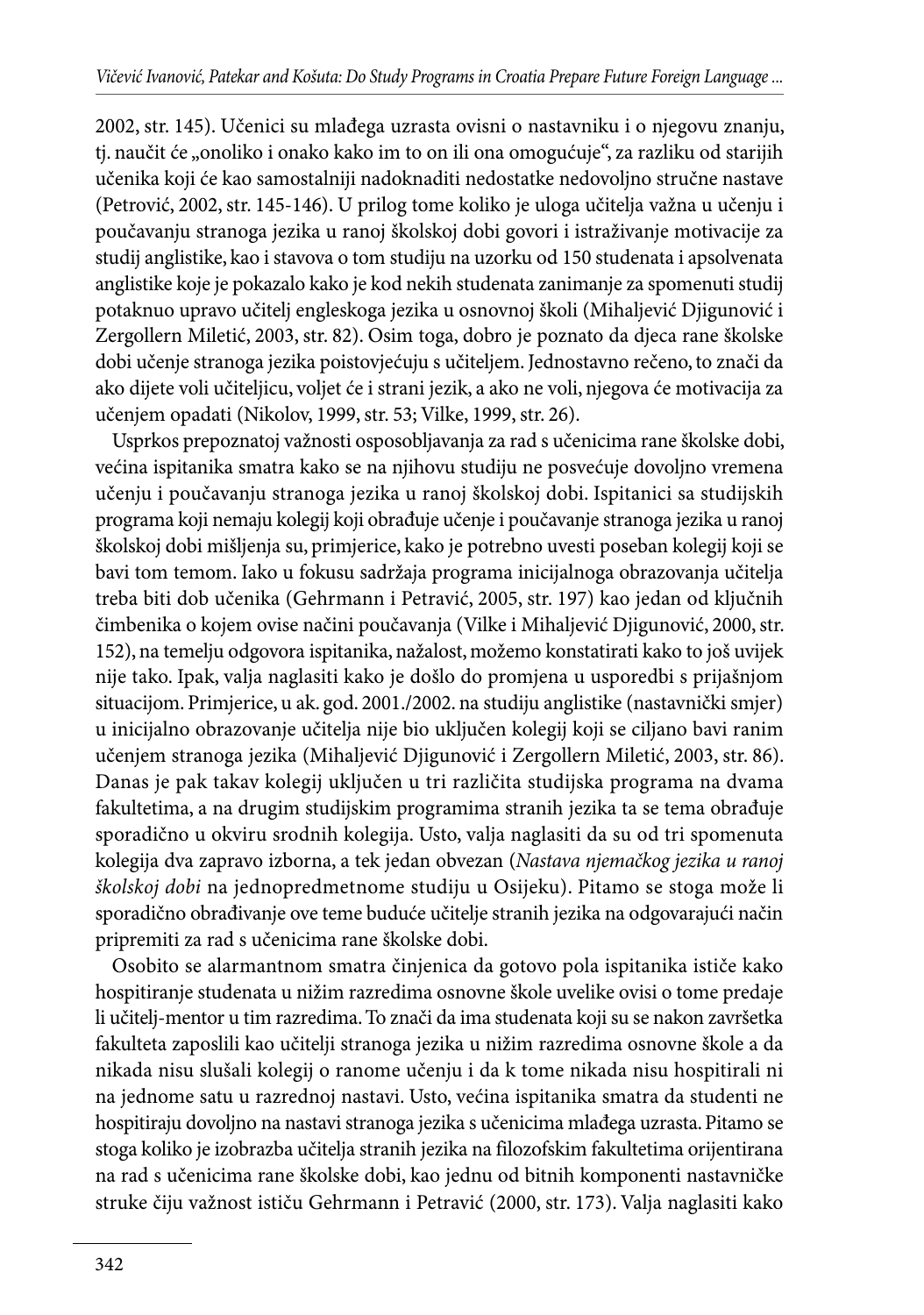ispitanici također spominju da je velik broj mladih učitelja stranoga jezika dobio zaposlenje upravo u nastavi stranoga jezika u ranoj školskoj dobi. Uzmemo li u obzir kako se nakon diplome i stručnoga ispita rad mladih učitelja ne prati kontinuirano, a njihovo je daljnje stručno usavršavanje proizvoljno i ne podliježe provjeri u vidu licence za rad u nastavi (Vrhovac, 2002, str. 200), otvara se pitanje na koji će se način oni osposobiti za rad s učenicima rane školske dobi. Osim toga, Vrhovac (2002, str. 200) prije 15-ak godina utvrđuje kako nisu uvedeni modeli kojima bi se moglo provjeriti jesu li nastavnici upoznati sa suvremenim glotodidaktičkim spoznajama, a može se konstatirati kako ni do danas nije učinjen odmak od navedenog. Uz spomenuto, situacija na terenu također se čini zabrinjavajućom. Naime, prema istraživanju Truck-Biljan (2011, str. 195-196) u osnovnim školama Slavonije i Baranje engleski i njemački jezik u nižim razredima osnovne škole ne predaju samo diplomirani profesori stranih jezika (koji imaju visoku stručnu spremu), diplomirani nastavnici stranih jezika (koji imaju višu stručnu spremu) i diplomirani učitelji razredne nastave s pojačanim programom stranoga jezika (s visokom stručnom spremom), već i studenti apsolventi, diplomirani odgojitelji s pojačanim stranim jezikom, kao i osobe ostalih zanimanja izvan obrazovnoga sustava. Navedeno potvrđuje kako se ne provodi izbor za odabir kompetentne osobe za rad s učenicima mlađega uzrasta.

Ovo je istraživanje također pokazalo kako sadržaji iz područja učenja i poučavanja stranoga jezika u ranoj školskoj dobi većinom čine sastavni dio kolegija *Metodika nastave stranoga jezika* ili pak koga drugog metodičkog ili glotodidaktičkog kolegija, te se obrađuju na svega nekoliko školskih sati. To, međutim, nije dovoljno za pripremu budućih učitelja za složenost situacije na terenu, kakvom je opisuje Vrhovac (2000, str. 156). U tome kontekstu problematičnom se smatra činjenica da se kolegij *Učenje i poučavanje stranoga jezika u ranoj školskoj dobi* planira uvesti samo na jednome od dvanaest studijskih programa obuhvaćenih ovim istraživanjem (a koji već nemaju takav kolegij). Stoga, možemo reći kako većina studijskih programa stranih jezika na filozofskim fakultetima u budućih učitelja nedovoljno razvija kompetencije vezane uz specifičnosti odgojno-obrazovnoga rada s učenicima rane školske dobi. Pod time se ponajprije misli na znanja o kognitivnome i psiholingvističkome razvoju djeteta i njihovoj glotodidaktičkoj i metodičkoj primjeni na satu stranoga jezika o čemu pišu Radišić i sur. (2003, str. 3).

# **Zaključak**

Diplomom studenti stječu pravo rada na svim razinama poučavanja jezika pa je poželjno učenju i poučavanju stranoga jezika u ranoj školskoj dobi pridati veću pozornost i tako, prema riječima jednog ispitanika, "studentima pružiti specifična znanja i vještine koje se tiču poučavanja djece mlađe školske dobi". Tim više što je, prema navodima nekolicine ispitanika, praksa pokazala da se studenti početnici, koji nemaju prethodnog iskustva s radom u nižim razredima često ne snalaze u nastavi i traže pomoć.